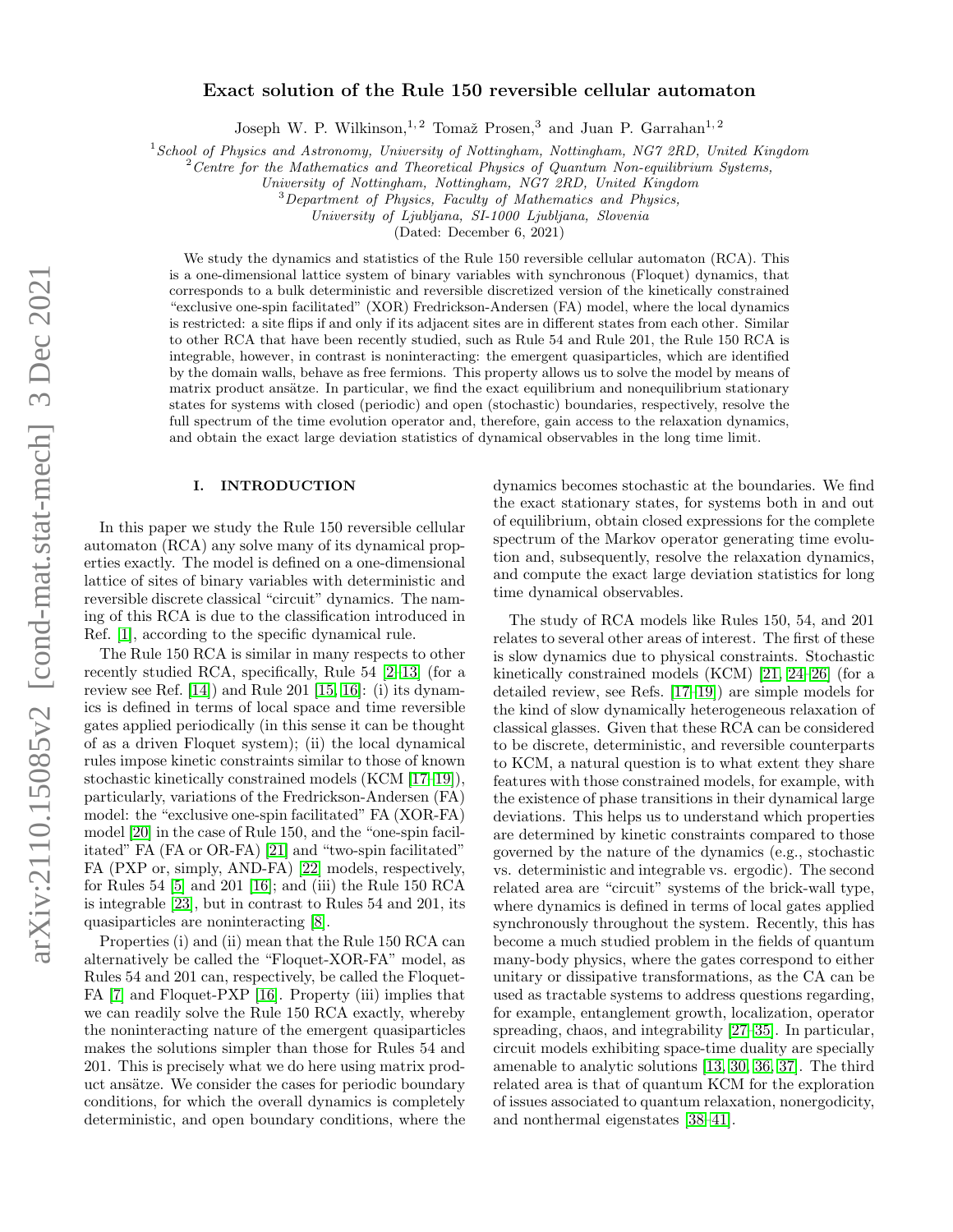The main objective of this paper is to provide a clear, comprehensive, and self-contained study of the dynamics of the Rule 150 RCA. The simplicity of the model allows us to present numerous exact results (e.g., the stationary states, dynamical spectrum, and large deviations) which, for the more complex Rules 54 and 201, required several separate articles. In that sense, this current paper serves as an entry point for studying integrable RCA. The paper is organized as so. In Section [II,](#page-1-0) we introduce the model and define the discrete dynamics. In Sections [III](#page-3-0) and [IV,](#page-7-0) we find the exact solution for the stationary states under closed periodic and open stochastic boundary conditions. In Section [V,](#page-12-0) we obtain exact analytic expressions for the entire spectrum of the stochastic time evolution operator and study the relaxation dynamics of the system in both the thermodynamic and long time limits. Section [VI](#page-19-0) then presents the exact dynamical large deviation statistics of space and time extensive observables, whilst Section [VII](#page-26-16) provides our conclusions and several appendices contain miscellaneous other directly related results.

Note added: As this paper was being completed, Ref. [\[23\]](#page-26-12) appeared proving that the Rule 150 RCA is Yang-Baxter integrable.

### <span id="page-1-0"></span>II. MODEL

In this section we introduce and define the model that we study throughout this paper.

## A. Dynamics

We consider a system, defined on a  $(1+1)$ -dimensional discrete square space-time lattice of even size  $2N$  of sites,  $x = 1, \ldots, 2N$ , of binary variables,  $n_x = 0, 1$ . At discrete time t, the configuration  $\underline{n}^t$  of the system is represented by a binary string,

$$
\underline{n}^t \equiv (n_1^t, n_2^t, \dots, n_{2N}^t) \in \{0, 1\}^{2N},\tag{1}
$$

where the site  $x$  at time  $t$  is referred to as being *empty* (or unexcited) if  $n_x^t = 0$  and *occupied* (or excited) if  $n_x^t = 1$ . We assume the system is initially closed and has periodic boundary conditions (PBC), imposed by identifying sites  $n_{x+2N}^t \equiv n_x^t$ .

The time evolution of the system is defined in discrete time and consists of two distinct time steps. In the first,  $n^{2t} \to n^{2t+1}$ , referred to as the even time step, only sites with even index are updated, that is, sites with odd index are left unaltered, whereas in the second,  $\underline{n}^{2t+1} \to \underline{n}^{2t+2}$ , the odd time step, only sites with odd index are updated. A full step of time evolution,  $\underline{n}^{2t} \to \underline{n}^{2t+2}$ , is then defined by the composition of an even and odd time step, respectively. This discrete staggered dynamics is generated by the local space-time (or "parity" [\[42\]](#page-27-8)) mapping,

$$
n_x^{t+1} = \begin{cases} f_x^t, & x+t = 0 \pmod{2}, \\ n_x^t, & x+t = 1 \pmod{2}, \end{cases}
$$
 (2)

where we have introduced the shorthand notation,

<span id="page-1-2"></span><span id="page-1-1"></span>
$$
f_x^t \equiv f(n_{x-1}^t, n_x^t, n_{x+1}^t), \tag{3}
$$

to denote a three-site function acting on site  $x$  at time  $t$ . The dynamics is given by the discrete, deterministic, and reversible Rule 150 reversible cellular automaton (RCA), identified by the local update rule,

$$
f_x^t = n_{x-1}^t + n_x^t + n_{x+1}^t \pmod{2}.
$$
 (4)

It is convenient to represent the time evolution of the lattice geometrically, as shown schematically in Figure [1.](#page-2-0) It then follows that the local update rule in Eq. [\(4\)](#page-1-1) can be expressed diagrammatically, as illustrated in Figure [2,](#page-2-1) by representing the empty and occupied sites with white and black squares, respectively, where the squares on the left of each diagram correspond to the local subconfigurations of sites at time t, i.e.,  $(n_{x-1}^t, n_x^t, n_{x+1}^t)$ , while the squares on the right are the same subset of sites at  $t + 1$ , that is, after the local update rule [\(4\)](#page-1-1) acts on the triplet of sites, i.e.,  $(n_{x-1}^{t+1}, n_{x}^{t+1}, n_{x+1}^{t+1}) \equiv (n_{x-1}^{t}, f_{x}^{t}, n_{x+1}^{t}).$  In addition to efficiently representing the discrete dynamics of Rule 150, Figure [2](#page-2-1) also illustrates the local symmetries exhibited by the model. Explicitly, a spatial-inversion symmetry,

<span id="page-1-3"></span>
$$
f(n_{x-1}^t, n_x^t, n_{x-1}^t) = f(n_{x+1}^t, n_x^t, n_{x-1}^t),
$$
 (5)

a time-reversal symmetry,

<span id="page-1-5"></span><span id="page-1-4"></span>
$$
n_x^t = f(n_{x-1}^t, f(n_{x-1}^t, n_x^t, n_{x+1}^t), n_{x+1}^t),
$$
 (6)

and a particle-hole symmetry,

$$
f(n_{x-1}^t, n_x^t, n_{x-1}^t) = 1 - f(1 - n_{x-1}^t, 1 - n_x^t, 1 - n_{x+1}^t),
$$
 (7)

which respectively manifest through the invariance of the local dynamics under the exchange of sites  $x-1 \leftrightarrow x+1$ , times  $t - 1 \leftrightarrow t + 1$ , and variables  $0 \leftrightarrow 1$ .

From a dynamical perspective, the local update [\(4\)](#page-1-1) can be understood as a kinetic constraint whereby a site flips if and only if one of the sites adjacent to it is empty, with the other occupied. We can, therefore, interpret Rule 150 as a discrete, deterministic, and reversible version of the "exclusive one-spin facilitated" Fredrickson-Andersen (or XOR-FA) model [\[8,](#page-26-13) [20,](#page-26-8) [21\]](#page-26-9). This contrasts the "one-spin facilitated" Fredrickson-Andersen (FA) model associated to the extensively studied Rule 54 RCA [\[2–](#page-26-1)[5,](#page-26-11) [7](#page-26-14)[–11,](#page-26-17) [43\]](#page-27-9): a site can flip if either of its nearest neighbouring sites are occupied. As the map [\(2\)](#page-1-2) is applied periodically, we refer to the dynamics as Floquet, hence, the Floquet-XOR-FA model.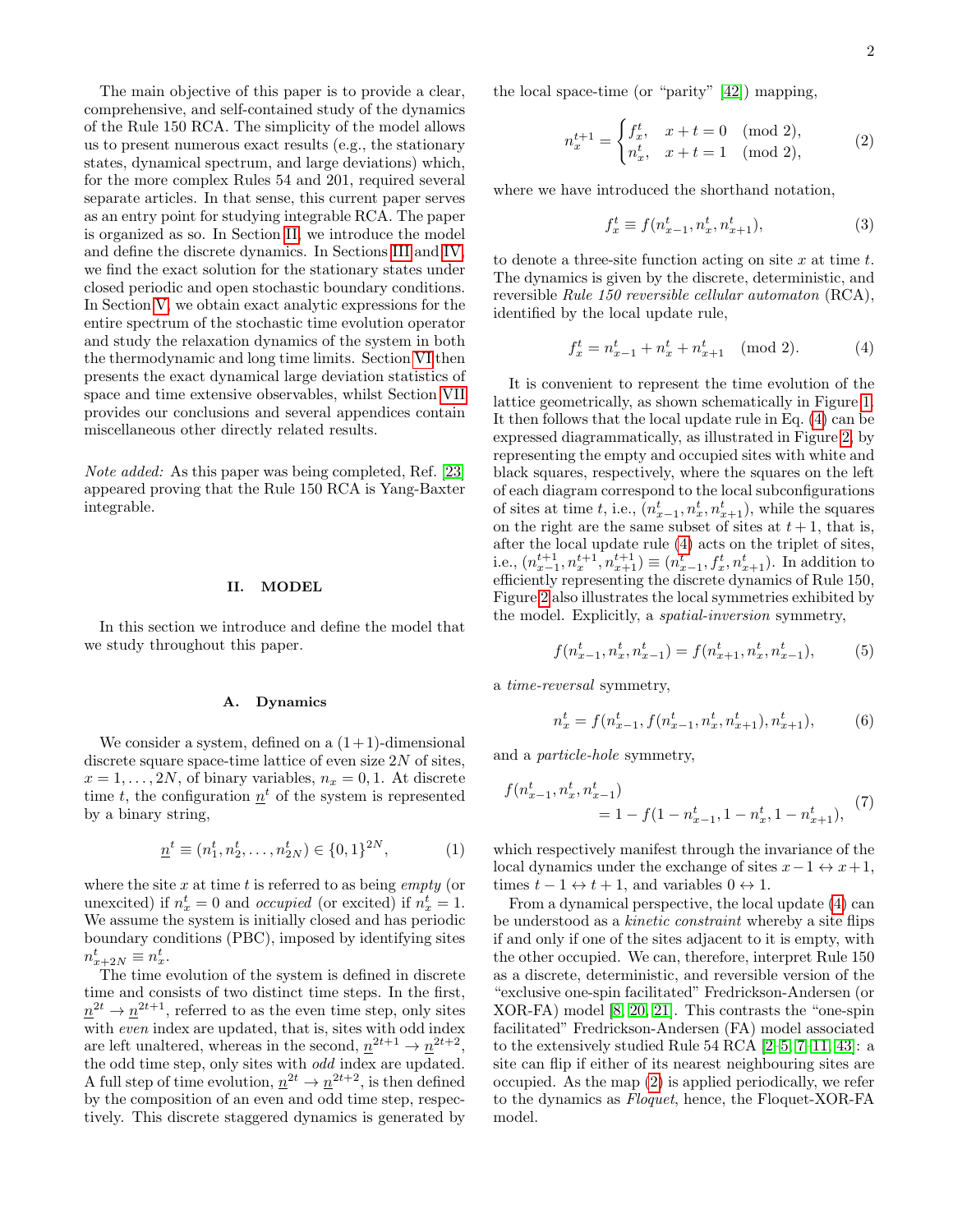

<span id="page-2-0"></span>Figure 1. Time evolution. Schematic representation of the discrete time evolution of  $2N = 4$  sites of the lattice under one full step of time evolution (i.e., two successive time steps). In the first, the even time step, only sites with even indices are updated, while during the second, the odd time step, only odd indexed sites are updated. Blue and purple borders indicate which sites have been updated by the local three-site function  $f_x^t$  in the even and odd time steps, respectively.



<span id="page-2-1"></span>Figure 2. Rule 150. Illustration of the Rule 150 cellular automaton, as defined in Eq. [\(4\)](#page-1-1), where white and black squares represent empty and occupied sites, respectively. In each diagram, only the central site is updated; green and red borders indicate whether the site has changed or not under the action of the deterministic local function  $f_x^t$ . Note also the discrete local symmetries of the model: spatial-inversion ("up-down"), time-reversal ("left-right"), and particle-hole ("black-white").

#### <span id="page-2-5"></span>B. Statistical states

The *statistical states* of the system are defined as probability distributions over the set of configurations  $n$ , and are represented by vectors in  $(\mathbb{R}^2)^{\otimes 2N}$ ,

$$
\mathbf{p}^t = \sum_n p_n^t \mathbf{e}_n, \qquad \mathbf{e}_n = \bigotimes_{x=1}^{2N} \mathbf{e}_{n_x}, \tag{8}
$$

where  $\mathbf{e}_0$  and  $\mathbf{e}_1$  are basis vectors in  $\mathbb{R}^2$ , and the nonnegative and normalized components,

<span id="page-2-2"></span>
$$
p_n^t \ge 0, \qquad \sum_n p_n^t = 1,\tag{9}
$$

correspond to the probabilities of the configurations  $n$  at time t, given by the binary representation of the integer,  $n = \sum_{x=1}^{2N} 2^{2N-x} n_x$ . The probabilities over the configurations can then be written equivalently as

$$
p_n^t \equiv p_{n_1}^t \equiv p_{n_1, n_2, \dots, n_{2N}}^t. \tag{10}
$$

The time evolution of the statistical states is defined locally in terms of an  $8 \times 8$  permutation matrix U acting on the vector space  $(\mathbb{R}^2)^{\otimes 3}$  (i.e., three sites of the lattice) that encodes the local update rule in Eq. [\(4\)](#page-1-1),

$$
[U]_{m_{x-1}m_xm_{x+1},n_{x-1}n_xn_{x+1}} = \delta_{m_{x-1},n_{x-1}}\delta_{m_x,f_x}\delta_{m_{x+1},n_{x+1}}.
$$
 (11)

Explicitly, the local time evolution operator is given by

<span id="page-2-4"></span>
$$
\mathbf{U} = \begin{bmatrix} 1 & & & & & & \\ & 1 & & & & & \\ & 1 & & & & & \\ & & 1 & & & & \\ & & & 1 & & & \\ & & & 1 & & & \\ & & & & 1 & & \\ & & & & & 1 & & \\ & & & & & & 1 \end{bmatrix}, \tag{12}
$$

which we remark is symmetric and involutory and, therefore, orthogonal,

$$
\mathbf{U} = \mathbf{U}^{\mathrm{T}} = \mathbf{U}^{-1}, \qquad \mathbf{U}^2 = \mathbf{I}^{\otimes 3}, \tag{13}
$$

where **I** is the  $2 \times 2$  identity matrix acting on the elementary space  $\mathbb{R}^2$  (i.e., a single site of the lattice).

The full time evolution of the state  $p<sup>t</sup>$  is then given by the discrete Floquet master equation,

<span id="page-2-7"></span>
$$
\mathbf{p}^{t+1} = \begin{cases} \mathbf{M}_{\mathrm{E}} \mathbf{p}^t, & t = 0 \pmod{2}, \\ \mathbf{M}_{\mathrm{O}} \mathbf{p}^t, & t = 1 \pmod{2}, \end{cases}
$$
(14)

where  $M_E$  and  $M_O$  are products of local operators acting on even and odd sites on the even and odd time steps, respectively [cf. Eq.  $(2)$ ],

$$
\mathbf{M}_{\rm E} = \prod_{x=1}^{N} \mathbf{U}_{2x}, \qquad \mathbf{M}_{\rm O} = \prod_{x=1}^{N} \mathbf{U}_{2x-1}, \qquad (15)
$$

with the shorthand notation  $U_x$  introduced to denote the local operator  **acting nontrivially on the site**  $x$ **,** 

<span id="page-2-3"></span>
$$
\mathbf{U}_x = \mathbf{I}^{\otimes (x-2)} \otimes \mathbf{U} \otimes \mathbf{I}^{\otimes (2N-x-1)}.
$$
 (16)

Notice that whilst  $U_x$  acts on just three adjacent sites of the lattice  $(x-1, x, x+1)$  it only affects site x and so satisfies the following compatibility conditions,

$$
[\mathbf{U}_{2x}, \mathbf{U}_{2x+2j}] = 0, \qquad [\mathbf{U}_{2x-1}, \mathbf{U}_{2x+2j-1}] = 0, \quad (17)
$$

which implies that the order in which the  $U_x$  are applied in the even and odd time steps is irrelevant. Additionally, the discrete local symmetries of the update [\(4\)](#page-1-1) guarantee that the time evolution operator U satisfies the following symmetry conditions,

<span id="page-2-6"></span>
$$
[\mathbf{U}, \mathbf{J}_{\mathrm{S}}] = 0, \qquad [\mathbf{U}, \mathbf{J}_{\mathrm{T}}] = 0, \qquad [\mathbf{U}, \mathbf{J}_{\mathrm{P}}] = 0, \qquad (18)
$$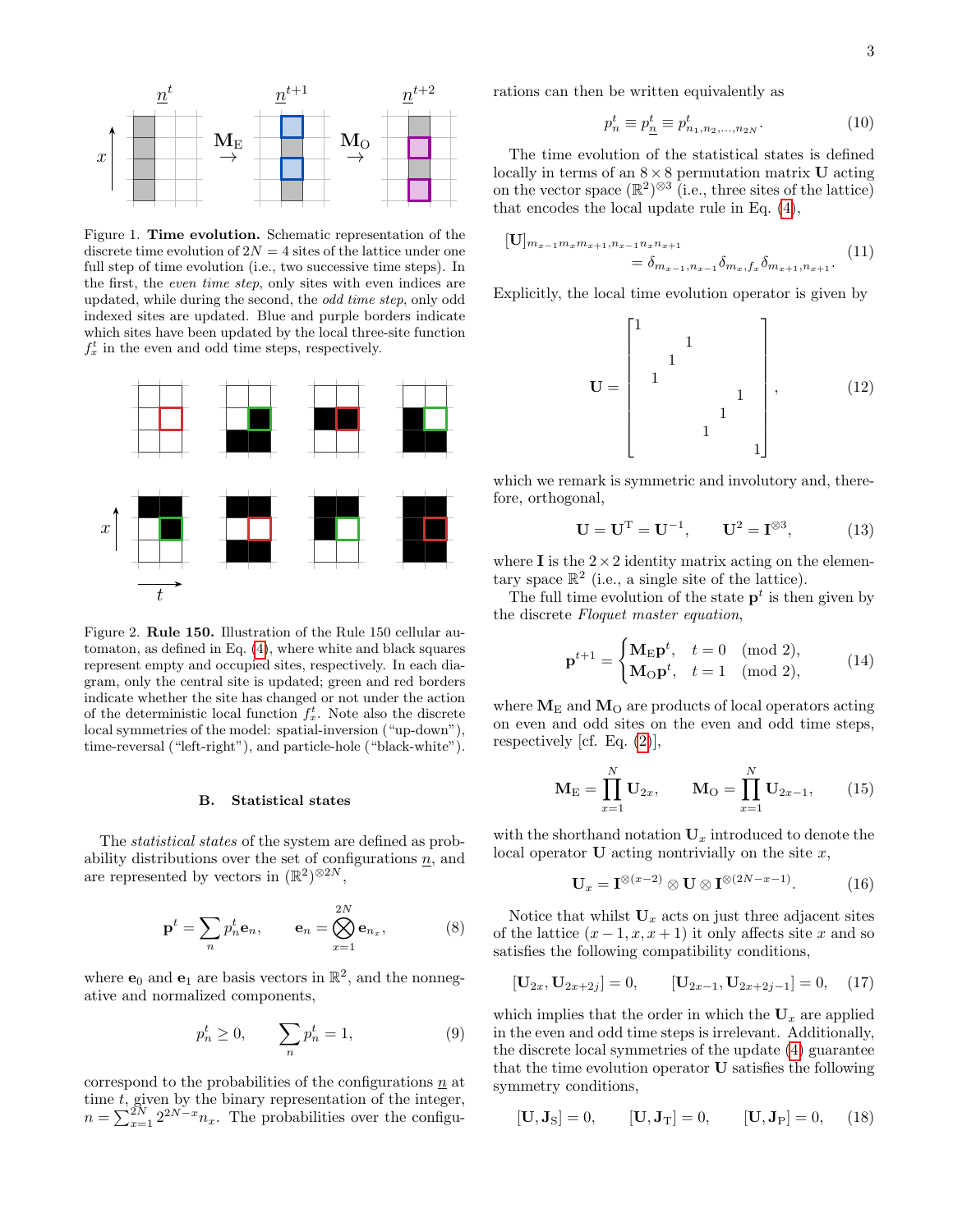where the  $8\times 8$  matrices  $\mathbf{J}_\text{S}$ ,  $\mathbf{J}_\text{T}$ , and  $\mathbf{J}_\text{P}$  are, respectively, the generators of the spatial-inversion, time-reversal, and particle-hole symmetries [cf. Eqs.  $(5)$ ,  $(6)$ , and  $(7)$ ], which are given explicitly in Appendix [A.](#page-28-0) Theses subsequently manifest in the dynamics of the Floquet operator,

<span id="page-3-4"></span>
$$
\mathbf{M} \equiv \mathbf{M}_{\mathcal{O}} \mathbf{M}_{\mathcal{E}},\tag{19}
$$

in terms of a combination of a spatial-inversion and timereversal symmetry, reminiscent of the associated symmetries of the local time evolution operator U, and a similar particle-hole symmetry. Explicitly,

$$
[\mathbf{M}, \mathcal{J}_{ST}] = 0, \qquad [\mathbf{M}, \mathcal{J}_P] = 0, \tag{20}
$$

where  $\mathcal{J}_{ST} \equiv \mathcal{J}_S \mathcal{J}_T$  and  $\mathcal{J}_P$  are the respective generators of the symmetries. Moreover, the dynamics of the model exhibits a further number-parity symmetry,

$$
[\mathbf{M}, \mathcal{J}_N] = 0,\t(21)
$$

which conserves the parity of the number of excited sites. For more details on the symmetries, see Appendix [A.](#page-28-0)

## C. Quasiparticles

The graphical representation for the model introduced in Figure [1](#page-2-0) immediately offers an intuitive interpretation of the discrete dynamics in terms of up- and down-moving quasiparticles (see, e.g., Figure [3\)](#page-3-1), which propagate ballistically with constant velocities of  $v^{\pm} = \pm 1$  and interact trivially without scattering. We can, therefore, interpret the model as a discretized Fermi gas (i.e., an ensemble of noninteracting fermions in discrete space and time). The quasiparticles, or solitons, are identified as pairs of adjacent sites located at the interfaces between sets of empty and occupied sites (i.e., the domain walls), as highlighted in Figure [3.](#page-3-1) Specifically,

$$
(0,1) \equiv \boxed{\phantom{0}} ,\qquad (1,0) \equiv \boxed{\phantom{0}} . \tag{22}
$$

Whether a quasiparticle is positive (i.e., an up-mover) or negative (i.e., down-mover) depends explicitly on the parity of the sum of the space and time indices, as succinctly detailed by the following expression,

$$
(n_x^t, 1 - n_x^t) \equiv \begin{cases} \text{negative}, & x + t = 0 \pmod{2}, \\ \text{positive}, & x + t = 1 \pmod{2}. \end{cases} (23)
$$

It then follows that quasiparticles only collide if they have opposite velocities. Specifically, the interactions between quasiparticles are necessarily two-body, involving exactly one up-mover and one down-mover, and are given by the partial overlap of the subconfigurations representing the positive and negative quasiparticles. Explicitly,

(0, 1, 0) ≡ , (1, 0, 1) ≡ . (24)



<span id="page-3-5"></span><span id="page-3-1"></span>Figure 3. Dynamics. An example of the discrete time evolution of a random initial configuration with periodic boundary conditions. We intuitively interpret the pairs of adjacent sites located at the interfaces between sets of empty and occupied sites (i.e.,  $\parallel$ ,  $\parallel$ ) as up- and down-moving *quasiparticles* that are noninteracting and propagate ballistically with velocities of  $v^{\pm} = \pm 1$ , respectively. Notice that after colliding, the sites of the quasiparticles are exchanged (i.e.,  $\mathbb{H} \leftrightarrow \mathbb{I}$ ).

The remaining sites between quasiparticles, namely, the subsets of empty and occupied sites,

$$
(\ldots,0,0,\ldots) \equiv \begin{array}{|c|c|}\n\vdots & & \vdots \\
\hline\n\vdots & & \vdots \\
\hline\n\vdots & & \vdots\n\end{array}
$$
 (25)

are then collectively referred to as vacua.

Due to the even system size  $2N$  and PBC the numbers of positive and negative quasiparticles in a configuration are constrained and must satisfy the following identity,

<span id="page-3-2"></span>
$$
N_n^+ - N_n^- = 0 \pmod{2},\tag{26}
$$

<span id="page-3-3"></span>where  $N_n^+$  and  $N_n^-$  count the total number of positive and negative quasiparticles, respectively, in the configuration n. To prove this, we introduce a graph representation for the lattice and demonstrate that all closed walks, which correspond to the configurations, are composed of cycles that necessarily satisfy the physical constraint [\(26\)](#page-3-2). The details of this proof are presented in Appendix [B.](#page-28-1)

## <span id="page-3-0"></span>III. EQUILIBRIUM STATIONARY STATES FOR PERIODIC BOUNDARY CONDITIONS

A particularly interesting family of macroscopic states are those invariant under time evolution. In this section, we consider the equilibrium stationary states (ESS). The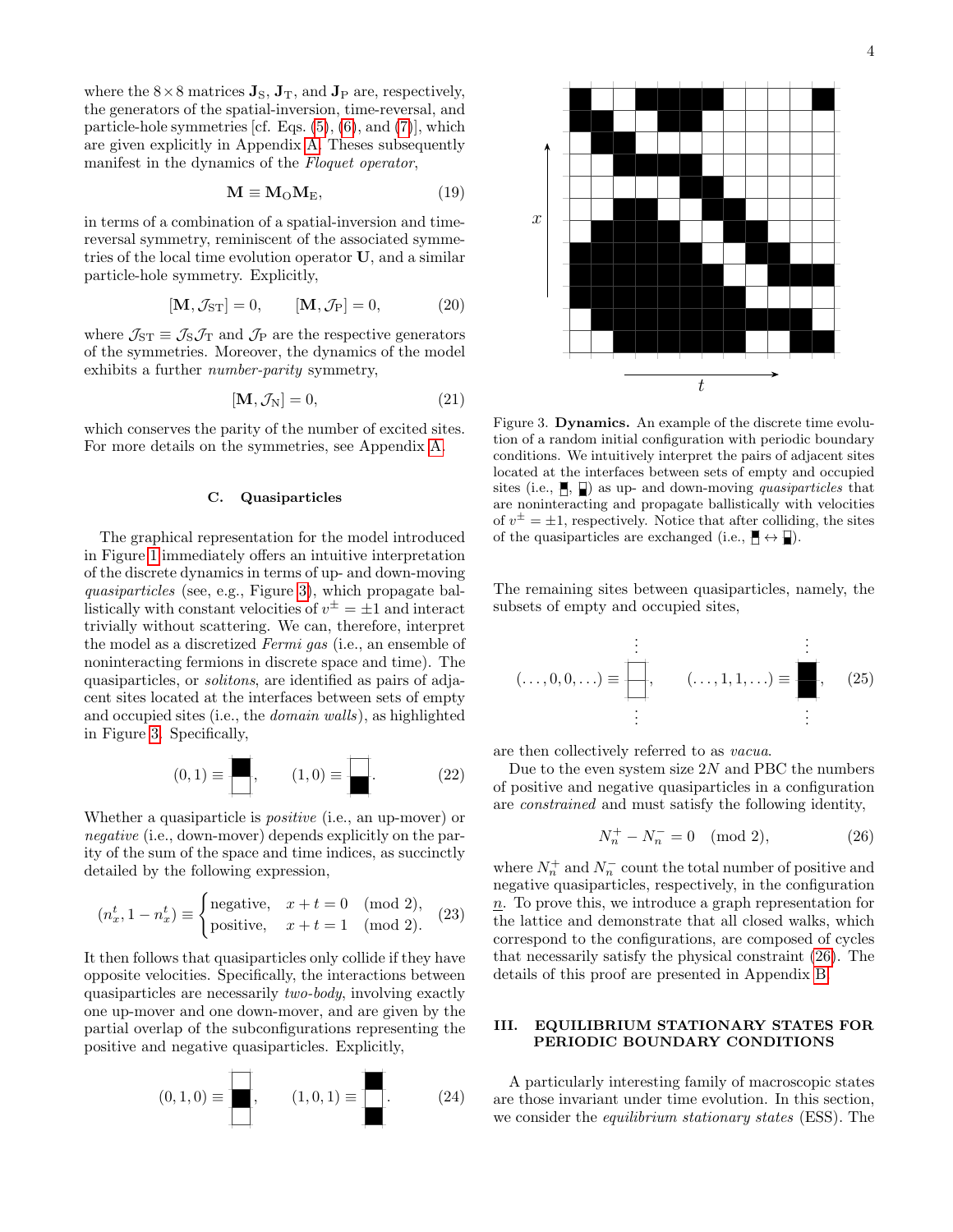simplest class of ESS, as we will show, can be constructed by introducing a pair of chemical potentials associated to the quasiparticles of each species which are conjugate to the numbers of positive and negative quasiparticles that are conserved by the deterministic dynamics and periodic boundary conditions (PBC). We demonstrate that these stationary states correspond to generalized Gibbs states, which we show can be expressed in two equivalent forms. Namely, using a patch state ansatz (PSA) and as a matrix product state (MPS), as was done for Rule 54 in Refs. [\[2\]](#page-26-1) and [\[4\]](#page-26-18), respectively. The principal benefit of the PSA is in its intuitive construction, which only requires that the states be stationary and exhibit short-range correlations. Moreover, it facilities a rigorous derivation for an efficient MPS representation of the state, which manifests a highly versatile algebraic structure that explicitly demonstrates the stationarity of the states without relying on the prior equivalence to the PSA.

### <span id="page-4-7"></span>A. Patch state ansatz

Given the staggering of the discrete time evolution, we require the stationary states to map into themselves after a full step of time evolution (i.e., a consecutive even and odd time step). Therefore, each ESS is associated to two vectors,  $\bf{p}$  and  $\bf{p}'$ , which correspond to the even and odd time steps, respectively,

<span id="page-4-0"></span>
$$
\mathbf{M}_{\mathrm{E}}\mathbf{p} = \mathbf{p}', \qquad \mathbf{M}_{\mathrm{O}}\mathbf{p}' = \mathbf{p}.\tag{27}
$$

For systems with PBC, the dynamics is reversible and so the conditions for time invariance [\(27\)](#page-4-0) can be recast as

$$
\mathbf{M}_{\mathrm{E}}\mathbf{p} = \mathbf{M}_{\mathrm{O}}\mathbf{p}.\tag{28}
$$

We now propose the following patch state ansatz, similar to those introduced for Rule 54 [\[2\]](#page-26-1) and Rule 201 [\[16\]](#page-26-5), for the components  $p_n$  of the stationary state **p**, that can be straightforwardly demonstrated to be the simplest ansatz of this form. Namely, the staggered product of 2N rank 2 tensors exhibiting short-range correlations,

$$
p_n = \frac{1}{Z} \left( X_{n_1, n_2} Y_{n_2, n_3} \cdots X_{n_{2N-1}, n_{2N}} Y_{n_{2N}, n_1} \right), \quad (29)
$$

where  $X_{n_x,n_{x+1}}$  and  $Y_{n_x,n_{x+1}}$  are the rank 2 tensors to be determined, and  $Z$  is the partition function given by the normalization.

In order to ensure that the stationarity condition [\(28\)](#page-4-1) is satisfied, the following equality must hold for each and every configuration  $n$ ,

<span id="page-4-6"></span>
$$
X_{n_1,f_2} Y_{f_2,n_3} \cdots X_{n_{2N-1},f_{2N}} Y_{f_{2N},n_1}
$$
  
=  $X_{f_1,n_2} Y_{n_2,f_3} \cdots X_{f_{2N-1},n_{2N}} Y_{n_{2N},f_1}.$  (30)

For  $N > 1$ , this set of equations is highly degenerate and overdetermined, and simplifies to the following conditions for the scalar components,

<span id="page-4-2"></span>
$$
X_{00}Y_{00} = X_{11}Y_{11}, \qquad X_{01}Y_{10} = X_{10}Y_{01}.
$$
 (31)

We recall that the probabilities  $p_n$  are normalized by the partition function Z and so we are free to set  $X_{00}Y_{00} = 1$ which, together with Eq.  $(31)$ , implies

<span id="page-4-3"></span>
$$
X_{00}Y_{00} = X_{11}Y_{11} = 1.
$$
 (32)

Furthermore, we note that the scalar components are determined up to the following gauge transformation,

$$
X_{n_x, n_{x+1}} \mapsto g_{n_x} X_{n_x, n_{x+1}} h_{n_{x+1}}^{-1},
$$
  
\n
$$
Y_{n_x, n_{x+1}} \mapsto h_{n_x} Y_{n_x, n_{x+1}} g_{n_{x+1}}^{-1},
$$
\n(33)

which, together with the normalization in Eq. [\(32\)](#page-4-3), allows us to choose the following gauge,

<span id="page-4-4"></span>
$$
X_{00} = Y_{00} = X_{01} = Y_{01} = 1.
$$
 (34)

Combining the solutions to the system of equations [\(31\)](#page-4-2) with the chosen normalization  $(32)$  and gauge  $(34)$  yields the following two-parameter family of solutions,

<span id="page-4-5"></span>
$$
X_{00} = 1, \t Y_{00} = 1,X_{01} = 1, \t Y_{01} = 1,X_{10} = \xi \omega, \t Y_{10} = \xi \omega, \t (35)X_{11} = \frac{\omega}{\xi}, \t Y_{11} = \frac{\xi}{\omega},
$$

where  $\xi$  and  $\omega$  are *spectral parameters* which, due to the nonnegativity and normalizability of the probabilities  $p_n$ , are strictly positive (i.e.,  $\xi, \omega \in \mathbb{R}^+$ ).

<span id="page-4-1"></span>The conditions for stationarity [\(27\)](#page-4-0), together with the solutions  $(35)$  imply that  $p'$ , that is, the stationary state associated with the odd time step, takes on a form similar to p, but with the patch tensors exchanged. Explicitly,

$$
p'_n = \frac{1}{Z} \left( Y_{n_1, n_2} X_{n_2, n_3} \cdots Y_{n_{2N-1}, n_{2N}} X_{n_{2N}, n_1} \right). \tag{36}
$$

We remark that interchanging the roles of the patch state tensors  $X_{n_x,n_{x+1}} \leftrightarrow Y_{n_x,n_{x+1}}$  is equivalent to exchanging the spectral parameters  $\xi \leftrightarrow \omega$ , and, therefore the states  $\mathbf{p} \leftrightarrow \mathbf{p}'$ . Hence, the PSA preserves the symmetry of the model, specifically, shifting the state one site in space is equivalent to evolving the state one step in time.

### <span id="page-4-8"></span>B. Conserved charges

The parametrization chosen for the tensors in Eq. [\(35\)](#page-4-5) is arbitrary. However, these solutions exhibit a physically intuitive form, whereby the spectral parameters  $\xi$  and  $\omega$ can be expressed in terms of thermodynamic quantities,

$$
\xi = \exp(-\mu^+), \qquad \omega = \exp(-\mu^-), \tag{37}
$$

with  $\mu^{\pm}$  the chemical potentials associated to the positive and negative quasiparticles, respectively. To demonstrate this, we utilise the gauge freedom to transform the patch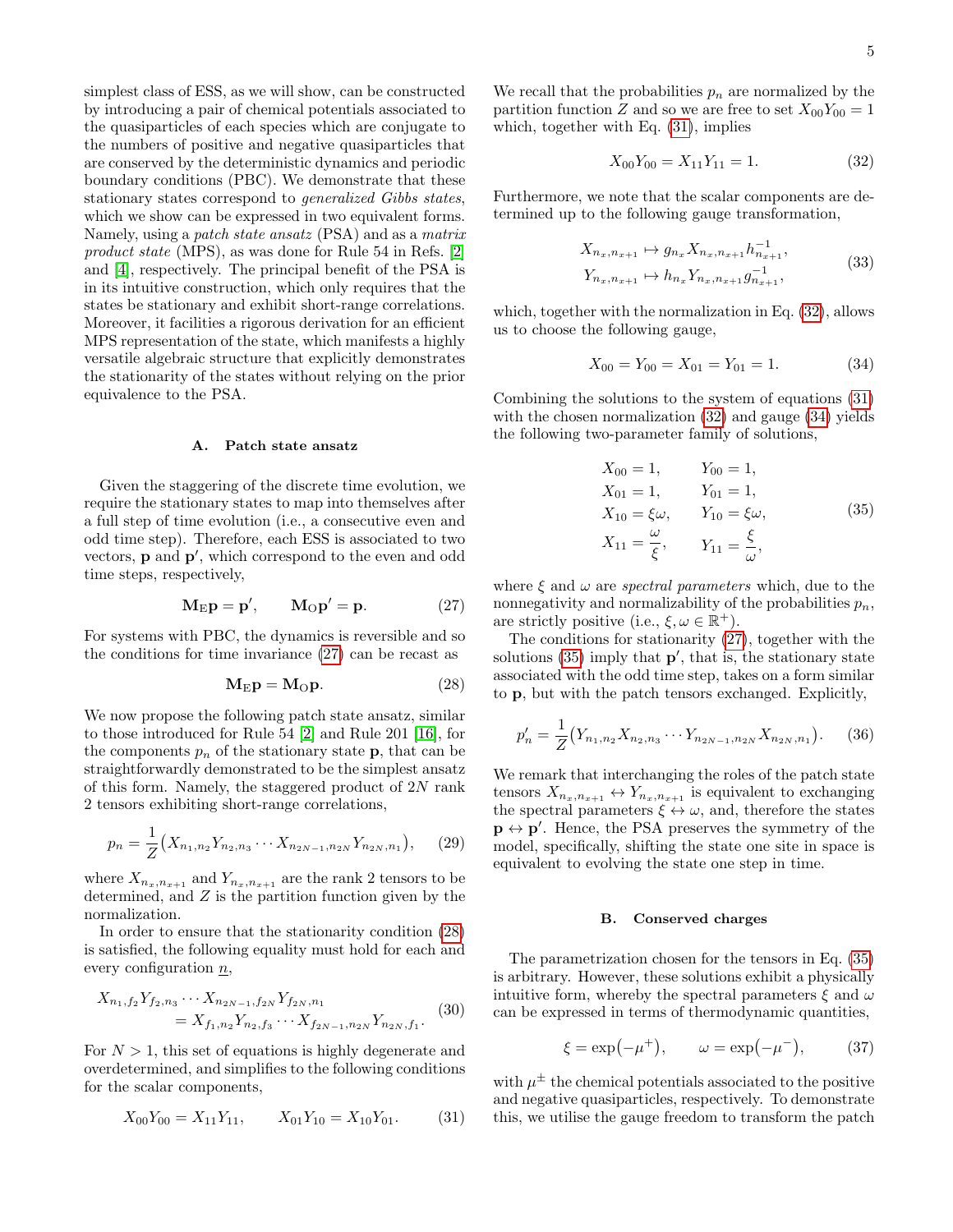state tensor solutions into an equivalent form. Explicitly, we choose the gauge transformation

$$
g_0 = 1,
$$
  $h_0 = 1,$   
\n $g_1 = \frac{1}{\omega},$   $h_1 = \frac{1}{\xi},$  (38)

which, by [\(35\)](#page-4-5), yields

<span id="page-5-6"></span>
$$
X_{00} \rightarrow 1, \qquad Y_{00} \rightarrow 1,X_{01} \rightarrow \xi, \qquad Y_{01} \rightarrow \omega,X_{10} \rightarrow \xi, \qquad Y_{10} \rightarrow \omega,X_{11} \rightarrow 1, \qquad Y_{11} \rightarrow 1.
$$
 (39)

It follows from Eq. [\(23\)](#page-3-3) that the number of each species of quasiparticle within a configuration  $n$  can be determined by the counts of the two site subconfigurations  $(0, 1)$  and (1, 0). Therefore, the newly parametrized solutions imply that the components  $p_n$  of the stationary states **p** can be distributed according to a grand canonical ensemble,

$$
p_n = \frac{1}{Z} \xi^{N_n^+} \omega^{N_n^-},
$$
\n(40)

where the numbers of positive and negative quasiparticles  $N_n^{\pm}$  in the configurations  $\underline{n}$  can be calculated directly by taking the logarithmic derivatives of the (unnormalized) probability components  $p_n$  of the PSA. Explicitly,

$$
N_n^+ = \frac{d}{d \ln \xi} \ln \prod_{x=1}^N X_{n_{2x-1}, n_{2x}},
$$
  
\n
$$
N_n^- = \frac{d}{d \ln \omega} \ln \prod_{x=1}^N Y_{n_{2x}, n_{2x+1}},
$$
\n(41)

which can equivalently be written as extensive sums over the locally conserved charges as

$$
N_n^+ = \sum_{x=1}^N \frac{d}{d\xi} X_{n_{2x-1}, n_{2x}},
$$
  
\n
$$
N_n^- = \sum_{x=1}^N \frac{d}{d\omega} Y_{n_{2x}, n_{2x+1}}.
$$
\n(42)

It follows straightforwardly that the positive and negative quasiparticles are exactly the elementary local charges of the Floquet-XOR-FA model. Still, they do not represent a complete set of local charges. Indeed, it can be readily shown that PSA tensors with ranks  $r > 2$  yield similarly conserved charges that correspond to localized groups of noninteracting quasiparticles of the same species. Solving an equivalent set of equations to Eq. [\(30\)](#page-4-6), explicitly,

$$
p_n = \frac{1}{Z} \left( X_{n_1, \dots, n_r} Y_{n_2, \dots, n_{r+1}} \cdots Y_{n_{2N}, \dots, n_{r-1}} \right), \qquad (43)
$$

we observe that the Floquet-XOR-FA model possesses an exponential number of locally conserved charges, as can be seen in Table [I.](#page-5-0) We can then immediately deduce that

<span id="page-5-0"></span>Table I. Locally conserved charges. The number of locally conserved charges  $#_r$  with support r, obtained numerically by solving the sets of equations in Eq.  $(43)$  with rank r tensors.

the number of groups of noninteracting quasiparticles of the same species with support r, denoted by  $\#_r$ , reads

$$
\#_r = 2\sum_{k=1}^{\lfloor \frac{r}{2} \rfloor} {\lfloor \frac{r}{2} \rfloor - 1 \choose k-1} = 2(2^{\lfloor \frac{r}{2} \rfloor - 1}) = 2^{\lfloor \frac{r}{2} \rfloor}, \qquad (44)
$$

<span id="page-5-3"></span>where  $k$  counts the number of quasiparticles of the same species in the localized group with support  $r$ . Intuitively, this can be understood simply as following directly from the physical properties of the quasiparticles. Specifically, the expression for  $#_r$  counts the total number of ways of arranging k quasiparticles of the same species of size 2 on r sites for  $k = 1, ..., \lfloor \frac{r}{2} \rfloor$  for each species of quasiparticle.

### <span id="page-5-4"></span>C. Matrix product ansatz

As with Rules 54 [\[4\]](#page-26-18) and 201 [\[16\]](#page-26-5), the stationary states can equivalently be expressed in terms of matrix product states,

$$
p_n = \frac{1}{Z} \text{Tr}(\mathbf{V}_{n_1} \mathbf{W}_{n_2} \cdots \mathbf{V}_{n_{2N-1}} \mathbf{W}_{n_{2N}}), \qquad (45)
$$

where  $\mathbf{V}_{n_x}$  and  $\mathbf{W}_{n_x}$  are matrices to be determined, and Z is the partition function. In order to efficiently derive the exact MPS construction and present the versatile algebraic cancellation scheme that explicitly demonstrates the stationarity of the states, it will prove convenient to introduce the following vectors of matrices, which correspond to the physical sites of the lattice,

<span id="page-5-5"></span>
$$
\mathbf{v}_x = \begin{bmatrix} \mathbf{V}_0 \\ \mathbf{V}_1 \end{bmatrix}, \qquad \mathbf{w}_x = \begin{bmatrix} \mathbf{W}_0 \\ \mathbf{W}_1 \end{bmatrix}. \tag{46}
$$

Using these vectors of matrices, we can compactly rewrite the stationary state p using tensor product notation,

<span id="page-5-2"></span>
$$
\mathbf{p} = \frac{1}{Z} \text{Tr} \left[ \mathbf{v}_1 \mathbf{w}_2 \cdots \mathbf{v}_{2N-1} \mathbf{w}_{2N} \right],\tag{47}
$$

<span id="page-5-1"></span>where the subscripts denote which elementary space  $\mathbb{R}^2$ , i.e., which site  $x$  of the lattice, of the tensor product the vector is an element of. Formally, Eq. [\(47\)](#page-5-2) reads,

$$
\mathbf{p} = \frac{1}{Z} \text{Tr}(\mathbf{v} \otimes \mathbf{w} \otimes \cdots \otimes \mathbf{v} \otimes \mathbf{w}), \tag{48}
$$

however, we choose to use explicit notation with the site subscripts for clarity.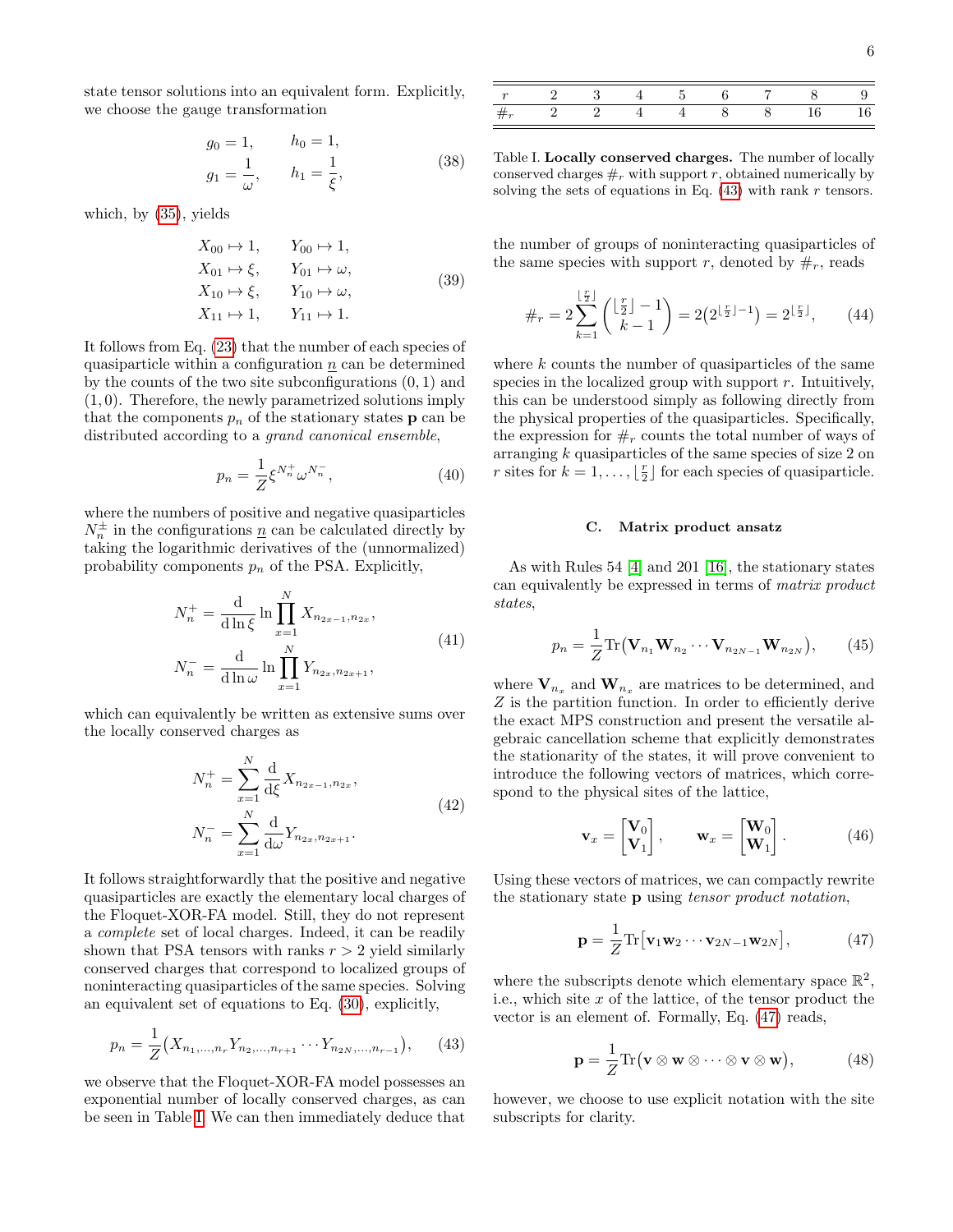In order to exactly construct the MPS from the PSA, we introduce a two-dimensional auxiliary space which allows us to define  $\mathbf{V}_{n_x}$  and  $\mathbf{W}_{n_x}$  as  $2 \times 2$  matrices, whose nonzero components are given by the PSA tensors,

$$
\begin{aligned} [\mathbf{V}_{n_x}]_{n_x, n_{x+1}} &\equiv X_{n_x, n_{x+1}}, \\ [\mathbf{W}_{n_x}]_{n_x, n_{x+1}} &\equiv Y_{n_x, n_{x+1}}, \end{aligned} \tag{49}
$$

which gives the following general class of  $2 \times 2$  matrices,

$$
\mathbf{V}_0 = \begin{bmatrix} X_{00} & X_{01} \\ 0 & 0 \end{bmatrix}, \qquad \mathbf{W}_0 = \begin{bmatrix} Y_{00} & Y_{01} \\ 0 & 0 \end{bmatrix},
$$

$$
\mathbf{V}_1 = \begin{bmatrix} 0 & 0 \\ X_{10} & X_{11} \end{bmatrix}, \qquad \mathbf{W}_1 = \begin{bmatrix} 0 & 0 \\ Y_{10} & Y_{11} \end{bmatrix}.
$$
(50)

Note that, by construction, Eq. [\(49\)](#page-6-0) ensures equivalence between the MPS and PSA representations of the ESS,

$$
\operatorname{Tr}(\mathbf{V}_{n_1}\cdots\mathbf{W}_{n_{2N}})\equiv X_{n_1,n_2}\cdots Y_{n_{2N},n_1}.\tag{51}
$$

Explicitly, the matrices  $\mathbf{V}_{n_x}$  and  $\mathbf{W}_{n_x}$  read

$$
\mathbf{V}_0 = \begin{bmatrix} 1 & \xi \\ 0 & 0 \end{bmatrix}, \qquad \mathbf{W}_0 = \begin{bmatrix} 1 & \omega \\ 0 & 0 \end{bmatrix},
$$

$$
\mathbf{V}_1 = \begin{bmatrix} 0 & 0 \\ \xi & 1 \end{bmatrix}, \qquad \mathbf{W}_1 = \begin{bmatrix} 0 & 0 \\ \omega & 1 \end{bmatrix}.
$$
(52)

While the stationarity of the state **p** is directly implied by the equivalence between the two representations, the MPS is unique in that it exhibits an algebraic structure that allows us to explicitly demonstrate the stationarity. Namely, the matrices satisfy a cubic algebraic relation,

$$
\mathbf{U}_{x}\big[\mathbf{v}_{x-1}\mathbf{w}_{x}\mathbf{v}_{x+1}\mathbf{S}\big]=\mathbf{v}_{x-1}\mathbf{S}\mathbf{v}_{x}\mathbf{w}_{x+1},\qquad(53)
$$

which compactly encodes the matrix product identities,

$$
\mathbf{V}_{n_{x-1}}\mathbf{W}_{f_x}\mathbf{V}_{n_{x+1}}\mathbf{S} = \mathbf{V}_{n_{x-1}}\mathbf{S}\mathbf{V}_{n_x}\mathbf{W}_{n_{x+1}},\qquad(54)
$$

obtained by explicitly writing out the physical space vectors in terms of their auxiliary space matrices. Here, we have introduced the *delimiter matrix*,

$$
\mathbf{S} = \frac{1}{(1 - s^{-})(1 + s^{+})} \begin{bmatrix} 1 - \xi \omega & \omega - \xi \\ \omega - \xi & 1 - \xi \omega \end{bmatrix}, \qquad (55)
$$

which is defined by the bulk algebraic relations [\(54\)](#page-6-1), with the parameters  $s^{\pm}$  equal to either of the spectral parameters (i.e.,  $s^+ = \xi$  or  $\omega$  and  $s^- = \xi$  or  $\omega$ ). We can easily demonstrate that the inverse of the delimiter matrix S is given by exchanging the spectral parameters,

$$
\mathbf{S}^{-1}(\xi,\omega) \equiv \mathbf{S}(\omega,\xi). \tag{56}
$$

Noticing that the MPS bulk matrices  $V_{n_x}$  and  $W_{n_x}$  are similarly given by an exchange of parameters,

<span id="page-6-3"></span>
$$
\mathbf{W}_{n_x}(\xi,\omega) = \mathbf{V}_{n_x}(\omega,\xi),\tag{57}
$$

immediately implies a dual-relation,

$$
\mathbf{U}_{x}\big[\mathbf{w}_{x-1}\mathbf{S}^{-1}\mathbf{w}_{x}\mathbf{v}_{x+1}\big]=\mathbf{w}_{x-1}\mathbf{v}_{x}\mathbf{w}_{x+1}\mathbf{S}^{-1},\qquad(58)
$$

which explicitly encodes the following identities

<span id="page-6-7"></span>
$$
\mathbf{W}_{n_{x-1}}\mathbf{S}^{-1}\mathbf{W}_{f_x}\mathbf{V}_{n_{x+1}} = \mathbf{W}_{n_{x-1}}\mathbf{V}_{n_x}\mathbf{W}_{n_{x+1}}\mathbf{S}^{-1}.
$$
 (59)

<span id="page-6-0"></span>Before setting  $s^{\pm}$ , we must consider the cases  $\xi \to 1$  and  $\omega \rightarrow 1$  where the delimiter matrix and its inverse are not well defined. However, we can trivially demonstrate that the matrix products  $\mathbf{V}_{n_x} \mathbf{S}$  and  $\mathbf{W}_{n_x} \mathbf{S}^{-1}$  are well defined and finite in the limits  $\tilde{\xi} \to 1$  and  $\tilde{\omega} \to 1$ , respectively, if  $s^- = \xi$ . The following discussion, therefore, holds for all  $\xi, \omega \in \mathbb{R}^+$ , as required [\(9\)](#page-2-2). From here, we are free to set  $s^+ = \xi$  such that the matrix products trivialise,

<span id="page-6-9"></span>
$$
\mathbf{V}_{n_x} \mathbf{S} = \mathbf{W}_{n_x}, \qquad \mathbf{W}_{n_x} \mathbf{S}^{-1} = \mathbf{V}_{n_x}. \tag{60}
$$

For the special case where  $\xi = \omega = 1$ , the states **p** and p' converge to the maximum entropy state: the state for which the probabilities of every configuration are equally likely. In this limit, the MPS representation for the ESS simplifies, as detailed in Appendix [C.](#page-29-0)

<span id="page-6-8"></span>Akin to the situation for the PSA, the stationary state p', corresponding to the odd time step, takes an identical form to the even time step stationary state p, but with the spectral parameters exchanged  $\xi \leftrightarrow \omega$  which equates to exchanging the physical space vectors  $\mathbf{v}_x \leftrightarrow \mathbf{w}_x$ ,

$$
\mathbf{p}' = \frac{1}{Z} \text{Tr} \big[ \mathbf{w}_1 \mathbf{v}_2 \cdots \mathbf{w}_{2N-1} \mathbf{v}_{2N} \big]. \tag{61}
$$

<span id="page-6-2"></span>Explicitly, the components  $p'_n$  of the ESS  $p'$  read

$$
p'_{n} = \frac{1}{Z} \text{Tr}(\mathbf{W}_{n_1} \mathbf{V}_{n_2} \cdots \mathbf{W}_{n_{2N-1}} \mathbf{V}_{n_{2N}}).
$$
 (62)

<span id="page-6-1"></span>The stationarity conditions [\(27\)](#page-4-0) then follow directly from the algebraic relations in Eqs. [\(53\)](#page-6-2) and [\(58\)](#page-6-3).

To prove the first of the conditions  $(27)$ , we insert  $SS^{-1}$ between the matrices  $V_{n_1}$  and  $W_{n_2}$  and apply the local time evolution operator  $U_{2N}$  whilst utilising [\(54\)](#page-6-1),

<span id="page-6-6"></span>
$$
\mathbf{M}_{\mathrm{E}}\mathbf{p} = \mathbf{U}_{2} \cdots \mathbf{U}_{2N} \text{Tr} \left[ \mathbf{v}_{1} \mathbf{S} \mathbf{S}^{-1} \mathbf{w}_{2} \cdots \mathbf{v}_{2N-1} \mathbf{w}_{2N} \right],
$$
  
= 
$$
\mathbf{U}_{2} \cdots \mathbf{U}_{2N-2} \text{Tr} \left[ \mathbf{w}_{1} \mathbf{S}^{-1} \mathbf{w}_{2} \cdots \mathbf{v}_{2N-1} \mathbf{S} \mathbf{v}_{2N} \right].
$$
 (63)

<span id="page-6-4"></span>We then continually apply the local time evolution operators  $U_x$ , in order, each shifting the delimiter matrix **S** two sites to the left, until we are left with the following,

$$
\mathbf{M}_{\mathrm{E}}\mathbf{p} = \mathbf{U}_{2}\mathrm{Tr}\left[\mathbf{w}_{1}\mathbf{S}^{-1}\mathbf{w}_{2}\mathbf{v}_{3}\mathbf{S}\mathbf{v}_{4}\cdots\mathbf{w}_{2N-1}\mathbf{v}_{2N}\right],
$$
  
=  $\mathrm{Tr}\left[\mathbf{w}_{1}\mathbf{v}_{2}\mathbf{w}_{3}\mathbf{S}^{-1}\mathbf{S}\mathbf{v}_{4}\cdots\mathbf{w}_{2N-1}\mathbf{v}_{2N}\right],$  (64)

<span id="page-6-5"></span>where, to obtain the second equality, we utilised the dualrelation in Eq. [\(58\)](#page-6-3), together with the property that the time evolution operators are involutory (i.e.,  $U^2 = I^{\otimes 3}$ ). Noting that extracting the product  $S^{-1}S$  yields the ESS p' proves the stationarity in Eq. [\(27\)](#page-4-0). The second condition then follows directly from the first by taking advantage of Eqs. [\(56\)](#page-6-4) and [\(57\)](#page-6-5).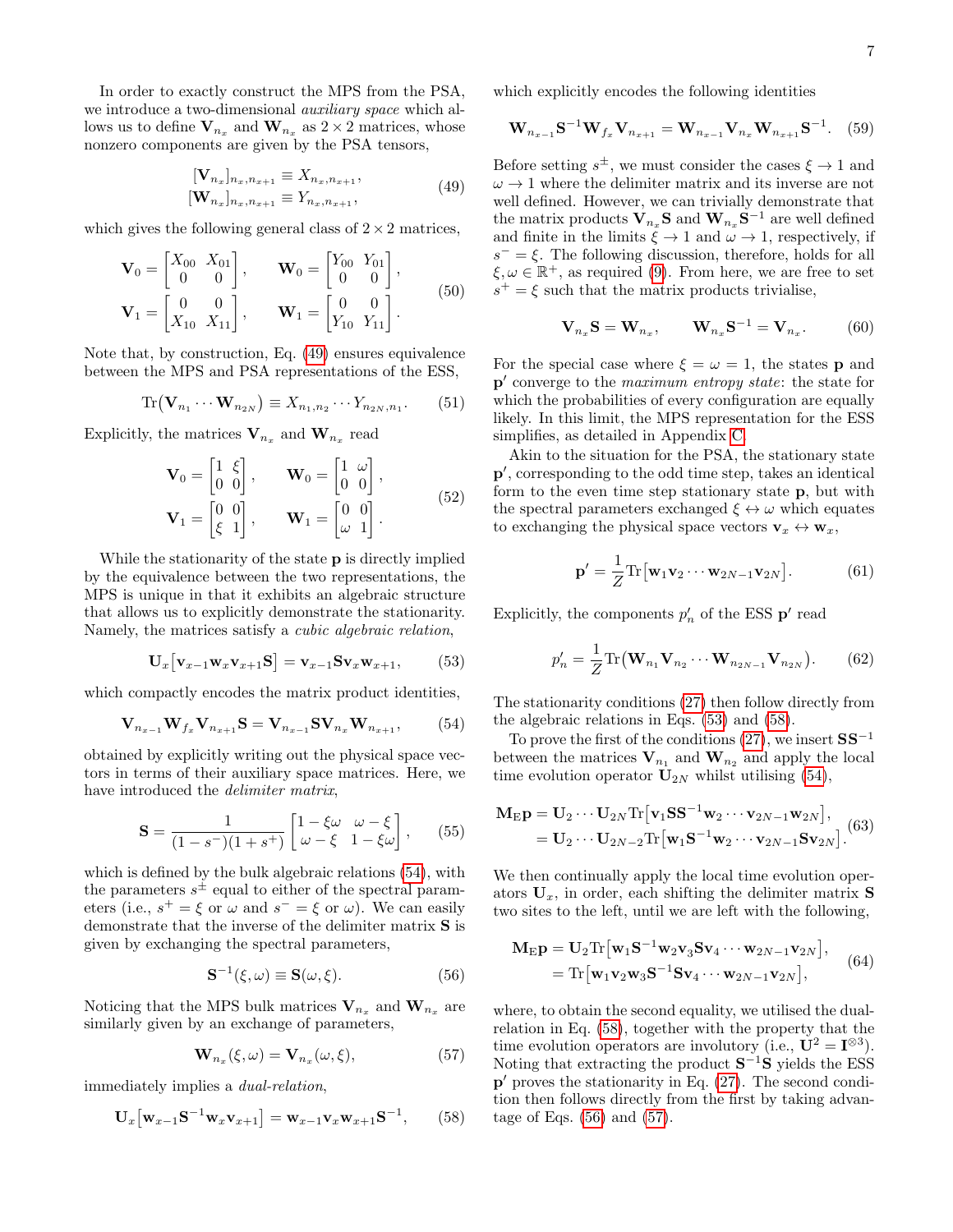# D. Partition function

As demonstrated in Sec. [III A,](#page-4-7) the components of the stationary states  $p_n$  are distributed according to a simple grand canonical ensemble,

$$
p_n = \frac{1}{Z} \exp(-\mu^+ N_n^+ - \mu^- N_n^-), \tag{65}
$$

where the spectral parameters  $\xi$  and  $\omega$  are given in terms of the chemical potentials  $\mu^{\pm}$  associated to the numbers of quasiparticles  $N_n^{\pm}$  in the configuration  $\underline{n}$  [\(37\)](#page-4-8). It then follows directly from the normalization of the MPS representation of the state p, that the corresponding grand canonical partition function can be written as a sum over the trace of the product of the MPS auxiliary matrices. That is,

<span id="page-7-2"></span>
$$
Z = \sum_{n} \text{Tr}(\mathbf{V}_{n_1} \mathbf{W}_{n_2} \cdots \mathbf{W}_{n_{2N}}) \equiv \text{Tr}(\mathbf{T}^N), \qquad (66)
$$

where, to obtain the second expression, we have used the linearity of the trace, and for ease of notation, introduced the *transfer matrix*  $\mathbf{T}$ , defined as the sum of all products of auxiliary matrices on two adjacent sites,

$$
\mathbf{T} = (\mathbf{V}_0 + \mathbf{V}_1)(\mathbf{W}_0 + \mathbf{W}_1) = \begin{bmatrix} 1 + \xi \omega & \omega + \xi \\ \omega + \xi & 1 + \xi \omega \end{bmatrix}.
$$
 (67)

Similarly, it follows directly from the normalization of Eq.  $(40)$  that Z can equivalently be expressed explicitly in terms of a sum over the spectral parameters exponentiated by their respective quasiparticle numbers,

$$
Z = \sum_{n} \xi^{N_{n}^{+}} \omega^{N_{n}^{-}} \equiv \sum_{N^{\pm}} \Omega(N, N^{+}, N^{-}) \xi^{N^{+}} \omega^{N^{-}}, \quad (68)
$$

where, in the second expression, we have introduced the counting function Ω which counts the number of distinct configurations with  $N^+$  positive and  $N^-$  negative quasiparticles. More precisely,  $\Omega$  takes the following combinatoric form,

<span id="page-7-1"></span>
$$
\Omega(N, N^+, N^-) = 2 \binom{N}{N^+} \binom{N}{N^-}.
$$
\n(69)

Additionally, we have introduced the shorthand notation for the index of summation  $N^{\pm}$  to denote the set of pairs of numbers of positive and negative quasiparticles that satisfy the constraint [\(26\)](#page-3-2), imposed by the even system size and PBC, and the following inequalities manifesting from the finite size of the quasiparticles,

<span id="page-7-4"></span>
$$
0 \le N^{\pm} \le N,\tag{70}
$$

which are implicitly given by the following binomial identity,  $\binom{n < k}{k} = 0$ . To prove that Eq. [\(69\)](#page-7-1) really counts the total number of configurations of even size  $2N$  with  $N^+$ positive and  $N^-$  negative quasiparticles, it is sufficient to show that the two forms of the grand canonical partition function [\(66\)](#page-7-2) and [\(68\)](#page-7-3) are equivalent. An explicit proof of this equivalence, as well as a qualitative derivation of the counting function from physical arguments, is given in Appendix [D.](#page-29-1)

In the thermodynamic limit (i.e.,  $N \to \infty$ ), the expression for the grand canonical partition function in Eq. [\(68\)](#page-7-3) can be rewritten in terms of an integral over the densities of positive and negative quasiparticles,

$$
n^{\pm} \equiv \lim_{N \to \infty} \frac{N^{\pm}}{N},\tag{71}
$$

such that it reads

$$
\mathcal{Z} \equiv \lim_{N \to \infty} Z = \iint_0^1 \mathrm{d}n^+ \mathrm{d}n^- \exp(-N\mathcal{F}),\tag{72}
$$

where  $\mathcal F$  can be interpreted as a *free energy density*. More precisely, the free energy density is defined as

$$
\mathcal{F} = \mu^+ n^+ + \mu^- n^- - \mathcal{S},\tag{73}
$$

<span id="page-7-5"></span>where the entropic term  $\mathcal S$  corresponds to an entropy density, which comes from the counting of degenerate configurations (i.e., states with equivalent numbers of positive and negative quasiparticles) and is obtained by applying the Stirling approximation to Eq. [\(69\)](#page-7-1). Explicitly,

$$
S = -(n^{+} \ln n^{+} + (1 - n^{+}) \ln (1 - n^{+}) + n^{-} \ln n^{-} + (1 - n^{-}) \ln (1 - n^{-})),
$$
 (74)

<span id="page-7-3"></span>which has the form of an entropy density of mixing of the quasiparticles, subject to the constraints [\(26\)](#page-3-2) and [\(70\)](#page-7-4).

## <span id="page-7-0"></span>IV. NONEQUILIBRIUM STATIONARY STATES FOR STOCHATIC BOUNDARY CONDITIONS

As demonstrated in Sec. [III,](#page-3-0) the dynamics of the model with PBC is entirely deterministic and reversible, and is integrable (i.e., the system exhibits conserved quantities, possesses an algebraic geometry, and is exactly solvable), which necessarily implies that the system is *nonergodic*. The configuration space is *reducible* under the dynamics and is composed of dynamically disconnected subspaces (i.e., the orbits, or trajectories, of the dynamical system). The number of ESS of the periodic system is, therefore, numerous and highly degenerate. To make the dynamics ergodic we impose stochastic boundary conditions (SBC) by considering a chain of finite size coupled to stochastic reservoirs that inject and eject quasiparticles, as was done for Rule 54 (see Refs. [\[2–](#page-26-1)[4\]](#page-26-18)) and Rule 201 (see Ref. [\[16\]](#page-26-5)). We start by taking the MPS representation of the ESS for a system with PBC and use it to express the probability distribution of a finite subsection of the chain in the large system size, or thermodynamic, limit (i.e.,  $N \to \infty$ ). We demonstrate that the resulting state can be understood as a nonequilibrium stationary state (NESS) of the finite Markov chain with stochastic boundaries that create and destroy the quasiparticles with rates compatible with the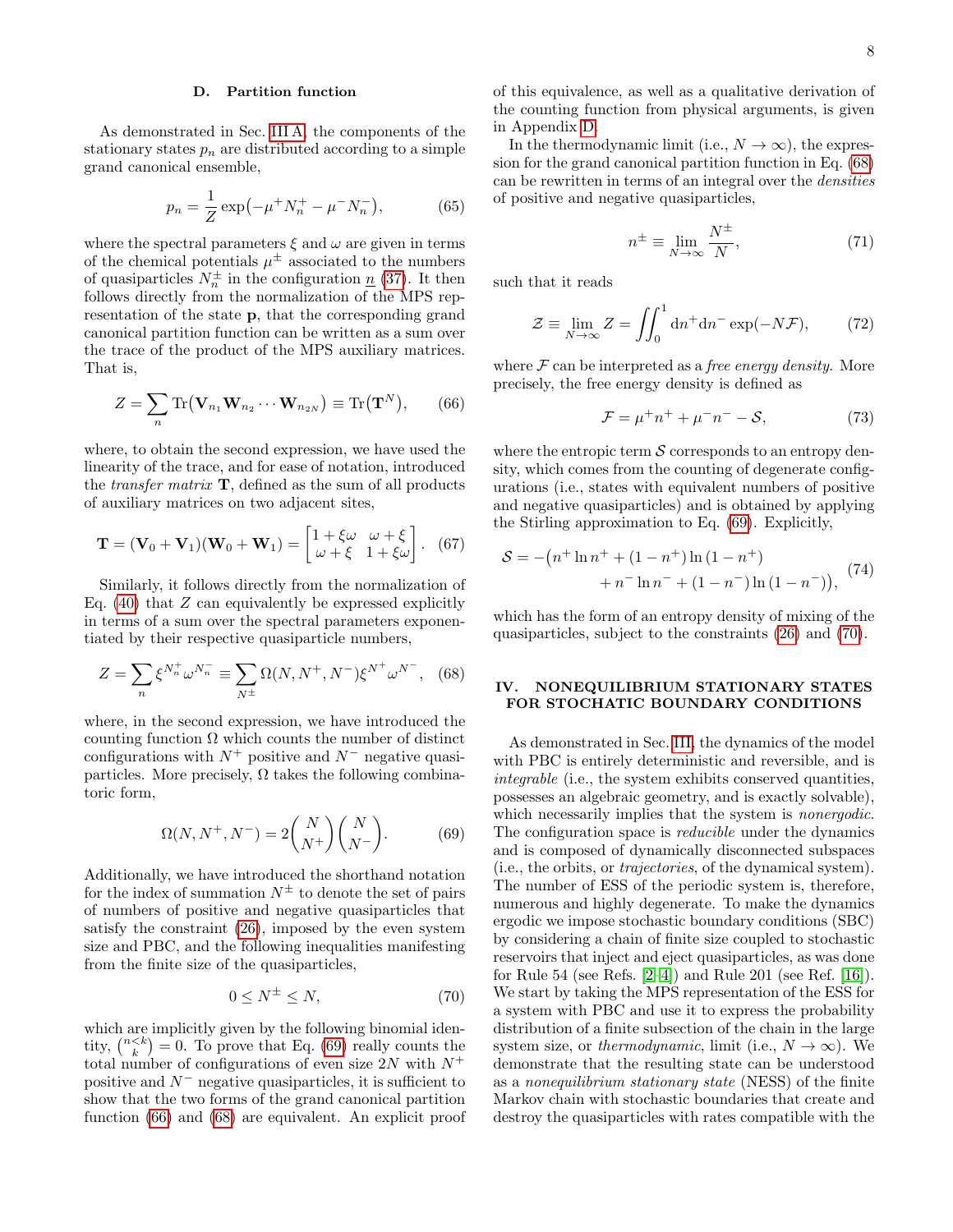chemical potentials  $\mu^{\pm}$  of the Gibbs state in Sec [III.](#page-3-0) We proceed to show that the generator of the dynamics (i.e., the Markov operator) is irreducible and aperiodic, which implies the uniqueness of the NESS, and the asymptotic approach towards it from any initial state. The dynamics is, therefore, ergodic and mixing.

### <span id="page-8-3"></span>A. Asymptotic states

We consider a closed system of even size 2M with PBC that is assumed to be in an ESS given by the parameters  $\xi$  and  $\omega$  as in Sec. [III.](#page-3-0) The stationary probabilities of a subsection of the chain of even length  $2N \leq 2M$  are then given by summing over the probabilities corresponding to the configurations with the same  $2N$  sites,

$$
p_{n_1,\dots,n_{2N}}^{(2M)} = \sum_{n_{2N+1},\dots,n_{2M}} \frac{1}{Z} \text{Tr}(\mathbf{V}_{n_1} \cdots \mathbf{W}_{n_{2M}}). \tag{75}
$$

Utilising the transfer matrix T, defined as the sum of all products of matrices on two adjacent sites [see Eq. [\(67\)](#page-7-5)], the state vectors  $p^{(2M)}$  can be written succinctly as

$$
\mathbf{p}^{(2M)} = \frac{\text{Tr}\left(\mathbf{v}_1 \mathbf{w}_2 \cdots \mathbf{v}_{2N-1} \mathbf{w}_{2N} \mathbf{T}^{M-N}\right)}{\text{Tr}\left(\mathbf{T}^M\right)}.
$$
 (76)

We then define the state of the subsystem, of fixed even size 2N, as the large system size limit (i.e.,  $M \to \infty$ ) of the probability distribution  $p^{(2M)}$ ,

$$
\mathbf{p} \equiv \lim_{M \to \infty} \mathbf{p}^{(2M)} = \frac{\langle l | \mathbf{v}_1 \mathbf{w}_2 \cdots \mathbf{v}_{2N-1} \mathbf{w}_{2N} | r \rangle}{\chi^N \langle l | r \rangle}, \quad (77)
$$

where **p** denotes the *asymptotic probability distribution* of the open subsystem of size  $2N$ . Here, we have introduced  $\chi$  which denotes the leading eigenvalue of **T** with  $|r\rangle$  and  $\langle l \rangle$  the corresponding right and left eigenvectors,

$$
\mathbf{T}|r\rangle = \chi|r\rangle, \qquad \langle l|\mathbf{T} = \chi\langle l|. \qquad (78)
$$

Explicitly, the leading eigenvalue is given by

$$
\chi = (1 + \xi)(1 + \omega),\tag{79}
$$

while the associated right and left eigenvectors read

$$
|r\rangle = r \begin{bmatrix} 1 \\ 1 \end{bmatrix}, \qquad \langle l| = l \begin{bmatrix} 1 & 1 \end{bmatrix}, \qquad (80)
$$

where  $r$  and  $l$  are scalars determined by the normalization [n.b., the transfer matrix is *symmetric* (i.e.,  $T \equiv T^{T}$ ), so the leading right and left eigenvectors are equivalent up to an arbitrary scalar]. Note that the leading eigenvalue is the largest solution of the characteristic polynomial,

$$
\chi^2 - 2(1 + \xi \omega)\chi + (1 - \xi^2)(1 - \omega^2) = 0,\qquad(81)
$$

which for  $\xi, \omega \in \mathbb{R}^+$  is the only real root greater than 1.

We can similarly define the odd state  $p'$  as the asymptotic form of the primed probability distribution, which

takes the same form as p, but with the spectral parameters exchanged (i.e.,  $\xi \leftrightarrow \omega$ ). In particular,

<span id="page-8-2"></span><span id="page-8-1"></span>
$$
\mathbf{p}' = \frac{\langle l' | \mathbf{w}_1 \mathbf{v}_2 \cdots \mathbf{w}_{2N-1} \mathbf{v}_{2N} | r' \rangle}{\chi^N \langle l' | r' \rangle},
$$
(82)

where  $|r'\rangle$  and  $\langle l'|$  are the (leading) right and left eigenvectors of the primed transfer matrix  $\mathbf{T}'(\xi,\omega) = \mathbf{T}(\omega,\xi)$ , respectively, defined as

$$
|r'(\xi,\omega)\rangle = |r(\omega,\xi)\rangle, \qquad \langle l'(\xi,\omega)| = \langle l(\omega,\xi)|. \quad (83)
$$

Explicitly,

$$
|r'\rangle = r'\begin{bmatrix} 1\\1 \end{bmatrix}, \qquad \langle l'| = l'\begin{bmatrix} 1 & 1 \end{bmatrix}, \qquad (84)
$$

where  $r'(\xi, \omega) = r(\omega, \xi)$  and  $l'(\xi, \omega) = l(\omega, \xi)$ . Note that the transfer matrix is invariant under the exchange of the parameters  $\xi \leftrightarrow \omega$ , namely,  $\mathbf{T} \equiv \mathbf{T}'$  and, therefore, so are the leading eigenvalue and eigenvectors (similarly, up to an arbitrary scalar). We remark that the expressions for the asymptotic probability distributions, **p** and **p'**, hold for all finite subsections of the periodic chain that start at odd sites, at even and odd times, respectively. For the case where the first site of the subsection is even, we need to exchange the spectral parameters, which, as shown in Sec. [III C,](#page-5-4) is equivalent to exchanging the physical space vectors  $\mathbf{v}_x \leftrightarrow \mathbf{w}_x$ .

### <span id="page-8-6"></span>B. Compatible boundaries

<span id="page-8-0"></span>Alternatively, the asymptotic probability distributions **p** and **p**' can be understood as the NESS of a boundary driven system whereby time evolution is deterministic in the bulk and stochastic at the boundaries. In particular, during the even time step, the sites  $n_1, n_2, \ldots, n_{2N-1}$  are updated deterministically by the bulk matrices  $U_x$ , while the site  $n_{2N}$  is updated stochastically by the *right bound*ary matrix  $\mathbf{R}_{2N}$ ,

<span id="page-8-4"></span>
$$
\mathbf{M}_{\mathrm{E}} = \mathbf{R}_{2N} \prod_{x=1}^{N-1} \mathbf{U}_{2x}.
$$
 (85)

Similarly, for the odd time step, the evolution of the sites  $n_2, n_3, \ldots, n_{2N}$  is deterministic, whilst site  $n_1$  is updated stochastically by the *left boundary matrix*  $L_1$ ,

<span id="page-8-5"></span>
$$
\mathbf{M}_{\mathcal{O}} = \mathbf{L}_{1} \prod_{x=1}^{N-1} \mathbf{U}_{2x+1}.
$$
 (86)

To ensure that only sites  $n_1$  and  $n_{2N}$  are updated stochastically by  $L_1$  and  $\mathbf{R}_{2N}$ , the boundary matrices must satisfy the following compatibility conditions,

$$
[\mathbf{L}_1, \mathbf{U}_3] = 0, \qquad [\mathbf{R}_{2N}, \mathbf{U}_{2N-2}] = 0, \qquad (87)
$$

which are analogous to the conditions in Eq. [\(17\)](#page-2-3). We can interpret the action of the boundary propagators equivalently, by imagining we temporarily append a virtual site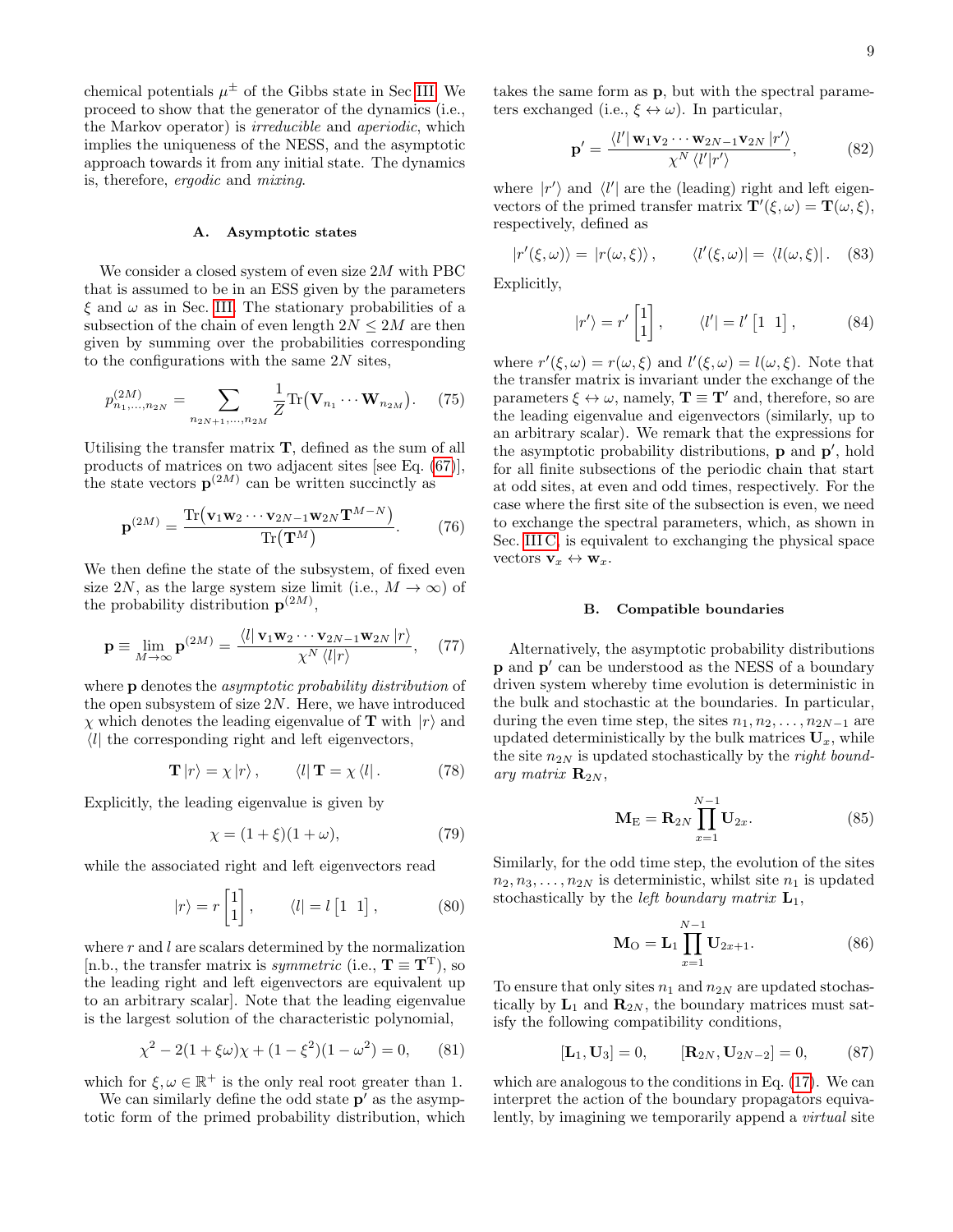to the edge of the lattice, in a state that depends on the configuration of the boundary site and its neighbour, and then updating the three sites deterministically according to Eq. [\(4\)](#page-1-1), as demonstrated in Figure [4.](#page-9-0) Explicitly, the components of the local boundary propagators  $\bf{R}$  and  $\bf{L}$ , which are given by

$$
\mathbf{R}_{2N} = \mathbf{I}^{\otimes (2N-2)} \otimes \mathbf{R}, \qquad \mathbf{L}_1 = \mathbf{L} \otimes \mathbf{I}^{\otimes (2N-2)}, \quad (88)
$$

can be parametrized as

<span id="page-9-2"></span>
$$
\mathbf{R}_{(m_3,m_4),(n_3,n_4)} = \sum_{n_5=0}^{1} \delta_{m_3,n_3} \delta_{m_4,f_4} R_{n_3,n_4,n_5},
$$
\n
$$
\mathbf{L}_{(m_1,m_2),(n_1,n_2)} = \sum_{n_0=0}^{1} \delta_{m_1,f_1} \delta_{m_2,n_2} L_{n_0,n_1,n_2},
$$
\n(89)

where, to improve readability, we have set  $N = 2$  for **R**. The boundary matrices, therefore, read

$$
\mathbf{R} = \begin{bmatrix} R_{000} & R_{011} \\ R_{001} & R_{010} \\ & R_{101} & R_{110} \\ & R_{100} & R_{111} \end{bmatrix},
$$
\n
$$
\mathbf{L} = \begin{bmatrix} L_{000} & L_{110} & L_{011} \\ L_{100} & L_{010} & L_{011} \\ L_{001} & L_{010} & L_{111} \end{bmatrix},
$$
\n(90)

with the scalar quantities  $R_{n_3,n_4,n_5}, L_{n_0,n_1,n_2} \in (0,1)$  the conditional probabilities of the virtual sites being  $n_5$  and  $n_0$ , respectively, given that the sites at the right and left boundaries are  $(n_3, n_4)$  and  $(n_1, n_2)$ . We can equivalently interpret the components of  **and**  $**L**$  **as the conditional** probabilities of either creating or destroying negative and positive quasiparticles at the boundaries, given the state of sites  $(n_3, n_4)$  and  $(n_1, n_2)$ , respectively. For example,  $R_{001}$  can be understood to be the conditional probability of creating a negative quasiparticle at the right boundary given that the pair of sites  $(n_3, n_4) = (0, 0)$ , while  $L_{110}$  is the conditional probability of destroying a negative quasiparticle, or equivalently not creating a positive quasiparticle, at the left boundary given that  $(n_1, n_2) = (1, 0)$ .

To ensure that the asymptotic probability distribution vectors  $\bf{p}$  and  $\bf{p}'$  are indeed stationary states under the stochastic time evolution, the conditions for stationarity in Eq. [\(27\)](#page-4-0) must hold. Specifically,

<span id="page-9-3"></span><span id="page-9-1"></span>
$$
\mathbf{M}_{\mathrm{E}}\mathbf{p} = \mathbf{p}', \qquad \mathbf{M}_{\mathrm{O}}\mathbf{p}' = \mathbf{p}.\tag{91}
$$

In addition to the bulk algebraic relations [\(53\)](#page-6-2) and [\(58\)](#page-6-3), the probability states [\(77\)](#page-8-0) and [\(82\)](#page-8-1) must also satisfy appropriate boundary relations to guarantee that Eq. [\(91\)](#page-9-1) is met. In particular, for the even time step, the following boundary relations must hold,

$$
\langle l | \mathbf{v}_1 \mathbf{S} = \frac{1}{\Gamma_{\rm R}} \langle l' | \mathbf{w}_1, \mathbf{R}_{2N} [\mathbf{v}_{2N-1} \mathbf{w}_{2N} | r \rangle] = \Gamma_{\rm R} \mathbf{v}_{2N-1} \mathbf{S} \mathbf{v}_{2N} | r' \rangle, \qquad (92)
$$



<span id="page-9-0"></span>Figure 4. Boundary propagators. The action of R and L can be understood by appending a virtual site to the edge of the lattice, whose state is dependent on the subconfiguration of the pair of adjacent sites, and then deterministically evolving the boundary site according to Eq. [\(4\)](#page-1-1). Virtual sites are denoted by purple, while updated sites are colored blue.

<span id="page-9-7"></span>while for the odd time step, we have

<span id="page-9-5"></span>
$$
\mathbf{L}_{1}\left[\langle l'|\mathbf{w}_{1}\mathbf{v}_{2}\right] = \Gamma_{\mathbf{L}}\langle l|\mathbf{v}_{1}\mathbf{w}_{2}\mathbf{S}^{-1},\right.\n\mathbf{w}_{2N}\mathbf{S}^{-1}\left|r'\right\rangle = \frac{1}{\Gamma_{\mathbf{L}}}\mathbf{w}_{2N}\left|r\right\rangle,\n\tag{93}
$$

where the scalar parameters  $\Gamma_R$  and  $\Gamma_L$  ensure the MPS is normalized and satisfies the fixed point condition [\(91\)](#page-9-1). Immediately, we impose that the right and left boundary matrices must be left stochastic, more precisely, each and every column of  $\bf{R}$  and  $\bf{L}$  must sum to unity, implying

<span id="page-9-4"></span>
$$
\sum_{n_5=0}^{1} R_{n_3, n_4, n_5} = \sum_{n_0=0}^{1} L_{n_0, n_1, n_2} = 1,
$$
 (94)

which reduces the  $4 \times 4$  stochastic matrices **R** and **L** to two nondeterministic  $2 \times 2$  blocks of two parameters per boundary propagator.

Substituting the boundary ansatz [\(89\)](#page-9-2) into the system of equations for the even time step [\(92\)](#page-9-3) yields the following matrix product identities,

<span id="page-9-9"></span><span id="page-9-8"></span><span id="page-9-6"></span>
$$
\langle l | \mathbf{V}_{n_1} \mathbf{S} = \frac{1}{\Gamma_{\mathbf{R}}} \langle l' | \mathbf{W}_{n_1}, \qquad (95)
$$

$$
\sum_{n_5=0}^{1} R_{n_3,f_4,n_5} \mathbf{V}_{n_3} \mathbf{W}_{f_4} |r\rangle = \Gamma_{\rm R} \mathbf{V}_{n_3} \mathbf{S} \mathbf{V}_{n_4} |r\rangle, \quad (96)
$$

where, for readability, we have again set  $N = 2$ . Solving separately these equations, whilst taking into account the normalization [\(94\)](#page-9-4), returns the following expressions for the components of the right boundary propagator,

$$
R_{001} = \xi \theta_0, \qquad R_{011} = \frac{\xi - \omega}{\xi (1 + \omega)} + \theta_0,
$$
  
\n
$$
R_{110} = \xi \theta_1, \qquad R_{100} = \frac{\xi - \omega}{\xi (1 + \omega)} + \theta_1,
$$
\n(97)

where  $\theta_0$  and  $\theta_1$  are the free parameters corresponding to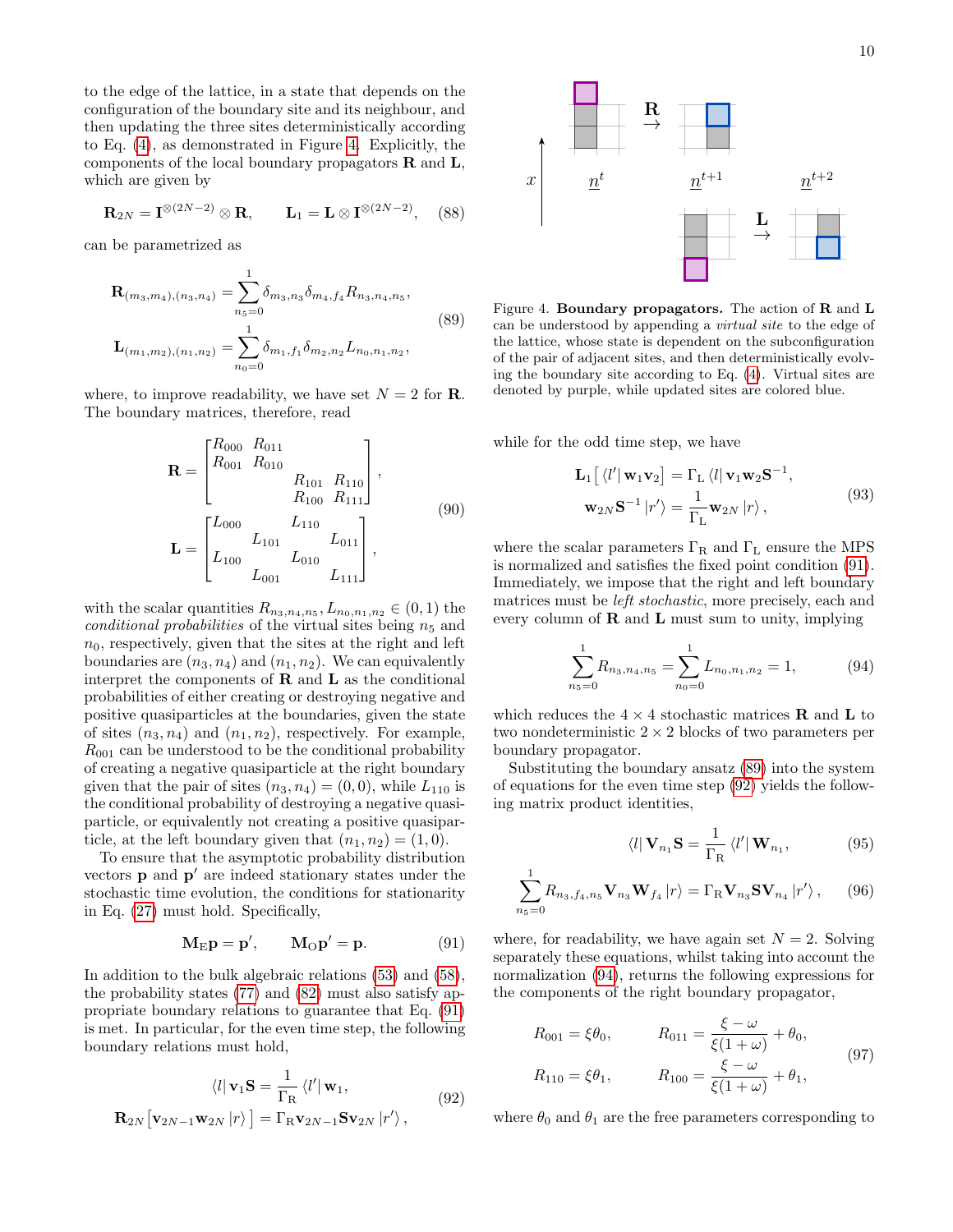the two nondeterministic blocks of  $\mathbf{R}_{2N}$ , with the boundary vector normalization given by

<span id="page-10-0"></span>
$$
\frac{r}{r'} = \Gamma_{\mathcal{R}}, \qquad \frac{l}{l'} = \frac{1}{\Gamma_{\mathcal{R}}}.
$$
 (98)

Similarly, substituting the ansatz [\(89\)](#page-9-2) into the equations for the odd time step [\(93\)](#page-9-5) gives the following identities,

$$
\sum_{n_0=0}^{1} L_{n_0, f_1, n_2} \langle l' | \mathbf{W}_{f_1} \mathbf{V}_{n_2} = \Gamma_{\text{L}} \langle l | \mathbf{V}_{n_1} \mathbf{W}_{n_2} \mathbf{S}^{-1}, \quad (99)
$$

$$
\mathbf{W}_{n_{2N}}\mathbf{S}^{-1} |r'\rangle = \frac{1}{\Gamma_{\mathcal{L}}}\mathbf{W}_{n_{2N}} |r\rangle ,\qquad (100)
$$

which, after solving, return the following expressions for the left boundary propagator components,

$$
L_{100} = \omega \vartheta_0, \qquad L_{110} = \frac{\omega - \xi}{\omega(1 + \xi)} + \vartheta_0,
$$
  

$$
L_{011} = \omega \vartheta_1, \qquad L_{001} = \frac{\omega - \xi}{\omega(1 + \xi)} + \vartheta_1,
$$
 (101)

where  $\vartheta_0$  and  $\vartheta_1$  are the corresponding left boundary free parameters, with the normalization reading

$$
\frac{r}{r'} = \Gamma_L \frac{1+\xi}{1+\omega}, \qquad \frac{l}{l'} = \frac{1}{\Gamma_L} \frac{1+\omega}{1+\xi}.
$$
 (102)

Equating the expressions for the boundary parameters in Eq. [\(98\)](#page-10-0) and [\(102\)](#page-10-1) then necessarily implies that

$$
\frac{\Gamma_{\rm R}}{\Gamma_{\rm L}} = \frac{1+\xi}{1+\omega}.\tag{103}
$$

At this point, we are free to choose specific values for the normalization parameters that satisfy Eq. [\(83\)](#page-8-2) and set

$$
\Gamma_{\rm R} = 1, \qquad \Gamma_{\rm L} = \frac{1+\omega}{1+\xi}, \tag{104}
$$

such that the right and left boundary vectors read,

$$
|r\rangle \equiv |r'\rangle = \begin{bmatrix} 1 \\ 1 \end{bmatrix}, \qquad \langle l| \equiv \langle l'| = \begin{bmatrix} 1 & 1 \end{bmatrix}. \qquad (105)
$$

The solutions in Eqs. [\(97\)](#page-9-6) and [\(101\)](#page-10-2) constitute the most general form for the boundary propagators  $\mathbf{R}_{2N}$  and  $\mathbf{L}_1$ , where the asymptotic probability distributions  $\bf{p}$  and  $\bf{p}'$ in Eqs. [\(77\)](#page-8-0) and [\(82\)](#page-8-1) are exactly the fixed points. Notice, however, that the stochastic parameters  $\theta_0$ ,  $\theta_1$ ,  $\vartheta_0$ ,  $\vartheta_1$  are not completely arbitrary as the elements of the boundary matrices must be appropriately bounded and the spectral parameters must be strictly nonnegative and equal at the right and left boundary. A particularly convenient choice for the parametrization is achieved by setting

$$
\theta_0 \equiv \theta_1 = \frac{\omega}{\xi(1+\omega)}, \qquad \vartheta_0 \equiv \vartheta_1 = \frac{\xi}{\omega(1+\xi)}, \quad (106)
$$

as it facilitates the following summary for the conditional probabilities at the boundaries,

<span id="page-10-4"></span>
$$
R_{n_3, n_4, n_5} = \frac{p_{n_3, n_4, n_5, 0} + p_{n_3, n_4, n_5, 1}}{p_{n_3, n_4}},
$$
  
\n
$$
L_{n_0, n_1, n_2} = \frac{p'_{0, n_0, n_1, n_2} + p'_{1, n_0, n_1, n_2}}{p'_{n_1, n_2}},
$$
\n(107)

<span id="page-10-8"></span><span id="page-10-7"></span>which is comparable to the identities obtained for Rule 54 (see, e.g., Refs. [\[14,](#page-26-3) [43\]](#page-27-9)) and, similarly, for Rule 201 (see Ref. [\[16\]](#page-26-5)). Explicitly, the probability of finding the virtual sites at the right and left boundaries in the states  $n_5$  and  $n_0$ , respectively, given that the pairs of adjacent spins are in the configurations  $(n_3, n_4)$  and  $(n_1, n_2)$ , that is  $R_{n_3,n_4,n_5}$  and  $L_{n_0,n_1,n_2}$  is equivalent to the conditional probability of finding the three sites in the configurations  $(n_3, n_4, n_5)$  and  $(n_0, n_1, n_2)$ , given the states of the sites  $(n_3, n_4)$  and  $(n_1, n_2)$ . The asymptotic distributions **p** and p' can then equally be interpreted as the nonequilibrium stationary states of a boundary driven system.

<span id="page-10-2"></span><span id="page-10-1"></span>While the solutions in Eqs. [\(97\)](#page-9-6) and [\(101\)](#page-10-2) are general, they are not completely arbitrary. By this, we mean that the parameters  $\theta_0$ ,  $\theta_1$ ,  $\vartheta_0$ ,  $\vartheta_1$  cannot take arbitrary values, in particular, for given values of the spectral parameters  $\xi, \omega \in \mathbb{R}^+$ , the parameters  $\theta_0, \theta_1, \vartheta_0, \vartheta_1$  must take values such that the conditional probabilities are appropriately bounded, namely,  $R_{n_3,n_4,n_5}, L_{n_0,n_1,n_2} \in (0,1)$ . Requiring this puts additional constraints on the boundary matrices R and L. Explicitly, it demands that the matrix elements  $R_{n_3,n_4,n_5}$  and  $L_{n_0,n_1,n_2}$  obey the particle-hole symmetry of the model (see Sec [II](#page-1-0) for details and Appendix [E](#page-32-0) for a proof),

<span id="page-10-6"></span>
$$
R_{n_3,n_4,n_5} = R_{1-n_3,1-n_4,1-n_5},
$$
  
\n
$$
L_{n_0,n_1,n_2} = L_{1-n_0,1-n_1,1-n_2},
$$
\n(108)

<span id="page-10-9"></span>which immediately implies the equivalence of the free parameters of the right and left boundaries,

<span id="page-10-5"></span>
$$
\theta_0 = \theta_1, \qquad \vartheta_0 = \vartheta_1. \tag{109}
$$

In order to guarantee the consistency of the solutions in Eqs. [\(97\)](#page-9-6) and [\(101\)](#page-10-2) (i.e., the equivalence of the spectral parameters  $\xi$  and  $\omega$  at the right and left boundaries), we eliminate the free parameters  $\theta_0$  and  $\vartheta_0$  by equating the expressions at the right and left boundaries, respectively, and subsequently solve for the spectral parameters which yields the following unique nontrivial solution,

$$
\xi = \frac{R_{001}(1 - L_{110}) + (1 - R_{001})L_{100}}{R_{011}(1 - L_{100}) + (1 - R_{011})L_{110}},
$$
\n
$$
\omega = \frac{L_{100}(1 - R_{011}) + (1 - L_{100})R_{001}}{L_{110}(1 - R_{001}) + (1 - L_{110})R_{011}},
$$
\n(110)

<span id="page-10-3"></span>which can be easily verified to be appropriately bounded, that is,  $\xi, \omega \in \mathbb{R}^+$  for any  $R_{n_3,n_4,n_5}, L_{n_0,n_1,n_2} \in (0,1)$ , as required. Remarkably, this solution is equivalent to that obtained by the parametrization introduced in Eq. [\(106\)](#page-10-3). This can be proven straightforwardly by substituting the conditional probabilities [\(107\)](#page-10-4) directly into the solutions for the spectral parameters [\(110\)](#page-10-5).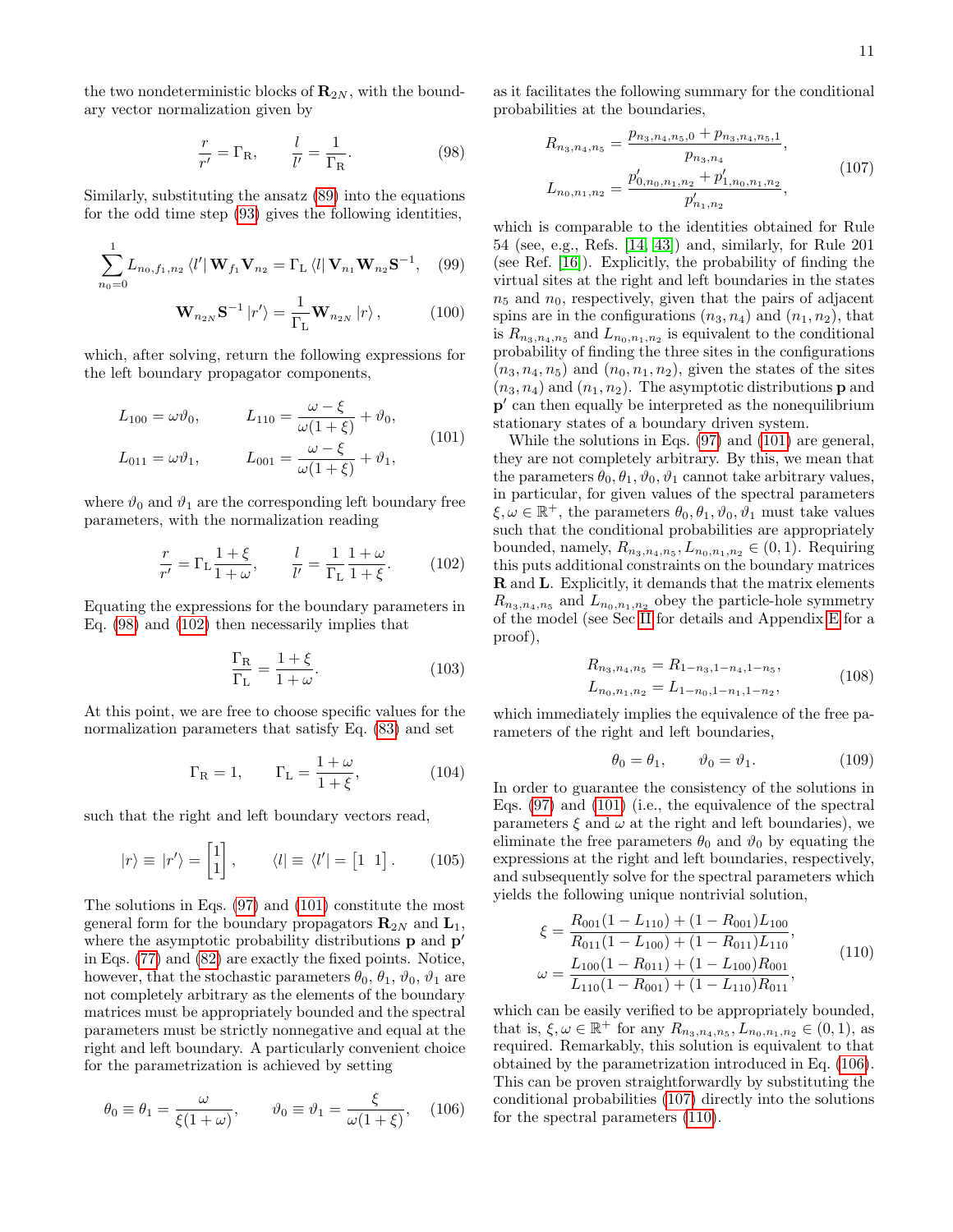## <span id="page-11-4"></span>C. Statistical independence

The asymptotic probability distributions [\(77\)](#page-8-0) and [\(82\)](#page-8-1) admit a remarkable factorization property similar to that of Rule 54 [\[43\]](#page-27-9). In particular, the conditional probability of observing site  $2N$  in the state  $n_{2N}$ , given the previous  $2N-1$  sites  $(n_1, \ldots, n_{2N-1})$ , depends only on the state of the last two sites  $(n_{2N-1}, n_{2N})$ . Explicitly,

$$
\frac{p_{n_1,\ldots,n_{2N}}}{p_{n_1,\ldots,n_{2N-1}}} = \frac{p_{n_{2N-1},n_{2N}}}{p_{n_{2N-1}}},
$$
\n
$$
\frac{p'_{n_1,\ldots,n_{2N}}}{p'_{n_1,\ldots,n_{2N-1}}} = \frac{p'_{n_{2N-1},n_{2N}}}{p'_{n_{2N-1}}}.
$$
\n(111)

Analogously, the conditional probability of finding site 1 in the state  $n_1$ , given the next  $2N-1$  sites  $(n_2, \ldots, n_{2N})$ , depends only on sites  $(n_1, n_2)$ . Namely,

$$
\frac{p_{n_1,\ldots,n_{2N}}}{p_{n_2,\ldots,n_{2N}}} = \frac{p_{n_1,n_2}}{p_{n_2}},
$$
\n
$$
\frac{p'_{n_1,\ldots,n_{2N}}}{p'_{n_2,\ldots,n_{2N}}} = \frac{p'_{n_1,n_2}}{p'_{n_2}}.
$$
\n(112)

An explicit proof of these equalities, which follow directly from the definitions of the MPS matrices  $V_{n_x}$  and  $W_{n_x}$ , as well as formal definitions of the asymptotic conditional probabilities are presented in Appendix [F.](#page-33-0)

An important consequence of this factorization of the asymptotic conditional probabilities [\(77\)](#page-8-0) and [\(82\)](#page-8-1) is the statistical independence of quasiparticles. Namely, in the stationary state, the probability of observing a quasiparticle at any given site of the lattice is the same at every site, independent of the positions of other quasiparticles. Let the conditional probability of encountering a positive or negative quasiparticle at any given pair of sites, given the state of either site, be denoted by  $p^+$  and  $p^-$ , respectively. Then, in terms of the asymptotic probabilities, we can express these now well-defined quantities as

$$
p^{+} = \frac{p_{10}}{p_0} = \frac{p_{01}}{p_1} = \frac{p_{01}}{p_0} = \frac{p_{10}}{p_1} = \frac{\xi}{1 + \xi},
$$
 (113)

$$
p^{-} = \frac{p'_{01}}{p'_0} = \frac{p'_{10}}{p'_1} = \frac{p'_{10}}{p'_0} = \frac{p'_{01}}{p'_1} = \frac{\omega}{1 + \omega},
$$
 (114)

which are identical to the expressions in Eq. [\(107\)](#page-10-4) for the conditional probabilities of encountering quasiparticles at the left and right boundaries, respectively. In particular, let us denote the conditional probability of introducing a positive quasiparticle at the left boundary given the state of site  $n_0$  by  $L^+$ , specifically,

$$
L^{+} = L_{100} = 1 - L_{110}, \qquad (115)
$$

and that of a negative quasiparticle at the right boundary given  $n_{2N+1}$  by  $R^-$ , that is,

$$
R^- = R_{001} = 1 - R_{011}.
$$
 (116)

It then follows directly from [\(107\)](#page-10-4) that

$$
L^{+} = \frac{\xi}{1 + \xi} = p^{+}, \qquad R^{-} = \frac{\omega}{1 + \omega} = p^{-}. \tag{117}
$$

<span id="page-11-5"></span>Note that the conditional probabilities  $p^+$  and  $p^-$  provide an equivalent parametrization for the stationary states as their relation to the spectral parameters can be inverted. Explicitly,

$$
\xi = \frac{p^+}{1 - p^+}, \qquad \omega = \frac{p^-}{1 - p^-}.
$$
 (118)

<span id="page-11-6"></span>In addition,  $p^+$  and  $p^-$  exhibit a notable thermodynamic property, which is obtained by substituting the relations for the spectral parameters in Eq. [\(37\)](#page-4-8), in terms of their associated chemical potentials, into Eqs. [\(113\)](#page-11-0) and [\(114\)](#page-11-1). Doing so yields

$$
p^{\pm} = \frac{1}{\exp(\mu^{\pm}) + 1},\tag{119}
$$

which can be immediately identified as being exactly the Fermi-Dirac distributions of the quasiparticles.

### <span id="page-11-3"></span>D. Irreducibility and aperiodicity

To prove that the NESS [\(77\)](#page-8-0) is unique and asymptotically approached from any initial state requires we show that the Markov operator M is irreducible and aperiodic (cf. Theorem 1 in Ref. [\[2\]](#page-26-1)). As per the Perron-Frobenius theorem [\[44\]](#page-27-10), this amounts to demonstrating that, firstly, for any two basis states  $e_n$  and  $e_m$  (i.e., configurations  $\underline{n}$ ) and  $\underline{m}$ ) there exists a nonnegative integer T such that

$$
\mathbf{e}_m \cdot \mathbf{M}^T \mathbf{e}_n > 0, \tag{120}
$$

and, secondly, for the case where  $\mathbf{e}_m \equiv \mathbf{e}_n$  that the greatest common divisor of the set of T is unity.

<span id="page-11-1"></span><span id="page-11-0"></span>To prove the irreducibility, we recall that the dynamics in the bulk is deterministic. Therefore, every positive and negative quasiparticle in the system propagates towards the right and left boundary, respectively. In contrast, the boundary dynamics is stochastic and so we are effectively free to choose the values of the sites  $n_1$  and  $n_{2N}$  for every state between  $e_n$  and  $e_m$ . Now, consider the sequence of configurational states,

<span id="page-11-2"></span>
$$
\mathbf{e}_n^0 \to \mathbf{e}_n^1 \to \cdots \to \mathbf{e}_n^{2T-1} \to \mathbf{e}_n^{2T},\tag{121}
$$

connected by the Markov operator  $\mathbf{e}_n^{t+1} \cdot \mathbf{M} \mathbf{e}_n^t > 0$  where  $\mathbf{e}_n^0 \equiv \mathbf{e}_n$  and  $\mathbf{e}_n^{2T} \equiv \mathbf{e}_m$ , and with T counting the number of full time steps between states  $e_n$  and  $e_m$ . For the first part of the sequence, we argue that we can set the values of the virtual sites  $n_0$  and  $n_{2N+1}$  so that they *eject* each and every quasiparticle from the initial state  $e_n$ . Indeed, by recalling that the quasiparticles propagate ballistically with velocities of  $v^{\pm} = \pm 1$  and interact trivially without scattering (i.e., are noninteracting), then after an integer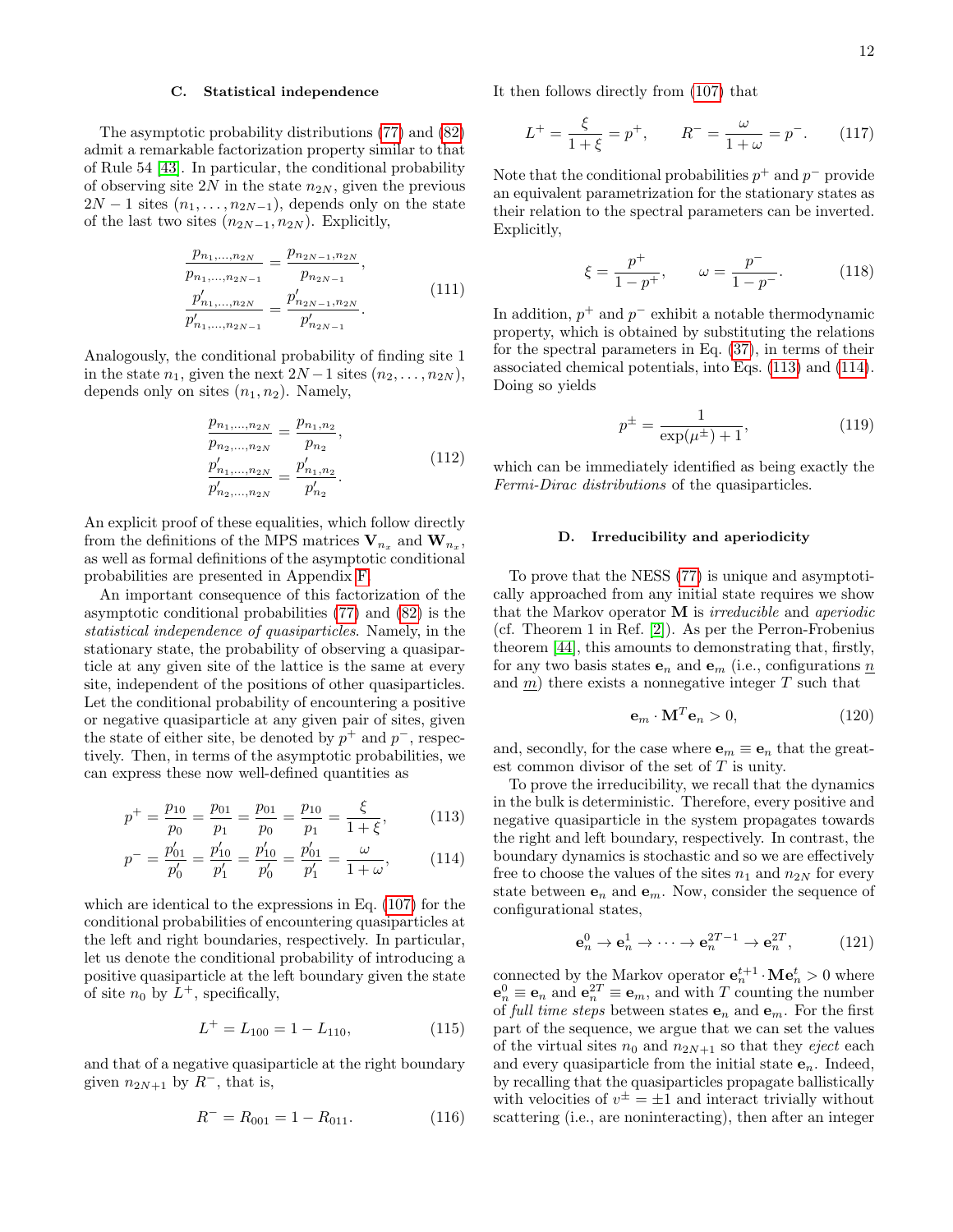number of full time steps  $t_+ \leq 2N$  we are guaranteed to be in the vacuum state [i.e., either the state  $(0, \ldots, 0)$  or  $(1, \ldots, 1)$ , irrespective of the initial state  $e_n$ . We do so with the following rules for the virtual sites,

$$
n_0^t = n_1^{t-1}, \qquad n_{2N+1}^t = n_{2N}^{t-1}.
$$
 (122)

For the second part of the sequence in Eq. [\(121\)](#page-11-2), we need to show that we can set the values of the virtual sites such that the quasiparticles are *injected*, so that after an integer number of full time steps  $t_-\leq 2N$  we obtain the state  $\mathbf{e}_m$ . To achieve this we exploit the *time reversibility* of the bulk dynamics and site freedom of the boundaries to get to the vacuum state from the final state  $e_m$ , but with time evolution inverted. In particular, we apply the following rules,

$$
n_0^t = n_1^{t+1}, \qquad n_{2N+1}^t = n_{2N}^{t+1}.
$$
 (123)

Due to the nonnegativity of the Markov matrix elements, and the sequence that connects the initial and final states  $e_n$  and  $e_m$  in  $T = t_+ + t_- \leq 4N$  full time steps, we have that  $\mathbf{e}_m \cdot \mathbf{M}^T \mathbf{e}_n$  is nonvanishing for any arbitrary states  $e_n$  and  $e_m$ , thus, proving the irreducibility of M.

To show the aperiodicity, we recall that we are free to remain in either vacuum state for an indefinite number of full time steps  $t_0$ . Consequently, T can take any integer value in the closed interval  $[t_{+} + t_{-}, t_{+} + t_{0} + t_{-}]$  which implies that the greatest common divisor of the set of T has to be unity. That is,

$$
\gcd(\{t_+ + t_0 + t_-\}) = 1,\tag{124}
$$

for  $t_0 \in \mathbb{N}$ . This, therefore, proves the aperiodicity of **M**. For an illustrative explanation of the proof see Figure [5.](#page-13-0)

## <span id="page-12-0"></span>V. SPECTRUM AND RELAXATION DYNAMICS

In Sec. [IV,](#page-7-0) we demonstrated that the deterministic and reversible dynamics with PBC could be made ergodic by considering a finite subsection of the chain in the infinite size limit, which effectively imposed SBC. The resulting state could then be understood as a NESS. In this section we generalise the results above to study the full relaxation dynamics of the model, that is, to resolve the spectrum of the Markov operator M. As was observed in Refs. [\[2,](#page-26-1) [4\]](#page-26-18), we find that the spectrum is composed of orbitals, that is, subsets of the set of eigenvalues which are roots of simple polynomial factors of the characteristic polynomial of the Markov operator  $M$ , as illustrated in Figure [6.](#page-14-0) We show that the eigenvectors of the simplest orbital, that we refer to as the zeroth orbital, which contains the NESS derived in Sec. [IV](#page-7-0) and a triplet of decay modes whose associated eigenvalues are size invariant, can be expressed explicitly in terms of an MPS similar to that of the stationary states p and p' in Sec. [IV A.](#page-8-3) We then propose a conjecture for the Bethe-like equations for the entire spectrum (i.e., the

distinct eigenvalues and the corresponding degeneracies), which follows directly as a consequence of the consistency conditions imposed, and that generalizes the expressions for the NESS. In addition, we study the thermodynamic limit and demonstrate that the leading decay modes, that is, the eigenvectors of the Markov operator M associated to the eigenvalues with the largest real parts not equal to unity, that characterize the spectral gap and determine the relaxation rate of the system in the asymptotic limit, scale with 1/N.

#### A. Markov operator

We are interested in obtaining exact analytic solutions to the eigenvalue equation for the Markov operator,

<span id="page-12-2"></span><span id="page-12-1"></span>
$$
\mathbf{Mp} = \Lambda \mathbf{p},\tag{125}
$$

which we can conveniently separate into a pair of coupled linear equations for the even and odd time steps,

$$
\mathbf{M}_{\mathrm{E}}\mathbf{p} = \Lambda_{\mathrm{R}}\mathbf{p}', \qquad \mathbf{M}_{\mathrm{O}}\mathbf{p}' = \Lambda_{\mathrm{L}}\mathbf{p}, \tag{126}
$$

with the eigenvalue of the Markov operator M factorizing as  $\Lambda = \Lambda_{\rm L} \Lambda_{\rm R}$ . Here, the stochastic matrices  $M_{\rm E}$  and  $M_{\rm O}$ are defined as in [\(85\)](#page-8-4) and [\(86\)](#page-8-5), respectively, however, for simplicity and without loss of generality, we assume that the constraints imposed on the boundary matrices  **and** L, by the normalization [\(94\)](#page-9-4) and symmetry [\(108\)](#page-10-6), apply implicitly, such that we have

$$
\mathbf{R} = \begin{bmatrix} 1 - \alpha & \beta \\ \alpha & 1 - \beta & \alpha \\ & & 1 - \beta & \alpha \\ & & & \beta & 1 - \alpha \end{bmatrix},
$$

$$
\mathbf{L} = \begin{bmatrix} 1 - \gamma & \delta & \gamma \\ \gamma & 1 - \delta & \gamma \\ & & \delta & 1 - \gamma \end{bmatrix},
$$
(127)

where  $\alpha, \beta, \gamma, \delta \in (0, 1)$  are boundary driving parameters (i.e., conditional probabilities) that determine the rate at which the quasiparticles are either created or destroyed. For example,  $\alpha$  and  $\delta$  respectively denote the conditional probability that a negative quasiparticle is injected at the right boundary and ejected at the left boundary.

It can be straightforwardly demonstrated that solving the eigenvalue equation [\(125\)](#page-12-1) provides access to the full relaxation dynamics of the model, as the probability for a given state  $p<sup>t</sup>$  at time t can be written explicitly in terms of the eigenvalues  $\Lambda_j$  and corresponding eigenvectors  $\mathbf{p}_j$ . In particular, we can write

$$
\mathbf{p}^t = \sum_{j=0}^{2^{2N}-1} c_j \Lambda_j^t \mathbf{p}_j,
$$
 (128)

where  $c_i$  are coefficients that depend on the initial state. In Sec. [IV D,](#page-11-3) we proved that the Markov operator M is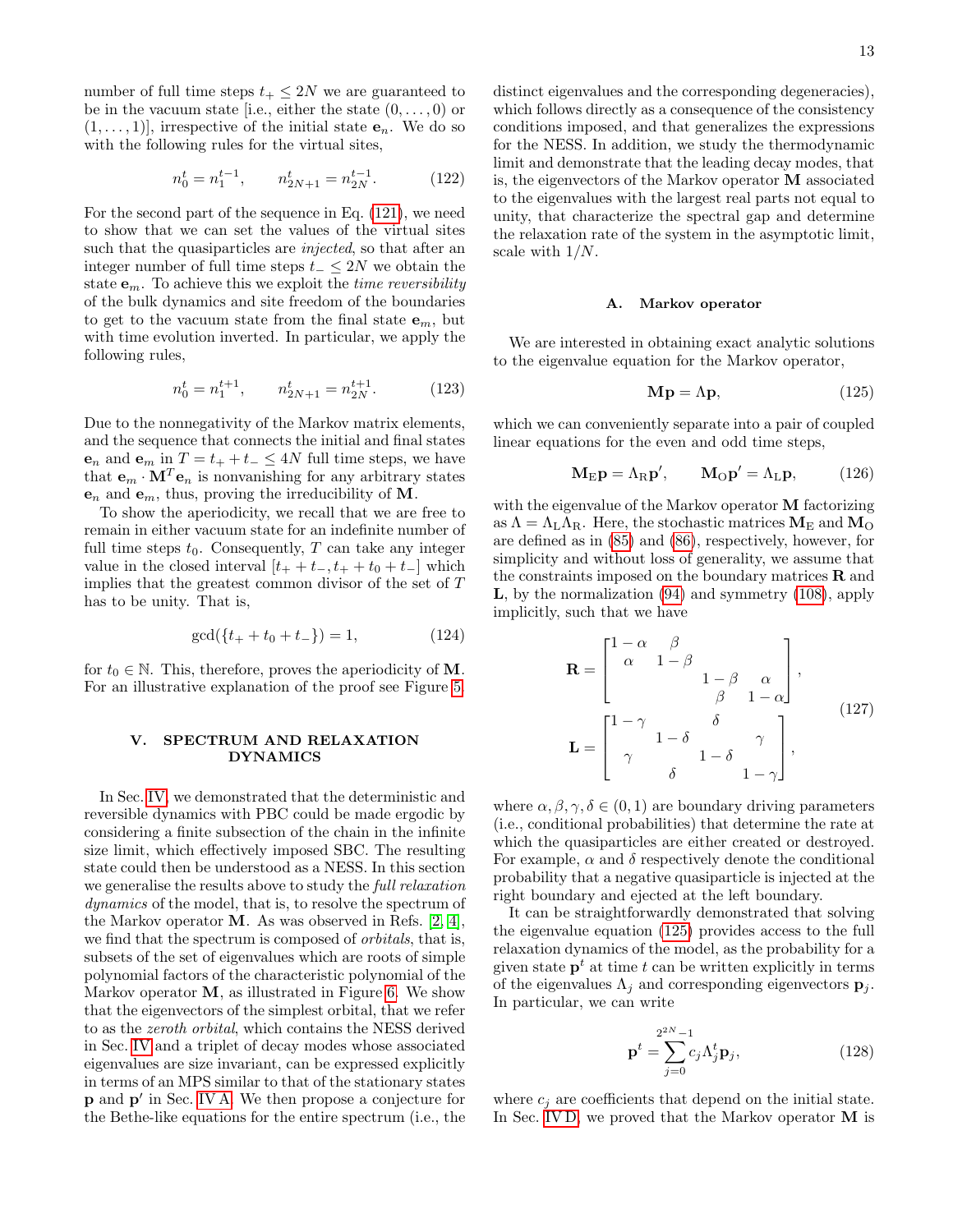

<span id="page-13-0"></span>Figure 5. Irreducibility and aperiodicity. Illustrative explanation of the idea of the proof of irreducibility and aperiodicity of the Markov operator M. Each and every configuration is connected via a walk of at least  $T = t_+ + t_0 + t_-$  time steps where  $t_+, t_0$ , and  $t_-$  denote the number of full time steps taken to reach the vacuum from  $\mathbf{e}_n \equiv \mathbf{e}_n^0$ , reach  $\mathbf{e}_m \equiv \mathbf{e}_n^{2T}$  from the vacuum, and waited in the vacuum, respectively. In the example given, the states  $e_n^0$  and  $e_n^{2T}$  are connected in at least  $T = 12$  full time steps. At the start of the walk (i.e.,  $t = 0, \ldots, t_{+}$ ) the virtual sites, shown in blue, are set to causally *destroy* quasiparticles by taking the values of past boundary sites, specifically, with the rule  $n_0^t = n_1^{t-1}$  and  $n_{2N+1}^t = n_{2N}^{t-1}$ . In contrast, at the end of the walk (i.e.,  $t = t_+ + t_0, \ldots, t_+ + t_0 + t_-$ ) the virtual sites, colored purple, are chosen to causally *create* quasiparticles by taking the values of future sites, that is,  $n_0^t = n_1^{t+1}$  and  $n_{2N+1}^t = n_{2N}^{t+1}$ . Consequently, there always exists an integer  $T = t_+ + t_-$  such that  $\mathbf{e}_m \cdot \mathbf{M}^T \mathbf{e}_n > 0$  for any arbitrary states  $\mathbf{e}_n$  and  $\mathbf{e}_m$ , hence, the Markov operator **M** is irreducible. Finally, we consider the middle of the walk (i.e.,  $t = t_+,\ldots,t_+ + t_0$ ) where the virtual sites take the values of *present* boundary sites, explicitly,  $n_0^t = n_1^t$  and  $n_{2N+1}^t = n_{2N}^t$ . This necessarily implies that the system can remain in either vacuum state for any integer number of full time steps  $t_0 \in \mathbb{N}$  which guarantees that  $gcd({t_+ + t_0 + t_-}) = 1$  and, therefore, proves that the Markov operator M is aperiodic.

irreducible and aperiodic for arbitrary nontrivial driving parameters  $0 < \alpha, \beta, \gamma, \delta < 1$ . The Perron-Frobenius theorem [\[44\]](#page-27-10), therefore, guarantees that the unique eigenvector  $\mathbf{p}_0$ , associated to the eigenvalue  $\Lambda_0 = 1$ , namely, the NESS, does not decay in time while the eigenvectors  $\mathbf{p}_i$ for  $j > 0$  exponentially decay as their associated eigenvalues are bounded within the unit circle by  $|\Lambda_i|$  < 1. We refer to these eigenvectors as decay modes as they encode the time evolution of any initial state towards the NESS in the asymptotic limit.

### B. Decay modes

We begin by presenting the ansatz for the eigenvectors of the zeroth orbital of the Markov operator M, in terms of a simple staggered MPS which reads

$$
\mathbf{p} = \langle L | \mathbf{v}_1 \mathbf{w}_2 \cdots \mathbf{v}_{2N-1} \mathbf{w}_{2N} | R \rangle, \qquad (129)
$$

$$
\mathbf{p}' = \langle L' | \mathbf{w}_1 \mathbf{v}_2 \cdots \mathbf{w}_{2N-1} \mathbf{v}_{2N} | R' \rangle, \qquad (130)
$$

where  $v_x$  and  $w_x$  are the vectors of matrices [\(46\)](#page-5-5) that we showed satisfy the bulk algebraic relations [\(53\)](#page-6-2) and [\(58\)](#page-6-3).

To ensure that the states  $\bf{p}$  and  $\bf{p}'$  in Eqs. [\(129\)](#page-13-1) and [\(130\)](#page-13-2) satisfy the coupled eigenvalue equations in Eq. [\(126\)](#page-12-2), we additionally require that the following modified boundary algebraic relations hold for the row vectors  $\langle L|$  and  $\langle L'|$ , and column vectors  $|R\rangle$  and  $|R'\rangle$ ,

<span id="page-13-6"></span><span id="page-13-5"></span><span id="page-13-4"></span><span id="page-13-3"></span>
$$
\langle L | \mathbf{v}_1 \mathbf{S} = \langle L' | \mathbf{w}_1,\tag{131}
$$

$$
\mathbf{R}_{2N}[\mathbf{v}_{2N-1}\mathbf{w}_{2N} | R\rangle] = \Lambda_{\mathrm{R}}\mathbf{v}_{2N-1}\mathbf{S}\mathbf{v}_{2N} | R\rangle, \quad (132)
$$

$$
\mathbf{L}_1\big[\left\langle L' | \mathbf{w}_1 \mathbf{v}_2\right] = \Lambda_L \left\langle L | \mathbf{v}_1 \mathbf{w}_2 \mathbf{S}^{-1},\right.\tag{133}
$$

$$
\mathbf{w}_{2N}\mathbf{S}^{-1} |R'\rangle = \mathbf{w}_{2N} |R\rangle, \qquad (134)
$$

<span id="page-13-2"></span><span id="page-13-1"></span>where **S** is the delimiter matrix [\(55\)](#page-6-6) and  $S^{-1}$  its inverse. We can readily verify that these algebraic relations solve the staggered eigenvalue equations [\(126\)](#page-12-2) by substituting the ansatz into either of the equations and applying the appropriate relations to transform  $\mathbf{p} \leftrightarrow \mathbf{p}'$ . In particular, to obtain **p** from **p'**, we first write out  $M_{\odot}$ **p'** in terms of the matrix product [\(86\)](#page-8-5) and ansatz [\(130\)](#page-13-2). Applying the operator  $L_1$  and utilising the boundary relation [\(133\)](#page-13-3), we introduce the delimiter matrix inverse  $S^{-1}$  on the left, as well as the parameter  $\Lambda_{\rm L}$ . We then repeatedly apply  $U_x$ to the odd sites of the chain (i.e., sites  $n_3, n_5, \ldots, n_{2N-1}$ )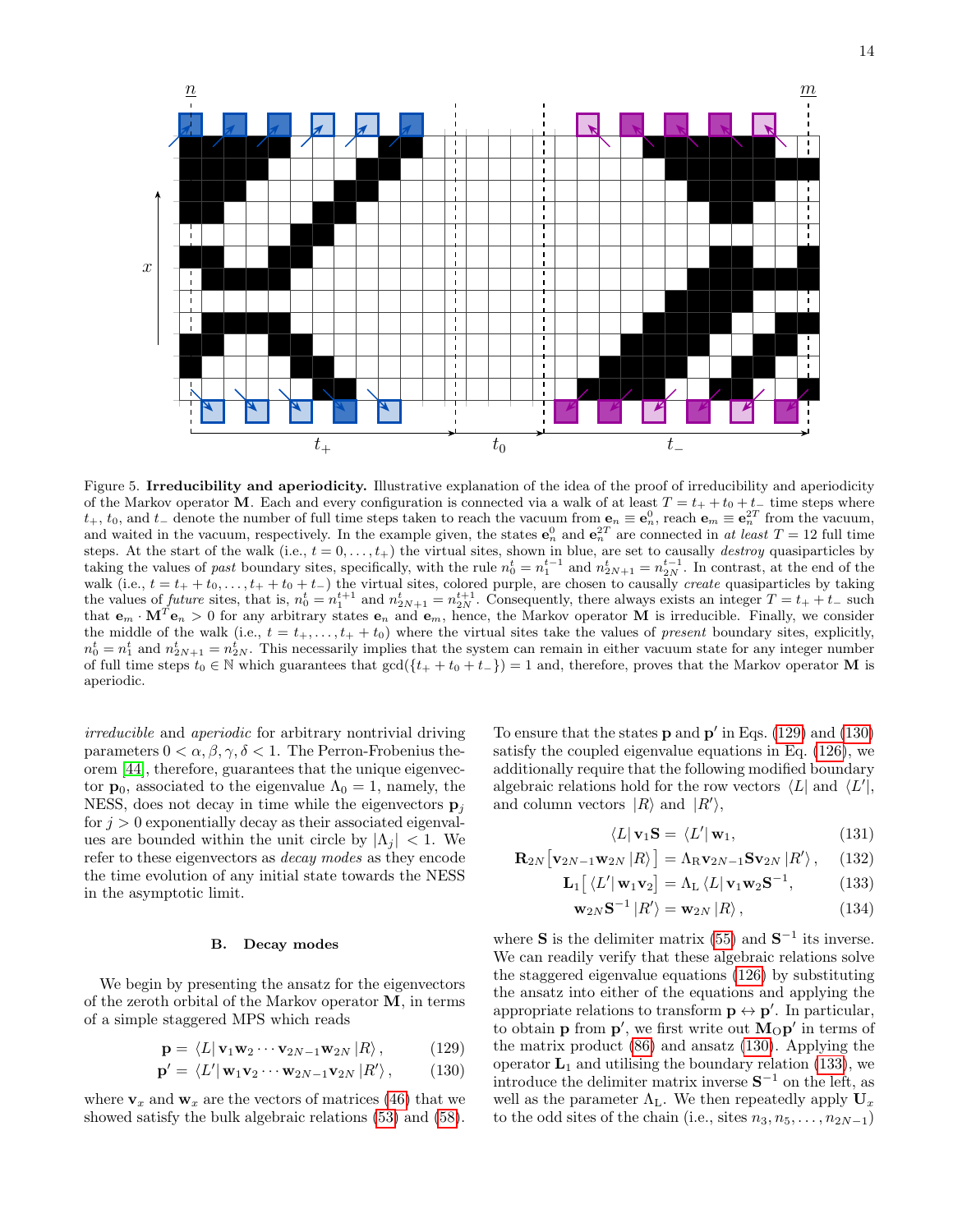

<span id="page-14-0"></span>Figure 6. Orbitals. Spectrum of the Markov operator M for a system of even size  $2N = 16$  with  $\alpha = 3/5$ ,  $\beta = 7/8$ ,  $\gamma = 8/9$ , and  $\delta = 4/7$ . The black dots mark the numerical solutions computed by exact diagonalization. The colored circles (see legend) then denote the analytic results for the orbital  $p$  eigenvalues  $\Lambda$  obtained from the conjectured expressions [\(166\)](#page-16-0). The dark blue circles represent the roots  $\lambda$  of the quadratic characteristic polynomials [\(148\)](#page-15-0), which are precisely the eigenvalues of the zeroth orbital. The dashed blue curves denote the circles with radii  $r = 1$  and  $r = |\mu|$  which, together with the dotted blue curves of radii  $r = |\eta \pm \sqrt{\eta^2 - \mu}|$ , bound the sets of eigenvalues generated by the momentum parameter z [\(164\)](#page-16-1). In the thermodynamic limit  $N \to \infty$ , the purple curve, which corresponds to the algebraic curve bounding the eigenvalues of the orbital associated to the leading decay modes, converges to the unit circle, where the spectral gap that characterizes the relaxation dynamics of the system scales with 1/N.

using the bulk relation [\(58\)](#page-6-3), which shifts  $S^{-1}$  to the right, two sites at a time. Finally, we eliminate  $S^{-1}$  with [\(134\)](#page-13-4) to yield  $\Lambda_{\text{L}}\mathbf{p}$ . The other condition for the even time step then follows analogously. As an example, we consider the transformation  $\mathbf{p} \to \mathbf{p}'$  for  $N = 3$ ,

$$
\mathbf{M}_{\rm E}\mathbf{p} = \mathbf{U}_2 \mathbf{U}_4 \mathbf{R}_6 \langle L | \mathbf{v}_1 \mathbf{w}_2 \mathbf{v}_3 \mathbf{w}_4 \mathbf{v}_5 \mathbf{w}_6 | R \rangle \n= \Lambda_{\rm R} \mathbf{U}_2 \mathbf{U}_4 \langle L | \mathbf{v}_1 \mathbf{w}_2 \mathbf{v}_3 \mathbf{w}_4 \mathbf{v}_5 \mathbf{S} \mathbf{v}_6 | R' \rangle \n= \Lambda_{\rm R} \mathbf{U}_2 \langle L | \mathbf{v}_1 \mathbf{w}_2 \mathbf{v}_3 \mathbf{S} \mathbf{v}_4 \mathbf{w}_5 \mathbf{v}_6 | R' \rangle \n= \Lambda_{\rm R} \langle L | \mathbf{v}_1 \mathbf{S} \mathbf{v}_2 \mathbf{w}_3 \mathbf{v}_4 \mathbf{w}_5 \mathbf{v}_6 | R' \rangle \n= \Lambda_{\rm R} \langle L' | \mathbf{w}_1 \mathbf{v}_2 \mathbf{w}_3 \mathbf{v}_4 \mathbf{w}_5 \mathbf{v}_6 | R' \rangle \n= \Lambda_{\rm R} \mathbf{p'}.
$$
\n(135)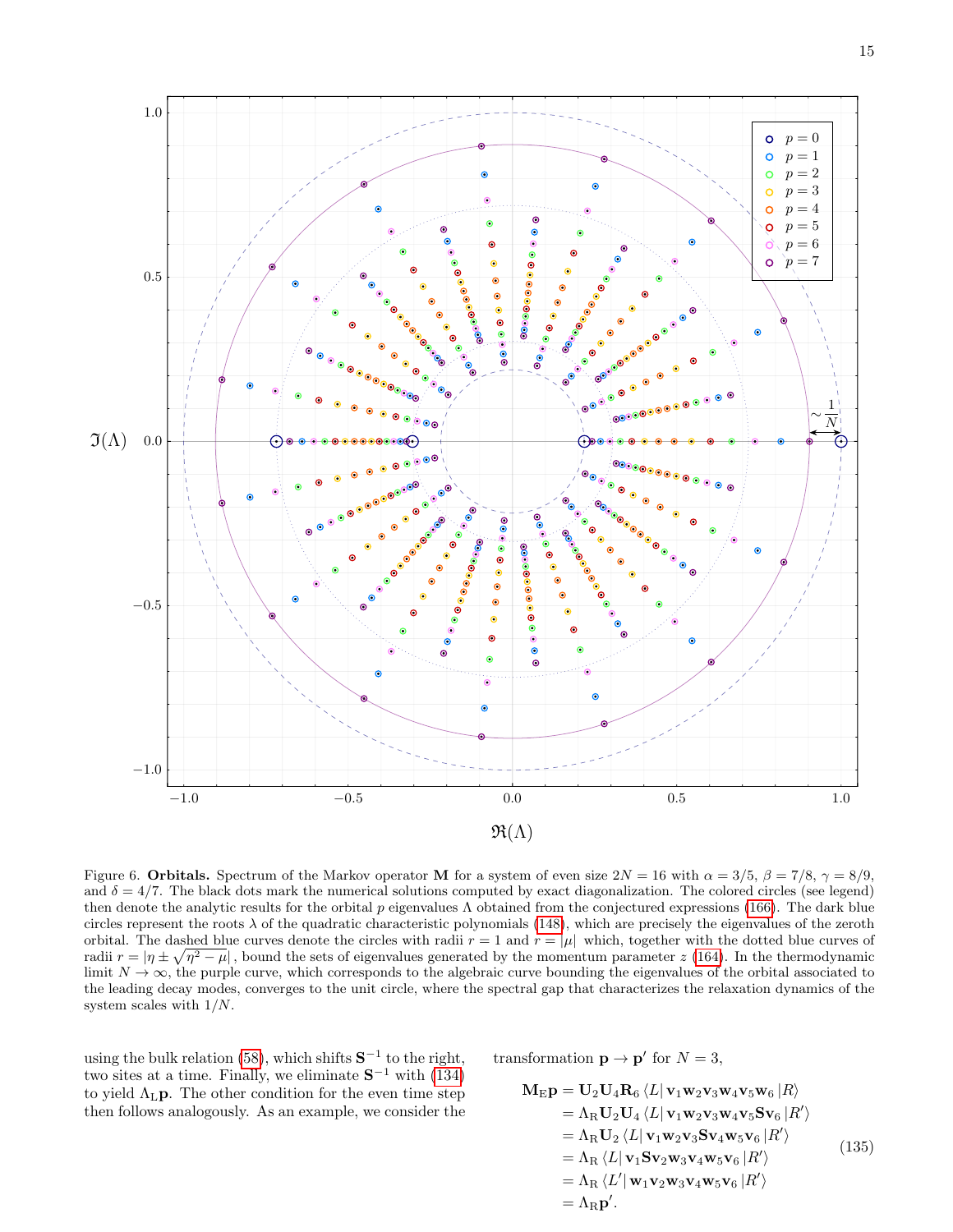Solving separately the equations for the right boundary [\(132\)](#page-13-5) and [\(134\)](#page-13-4), we obtain the following pair of solutions, identical up to a sign, for the spectral parameters,

$$
\xi = \sigma \frac{\Lambda_{\rm R} - (1 - \alpha)}{\beta},\tag{136}
$$

$$
\omega = \sigma \frac{\Lambda_{\rm R}(1-\beta) - (1-\alpha-\beta)}{\Lambda_{\rm R}\beta},\tag{137}
$$

with  $\sigma = \pm 1$  and associated right boundary vectors,

$$
|R\rangle = R \begin{bmatrix} 1 \\ \sigma \end{bmatrix}, \qquad |R'\rangle = R \frac{1 + \sigma \omega}{1 + \sigma \xi} \begin{bmatrix} 1 \\ \sigma \end{bmatrix}, \qquad (138)
$$

where  $R$  is a scalar that determines the normalization of the solutions of the right boundary. Similarly solving the left boundary equations [\(131\)](#page-13-6) and [\(133\)](#page-13-3) then returns an equivalent pair of solutions for the spectral parameters,

$$
\xi = \tau \frac{\Lambda_{\rm L}(1 - \delta) - (1 - \gamma - \delta)}{\Lambda_{\rm L}\delta},\tag{139}
$$

$$
\omega = \tau \frac{\Lambda_{\rm L} - (1 - \gamma)}{\delta},\tag{140}
$$

with  $\tau = \pm 1$  and left boundary vectors,

$$
\langle L| = L \begin{bmatrix} 1 & \tau \end{bmatrix}, \qquad \langle L'| = L \begin{bmatrix} 1 & \tau \end{bmatrix}, \tag{141}
$$

with L the corresponding scalar determining the normalization of the left boundary solutions. In order to obtain solutions that are consistent with the results in Secs. [III](#page-3-0) and [IV,](#page-7-0) we choose to set

$$
R = \frac{1}{1 + \sigma \omega}, \qquad L = 1,\tag{142}
$$

such that the components  $p_n$  of the eigenvectors **p** of the Markov operator M take a form reminiscent of the grand canonical ensemble [\(40\)](#page-5-3). Specifically,

$$
p_n = \tau^{n_1} \xi^{N_n^+} \omega^{N_n^-}, \tag{143}
$$

where  $\tau$  corresponds to the choice of solutions for the left boundary equations [\(139\)](#page-15-1), [\(140\)](#page-15-2), and [\(141\)](#page-15-3).

To guarantee that the solutions at the boundaries that were obtained independently of each other are consistent necessarily requires that we demand that the expressions for the spectral parameters  $\xi$  in Eqs. [\(136\)](#page-15-4) and [\(139\)](#page-15-1) and  $\omega$  in Eqs. [\(137\)](#page-15-5) and [\(140\)](#page-15-2) are, respectively, equal. Notice, however, that the signs of the solutions at the right and left boundaries are independent and, therefore, pairwise equating all possible combinations of expressions for the spectral parameters  $\xi$  and  $\omega$  returns a doubly degenerate closed pair of equations for the eigenvalue parameters  $\Lambda_R$ and  $\Lambda_L$  that we interpret as *Bethe equations*, imposed by the consistency conditions at the boundaries. Explicitly,

$$
\frac{\Lambda_{\rm R} - (1 - \alpha)}{\beta} = \tau \frac{\Lambda_{\rm L} (1 - \delta) - (1 - \gamma - \delta)}{\Lambda_{\rm L} \delta}, \qquad (144)
$$

$$
\frac{\Lambda_{\rm L} - (1 - \gamma)}{\delta} = \tau \frac{\Lambda_{\rm R} (1 - \beta) - (1 - \alpha - \beta)}{\Lambda_{\rm R} \beta}, \qquad (145)
$$

where, for simplicity, we have taken the positive solutions at the right boundary. Eliminating either  $\Lambda_R$  or  $\Lambda_L$  using the eigenvalue  $\Lambda = \Lambda_{\rm L} \Lambda_{\rm R}$  and subsequently solving yields the following quadratic characteristic polynomial,

<span id="page-15-6"></span>
$$
\Lambda^2 - (1 + \mu - \nu + \tau \nu)\Lambda + \mu = 0,\tag{146}
$$

<span id="page-15-5"></span><span id="page-15-4"></span>where, for readability, we have introduced the coefficients  $\mu \in (-1, 1)$  and  $\nu \in (0, 2)$ , which are defined by

$$
\mu = (1 - \alpha - \beta)(1 - \gamma - \delta), \qquad \nu = \alpha\delta + \beta\gamma. \tag{147}
$$

It follows straightforwardly that as Eq. [\(146\)](#page-15-6) is a pair of quadratic equations it has, in general, four distinct roots that can be written succinctly as

<span id="page-15-0"></span>
$$
\Lambda = 1, \mu, \eta \pm \sqrt{\eta^2 - \mu}, \tag{148}
$$

where the coefficient  $\eta \in (-1,1)$  is given by

$$
\eta = \frac{1 + \mu - 2\nu}{2}.
$$
\n(149)

<span id="page-15-3"></span><span id="page-15-2"></span><span id="page-15-1"></span>Clearly,  $\Lambda \equiv \Lambda_0 = 1$  is always guaranteed to be a solution with the corresponding eigenvector being the NESS. The remaining solutions  $\Lambda \equiv \Lambda_i$  for  $j \neq 0$  then correspond to three decay modes whose eigenvalues are independent of the system size, that is, they are size invariant. We refer to this set of four eigenvalues as the zeroth orbital.

### C. Quasiparticle excitations

Despite the fact that we are unable to find an explicit MPS expression for eigenvectors of the Markov operator M beyond the zeroth orbital, exact numerical diagonalization for small systems suggest that the remaining eigenvalues also organize into orbitals, see Figure [6.](#page-14-0) This is simlar to what occurs in Rule 54 [\[4\]](#page-26-18), with the number of orbitals scaling linearly with the size of the system and the degeneracy of the eigenvalues increasing exponentially with the orbital level.

Using these observations, together with similar conjectures as in Ref. [\[4\]](#page-26-18), we are able to construct exact analytic forms for the Bethe equations [cf. Eqs. [\(144\)](#page-15-7) and [\(145\)](#page-15-8)] that completely reproduce the entire spectrum of the Markov operator M. To start, we introduce some additional parameters required for the conjecture, specifically, the nonnegative integer  $p$  that counts the orbital level,  $z \in \mathbb{C}$  which we interpret as the momentum associated to quasiparticle excitations of the NESS, which in turn is intuitively understood as the vacuum state of the Markovian dynamics, and  $A_{\pm} \in \mathbb{C}$ , a pair of complex amplitudes associated to the operators that create the aforementioned quasiparticle excitations.

<span id="page-15-8"></span><span id="page-15-7"></span>Having introduced the necessary prerequisites, we now postulate the following generalized expressions for  $\xi$  and  $\omega$  at the right boundary [cf. Eqs. [\(136\)](#page-15-4) and [\(137\)](#page-15-5)],

$$
\xi = \sigma \frac{\Lambda_{\rm R} - z(1 - \alpha)}{z\beta},\tag{150}
$$

$$
\omega = \sigma \frac{\Lambda_{\rm R}(1-\beta) - z(1-\alpha-\beta)}{\Lambda_{\rm R}\beta},\qquad(151)
$$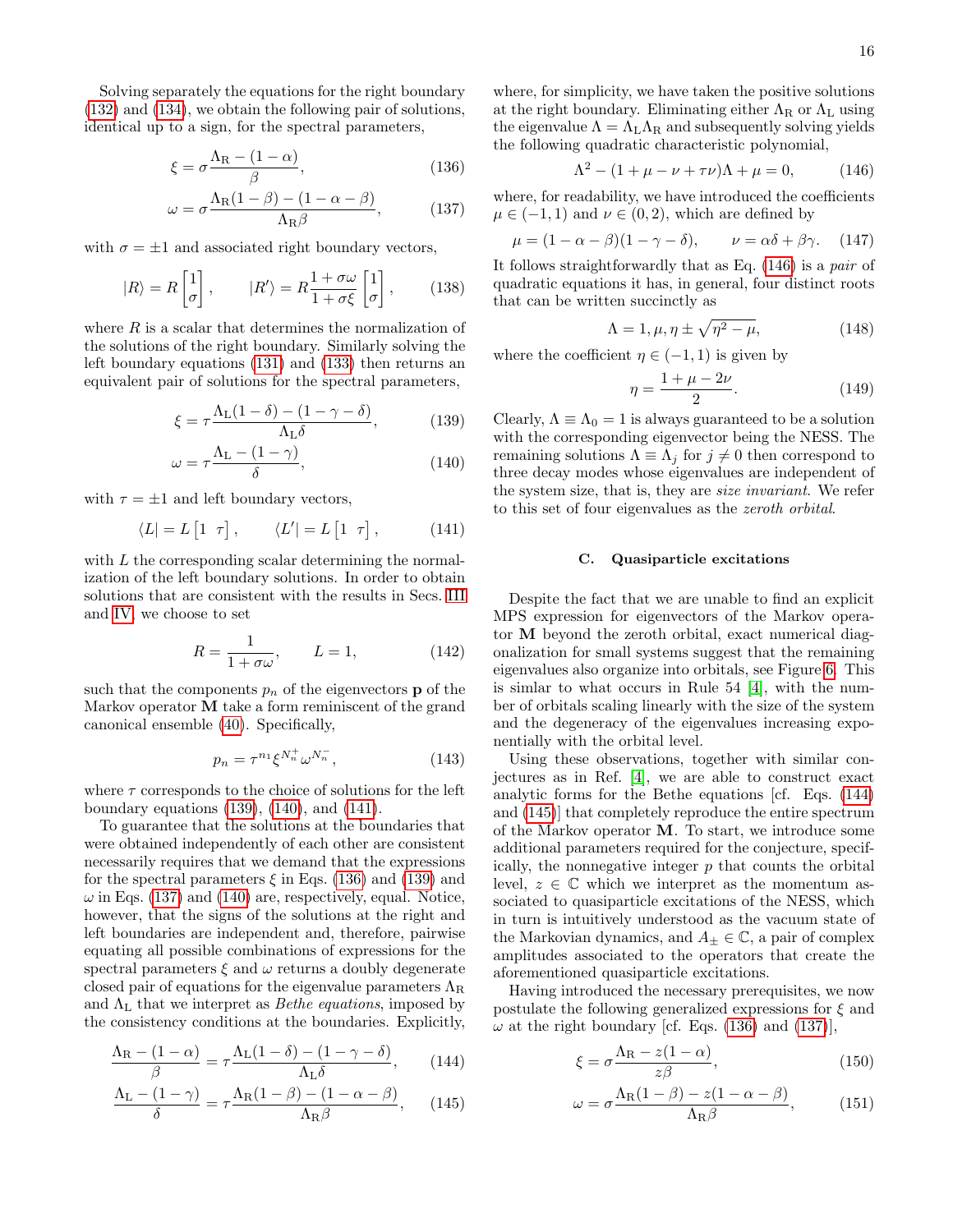while at the left boundary [cf. Eqs. [\(139\)](#page-15-1) and [\(140\)](#page-15-2)],

$$
\xi = \tau \frac{\Lambda_L (1 - \delta) - z (1 - \gamma - \delta)}{\Lambda_L \delta},\tag{152}
$$

$$
\omega = \tau \frac{\Lambda_{\rm L} - z(1 - \gamma)}{z \delta},\tag{153}
$$

where  $\sigma, \tau = \pm 1$ . In addition, we require that the pair of amplitude parameters  $A_{\pm}$  satisfy the following identities at the right and left boundary, respectively,

$$
\frac{A_{+}}{A_{-}} = \frac{\Lambda_{\rm R}^{2p} z^{2N-1}}{z^{2p} (1 - \alpha - \beta)^{p}},
$$
\n(154)

$$
\frac{A_{-}}{A_{+}} = \frac{\Lambda_{\rm L}^{2p}}{z^{2p}(1 - \gamma - \delta)^{p}}.
$$
\n(155)

Imposing the consistency condition, i.e., demanding that the expressions for the spectral parameters  $\xi$  and  $\omega$ , and amplitude parameters  $A_+$  and  $A_-$  are pairwise equivalent then returns the following closed set of generalized Bethe equations for  $\Lambda_{\rm R}$ ,  $\Lambda_{\rm L}$ , and z,

$$
\frac{\Lambda_{\rm R} - z(1 - \alpha)}{z\beta} = \tau \frac{\Lambda_{\rm L}(1 - \delta) - z(1 - \gamma - \delta)}{\Lambda_{\rm L}\delta}, \quad (156)
$$

$$
\frac{\Lambda_{\rm L} - z(1-\gamma)}{z\delta} = \tau \frac{\Lambda_{\rm R}(1-\beta) - z(1-\alpha-\beta)}{\Lambda_{\rm R}\beta}, \quad (157)
$$

$$
\frac{\Lambda_{\rm R}^{2p} z^{2N-1}}{z^{2p} (1 - \alpha - \beta)^p} = \frac{z^{2p} (1 - \gamma - \delta)^p}{\Lambda_{\rm L}^{2p}},\tag{158}
$$

where, as for the zeroth orbital, the  $\pm$  signs are obtained by equating expressions for the spectral parameters with positive signs for the right boundary with both solutions of the left boundary. Replacing either  $\Lambda_R$  or  $\Lambda_L$  with the eigenvalue  $\Lambda = \Lambda_{\rm L} \Lambda_{\rm R}$  and eventually solving transforms the set of equations into a pair of identities for  $\Lambda$  and z. The first, which reads

<span id="page-16-2"></span>
$$
\Lambda^2 - (1 + \mu - \nu + \tau \nu) \Lambda z^2 + \mu z^4 = 0,\tag{159}
$$

can be interpreted as a nonequilibrium dispersion relation that connects the eigenvalues and momentum parameter and can be straightforwardly shown to be a direct generalization of the quadratic characteristic polynomial in Eq. [\(146\)](#page-15-6), for which  $z = 1$ . The second identity,

$$
\Lambda^{2p} z^{2N-4p-1} - \mu^p = 0,\t\t(160)
$$

can, instead, be understood as a momentum conservation relation. Indeed, remarking that the solution to Eq. [\(159\)](#page-16-2) can be compactly written as

<span id="page-16-4"></span>
$$
\Lambda = \lambda z^2, \tag{161}
$$

where we have introduced the parameter  $\lambda$ , which can be straightforwardly demonstrated to be equivalent to the Λ in Eq. [\(148\)](#page-15-0) (i.e., the eigenvalues of the zeroth orbital),

$$
\lambda = 1, \mu, \eta \pm \sqrt{\eta^2 - \mu}, \tag{162}
$$

then allows us to rewrite Eq. [\(160\)](#page-16-3) as

<span id="page-16-1"></span>
$$
z^{2N-1} = \frac{\mu^p}{\lambda^{2p}}.\tag{163}
$$

Therefore, for a given orbital  $p$  and arbitrary parameters  $\alpha, \beta, \gamma, \delta$ , the magnitude of the momentum z is conserved. Specifically, the solutions to the momentum conservation relation are the  $2N-1$  distinct roots, that read

$$
z = \exp\left(\frac{p\ln\rho}{2N-1} + i\left(\frac{p\phi + 2\pi pq}{2N-1}\right)\right),\tag{164}
$$

where we have introduced the polar parameters,

<span id="page-16-0"></span>
$$
\rho = \left| \frac{\mu}{\lambda^2} \right|, \qquad \phi = \text{Arg}\left(\frac{\mu}{\lambda^2}\right), \tag{165}
$$

with  $q = 0, \ldots, 2N - 2$ . The eigenvalues then read

$$
\Lambda = \exp\left(\ln \varrho + \frac{2p \ln \rho}{2N - 1} + i\left(\varphi + \frac{2p\phi + 2\pi pq}{2N - 1}\right)\right), (166)
$$

where, additionally, we have defined,

$$
\varrho = |\lambda|, \qquad \varphi = \text{Arg}(\lambda), \tag{167}
$$

with the orbital number  $p = 0, \ldots, N-1$ . We conjecture that the multivalued function [\(166\)](#page-16-0) completely describes the entire spectrum of M. Indeed, comparing the results calculated analytically with numerical values obtained by exact diagonalization of the Markov matrix **M** for  $N \leq 8$ we see perfect agreement as demonstrated in Figure [6.](#page-14-0) In contrast to the typical Bethe ansatz [\[45\]](#page-27-11), this conjecture implies that the entire spectrum is characterized by just one universal momentum parameter z, irrespective of the number of quasiparticle excitations (cf. Rule 54 [\[6,](#page-26-19) [14\]](#page-26-3)). This can be seen as following directly from the dispersion relation, in that each and every quasiparticle propagates with constant (group) velocity  $v^{\pm} = \pm 1$  (i.e., each species is nondispersive).

<span id="page-16-3"></span>Additionally, we present a conjecture for the associated degeneracy q of the eigenvalue  $\Lambda$ . Explicitly,

<span id="page-16-5"></span>
$$
g = \sum_{d|D} \frac{d}{2N - 1} \sum_{d'|D'} \mu(d') \left( \frac{\frac{2N - 1}{dd'}}{\frac{p}{dd'}} \right), \tag{168}
$$

where  $\mu(\cdot)$  denotes the Möbius function [\[46\]](#page-27-12) and j|k the set of positive integer divisors  $j$  of the integer k, with

$$
D = \gcd(2N - 1, p, q), \qquad D' = \frac{\gcd(2N - 1, p)}{q}, \ (169)
$$

where  $gcd(\cdot)$  denotes the greatest common divisor. This conjecture can be confirmed numerically for small system sizes (see Appendix [G](#page-34-0) for details).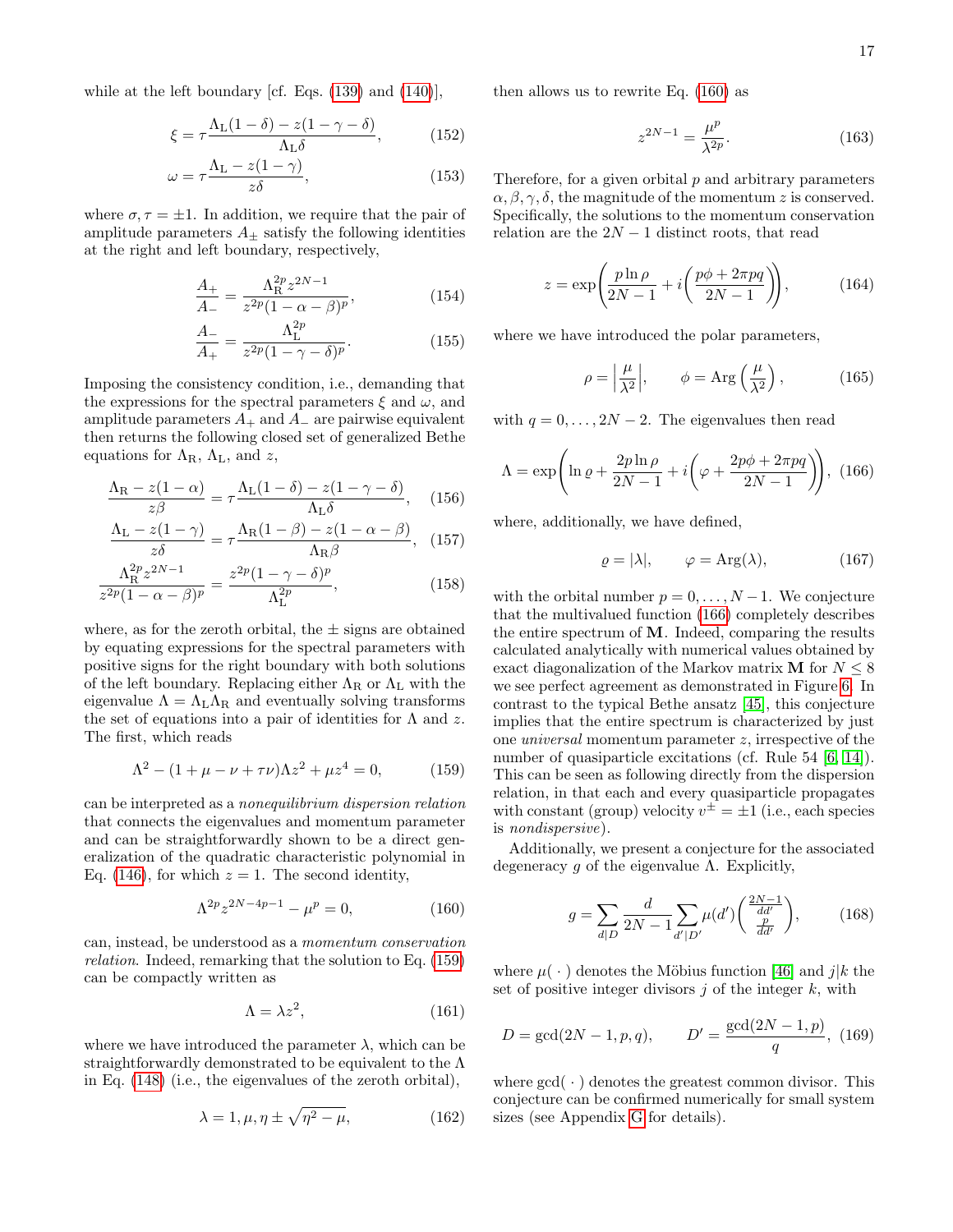### D. Thermodynamic limit

In the thermodynamic limit  $N \to \infty$ , the series expansion of the momentum conservation relation [\(160\)](#page-16-3), in the small parameter  $1/N$ , to leading order reads

$$
z \simeq 1 + \frac{1}{N}z', \qquad z' = \frac{p \ln \rho + i(p\phi + 2\pi pq)}{2},
$$
 (170)

which immediately implies that, in the asymptotic limit, the momentum parameter  $z$  is given by

$$
z(\kappa, \epsilon) = \exp(\epsilon \ln \rho + i\kappa), \tag{171}
$$

where we have introduced the momentum  $\kappa \in [0, 2\pi)$  and  $decay \epsilon \in [0, \frac{1}{2}),$  defined by

$$
\kappa = \lim_{N \to \infty} \frac{p\phi + 2\pi pq}{2N - 1}, \qquad \epsilon = \lim_{N \to \infty} \frac{p}{2N - 1}.
$$
 (172)

A direct consequence of this is that, in the limit  $N \to \infty$ , the eigenvalues of each and every orbital  $p$  converge to a set of algebraic curves, specifically, circles  $\Lambda(\kappa, \epsilon)$ , that are given by inserting Eq. [\(171\)](#page-17-0) into Eq. [\(161\)](#page-16-4). Explicitly,

$$
\Lambda(\kappa, \epsilon) = \exp(\ln \varrho + 2\epsilon \ln \rho + i\kappa). \tag{173}
$$

Writing the series expansion of the eigenvalue  $\Lambda$  as

$$
\Lambda \simeq \varrho \bigg( 1 - \frac{1}{N} \Lambda' \bigg),\tag{174}
$$

and substituting into the nonequilibrium dispersion relation [\(159\)](#page-16-2), we obtain

<span id="page-17-1"></span>
$$
\Lambda' = -2z',\tag{175}
$$

<span id="page-17-0"></span>which is consistent with the interpretation of the dynamics in terms of the ballistic propagation of quasiparticles.

In the long time limit, the asymptotic relaxation rate of the system is determined by the leading decay mode, defined as the eigenvector  $p_1$  of the Markov operator  $M$ , associated to the eigenvalue  $\Lambda_1$  satisfying

$$
|\Re(\Lambda_1)| = \max_{j>0} (|\Re(\Lambda_j)|), \qquad (176)
$$

that is, the eigenvalue with the largest real part not equal to unity. In contrast to Rule 54 (see, e.g., Refs. [\[2,](#page-26-1) [4,](#page-26-18) [14\]](#page-26-3)), the leading decay modes, that determine the spectral gap of the Markov operator M, are associated to eigenvalues with orbital number  $p = N - 1$ , as opposed to  $p = 1$ . To prove this, we begin by rewriting the condition [\(176\)](#page-17-1) as

$$
|\Re(\Lambda_1)| = \max_{\lambda, p} \left( \left| \exp\left( \frac{(2N - 2p - 1)\ln|\lambda| + 2p\ln\left|\frac{\mu}{\lambda}\right|}{2N - 1} \right) \cos\left( \frac{(2N - 2p - 1)\text{Arg}(\lambda) + 2p\text{Arg}\left(\frac{\mu}{\lambda}\right) + 2\pi pq}{2N - 1} \right) \right| \right), \quad (177)
$$

for  $\lambda \in \{1, \mu, \eta \pm \sqrt{\eta^2 - \mu}\}\$  and  $p \in \{1, \dots, N-1\}$  where, to obtain the equality, we have used the properties of the logarithm, absolute value, and principle argument. From here, we remark that  $|\lambda| \leq 1$  and  $p \leq N-1$ , which imply that the first term of the exponential is nonpositive, and that  $|\lambda| \geq |\mu|$  and  $p \geq 1$ , which similarly imply that the second term is nonpositive. Together, with the constraint that  $|\mu| < 1$ , these observations ensure that the exponent is strictly negative and must, therefore, be minimized to maximize the exponential. Similarly, the cosine function is maximized by minimizing the modulus of its argument, which, since  $\mu \in \mathbb{R}$ ,  $\lambda \in \mathbb{C}$ , and  $q \in \{0, \ldots, 2N - 2\}$ , can be achieved by setting  $\lambda \in \mathbb{R}$  (i.e.,  $\lambda \in \{1, \mu\}$ ) and  $q = 0$ . For the case with  $\lambda = 1$ , it follows straightforwardly that  $|\mathfrak{R}(\Lambda_i)|$  is maximized by choosing  $p = 1$ , while for  $\lambda = \mu$ , it is maximized by selecting  $p = N - 1$ . Comparing both cases, and recalling that  $|\mu| < 1$ , we immediately realize that the leading decay modes are guaranteed to be in the orbital  $p = N - 1$ , with

$$
\Lambda_1 = \exp\bigg(\frac{1}{2N-1}\ln|\mu|\bigg),\tag{178}
$$

for all  $\alpha, \beta, \gamma, \delta \in (0, 1)$  and  $N \in \mathbb{N}^+$ .

Whilst, naively, one would expect that the boundaries

would become irrelevant in the thermodynamic limit and, therefore, force each and every eigenvalue to collapse onto the unit circle, as was the case for the closed system with periodic boundaries, this does not happen here. Instead, we observe that the eigenvalues distribute themselves over an infinite set of circles  $\Lambda(\kappa, \epsilon)$ , that are parametrized radially by  $\epsilon$  and angularly by  $\kappa$ ,

$$
\lim_{N \to \infty} |\Lambda| = |\mu|^{2\epsilon} |\lambda|^{1-4\epsilon}, \qquad \lim_{N \to \infty} \text{Arg}(\Lambda) = \kappa, \tag{179}
$$

for  $\epsilon \in [0, \frac{1}{2})$  and  $\kappa \in [0, 2\pi)$ , which then implies that the thermodynamic  $N \to \infty$  and long time  $t \to \infty$  limits are distinct (i.e, the stationary state  $\mathbf{p} \equiv \mathbf{p}_0$  is the only state in the asymptotic time limit for any even system size  $2N$ , but with the time taken to reach it increasing with  $N$ ).

### E. Observables and correlations

We now consider computing observables in the NESS. To do so, we define the partition function for the open system out of equilibrium as we did for the closed system with periodic boundaries, namely, via normalization of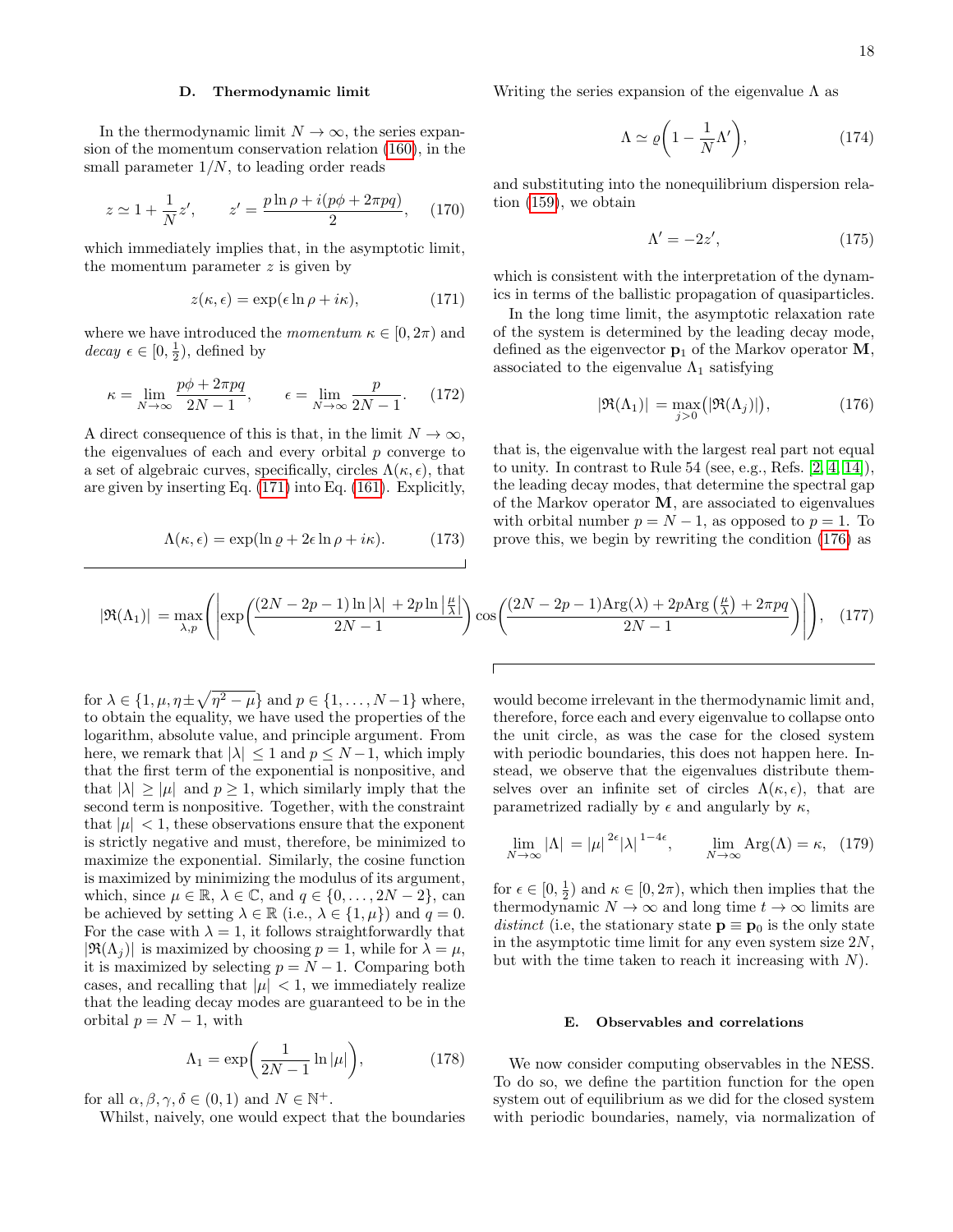the MPS probabilities,

$$
Z = \sum_{n} p_n = \sum_{n} \langle L | \mathbf{V}_{n_1} \cdots \mathbf{W}_{n_{2N}} | R \rangle = \langle L | \mathbf{T}^N | R \rangle,
$$
\n(180)

which, using the transfer matrix eigenvalue equation, can be simplified to

$$
Z = \chi^N \langle L|R \rangle = 2(1+\xi)^N (1+\omega)^{N-1}.
$$
 (181)

The average density function for the NESS is

$$
\langle n_x \rangle = \frac{1}{Z} \sum_{n} n_x p_{n_1, \dots, n_{2N}}.
$$
 (182)

A direct computation shows that we can rewrite this as

$$
\langle n_{2x} \rangle = \frac{1}{Z} \langle L | \mathbf{T}^{x-1} \mathbf{V} \mathbf{D}_{2x} \mathbf{T}^{N-x} | R \rangle ,
$$
  

$$
\langle n_{2x-1} \rangle = \frac{1}{Z} \langle L | \mathbf{T}^{x-1} \mathbf{D}_{2x-1} \mathbf{W} \mathbf{T}^{N-x} | R \rangle ,
$$
 (183)

where we have introduced the site density operator,

$$
\mathbf{D}_x = \begin{cases} \mathbf{W}_1, & x = 0 \pmod{2}, \\ \mathbf{V}_1, & x = 1 \pmod{2}, \end{cases}
$$
 (184)

with the shorthand notations,

$$
\mathbf{V} \equiv \mathbf{V}_0 + \mathbf{V}_1, \qquad \mathbf{W} \equiv \mathbf{W}_0 + \mathbf{W}_1. \tag{185}
$$

Using the eigenvalue equation for the transfer matrix we get,

$$
\langle n_{2x} \rangle = \frac{\langle L | \mathbf{VD}_{2x} | R \rangle}{\chi \langle L | R \rangle} = \frac{1}{2},
$$
  

$$
\langle n_{2x-1} \rangle = \frac{\langle L | \mathbf{D}_{2x-1} \mathbf{W} | R \rangle}{\chi \langle L | R \rangle} = \frac{1}{2}.
$$
 (186)

We can similarly calculate multi-point correlation functions for arbitrary products  $n_{2x_1-y_1}, \ldots, n_{2x_k-y_k}$ , with  $x_j = 1, ..., N$  and  $y_j = 0, 1$ , for  $j = 1, ..., k$  where  $x_0 \equiv 0$ and  $x_j \geq x_{j-1}$ . Assuming  $x_j > x_{j-1}$ , we write

$$
\left\langle \prod_j n_{2x_j-y_j} \right\rangle = \frac{1}{Z} \sum_n \left( \prod_j n_{2x_j-y_j} \right) p_{n_1,\dots,n_{2N}} = \frac{1}{Z} \left\langle L \right| \prod_j \left( \mathbf{T}^{x_j-x_{j-1}-1} \mathbf{V}^{1-y_j} \mathbf{D}_{2x_j-y_j} \mathbf{W}^{y_j} \right) \mathbf{T}^{N-x_k} \left| R \right\rangle. \tag{187}
$$

Specifically, the two-point correlator, for example for sites  $2x_1 - 1$  and  $2x_2$ , reads

$$
\langle n_{2x_1-1} n_{2x_2} \rangle = \frac{\langle L | \mathbf{D}_{2x_1-1} \mathbf{T}^{x_2-x_1} \mathbf{D}_{2x_2} | R \rangle}{\chi^{x_2-x_1+1} \langle L | R \rangle}.
$$
 (188)

Defining the connected correlation,

$$
C_{x_1,x_2} = \langle n_{x_1} n_{x_2} \rangle - \langle n_{x_1} \rangle \langle n_{x_2} \rangle, \tag{189}
$$

and using the decomposition of the transfer matrix T,

$$
\mathbf{T} = \sum_{j=1}^{2} \chi_j |R_j\rangle\langle L_j| \,,\tag{190}
$$

where the normalized eigenvectors are

$$
|R_1\rangle = \frac{1}{\sqrt{2}} \begin{bmatrix} 1 \\ 1 \end{bmatrix} = \langle L_1 |^{\dagger}, \quad |R_2\rangle = \frac{1}{\sqrt{2}} \begin{bmatrix} 1 \\ -1 \end{bmatrix} = \langle L_2 |^{\dagger},
$$

and corresponding eigenvalues,

$$
\chi_1 = (1 + \xi)(1 + \omega), \qquad \chi_2 = (1 - \xi)(1 - \omega), \quad (191)
$$

can be rewritten compactly for arbitrary sites as

$$
C_{2x_1-y_1,2x_2-y_2} = \frac{\langle L_1 | \mathbf{V}^{1-y_1} \mathbf{D}_{2x_1-y_1} \mathbf{W}^{y_1} | R_2 \rangle \langle L_2 | \mathbf{V}^{1-y_2} \mathbf{D}_{2x_2-y_2} \mathbf{W}^{y_2} | R_1 \rangle}{\chi_1 \chi_2} \left(\frac{\chi_2}{\chi_1}\right)^{x_2-x_1}.
$$
 (192)

As expected, the correlation function depends only on the distance between the sites and decays exponentially  $\sqrt{2}$ as

$$
C_{2x_1-y_1,2x_2-y_2} \sim \exp\biggl(-\frac{|x_2-x_1|}{\ell}\biggr),\tag{193}
$$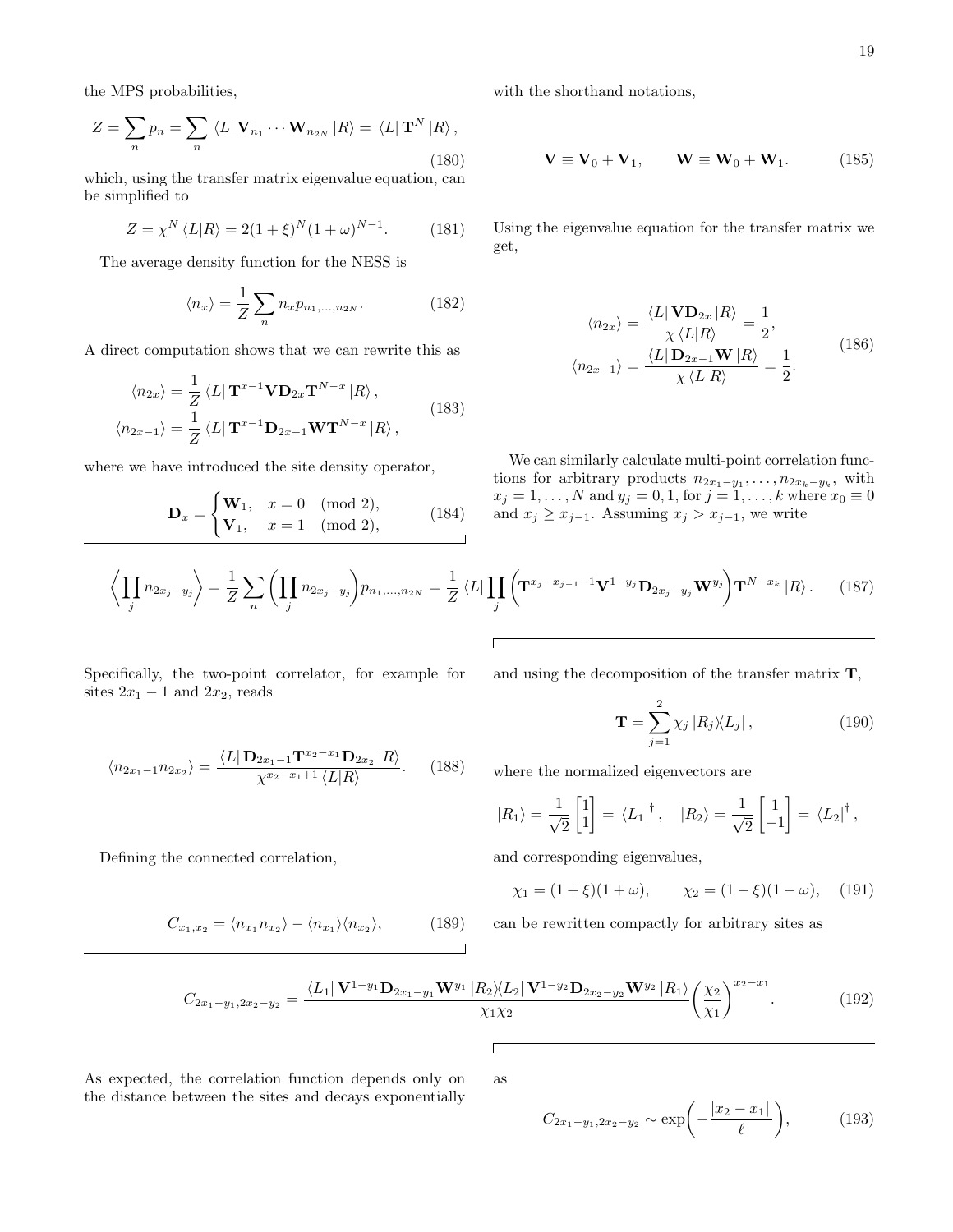with correlation length  $\ell$ 

$$
\ell = \ln \left| \frac{\chi_1}{\chi_2} \right|.
$$
 (194)

Finally, we consider the ensemble average quasiparticle current in the nonequilibrium stationary state, defined as the difference between the densities of the quasiparticles. Explicitly, the density of positive quasiparticles  $j^+ \equiv j_x^+$ , which is independent of site  $x$  in the NESS, is given by

$$
j^{+} = \frac{1}{Z} \sum_{n} (n_{2x-1}(1-n_{2x}) + (1-n_{2x-1})n_{2x}))p_n, (195)
$$

whilst the density of negative quasiparticles  $j^{-} \equiv j_{x}^{-}$  is

$$
j^{-} = \frac{1}{Z} \sum_{n} \left( n_{2x} (1 - n_{2x+1}) + (1 - n_{2x}) n_{2x+1} \right) p_n. \tag{196}
$$

Computing these expressions, we find that they read

$$
j^+ = \frac{\xi}{1+\xi}
$$
,  $j^- = \frac{\omega}{1+\omega}$ , (197)

which we notice are exactly equivalent to the conditional probabilities of detecting quasiparticles in the NESS,  $p^+$ and  $p^-$ , in Eqs. [\(113\)](#page-11-0) and [\(114\)](#page-11-1), respectively. Therefore, the ensemble average quasiparticle current,

$$
j \equiv j^{+} - j^{-} = \frac{\xi - \omega}{(1 + \xi)(1 + \omega)},
$$
 (198)

which, we remark, is linear in the small parameter regime (i.e.,  $\xi, \omega \ll 1$ ), as expected,

$$
j \sim \xi - \omega. \tag{199}
$$

### <span id="page-19-0"></span>VI. LARGE DEVIATIONS

A central feature of stochastic KCMs is the existence of trajectory phase transitions [\[47,](#page-27-13) [48\]](#page-27-14) (see also [\[49](#page-27-15)[–54\]](#page-27-16) and [\[19\]](#page-26-7) for a review). This refers to the singular change displayed by trajectories with dynamical behaviour that is very different from typical. Specifically, the XOR-FA model [\[20\]](#page-26-8), which has the same constraint as Rule 150, was shown to have an active-inactive trajectory phase transition, demonstrated by studying the large deviation (LD) statistics of an appropriate trajectory observable (the total number of configuration changes, or dynamical activity [\[47,](#page-27-13) [49,](#page-27-15) [55\]](#page-27-17)). We now show that the dynamics of the boundary driven Rule 150 also displays such transitions. We do so by computing the exact LD functions that determine the long-time statistics of a large class of trajectory observables.

### A. Time integrated observables

We consider general time (and space) additive observables of the form

$$
K(N,T) = \sum_{t=0}^{T-1} \sum_{x=1}^{2N-1} (a_x^{2t} + b_x^{2t+1}),
$$
 (200)

where  $a$  and  $b$  are functions of the occupation on two consecutive sites at given times in a trajectory,

$$
a_x^{2t} \equiv a_x(n_x^{2t}, n_{x+1}^{2t}), \qquad b_x^{2t+1} \equiv b_x(n_x^{2t+1}, n_{x+1}^{2t+1}). \tag{201}
$$

We refer to observables of this type as *dynamical* as they depend on the full time history of the state of the system, namely, the *trajectory*  $(\underline{n}^0, \underline{n}^1, \dots, \underline{n}^{2T-1})$ . For example, one could consider the time integrated number of excited sites given by  $a_x^{2t} = \frac{1}{2}(n_x^{2t} + n_{x+1}^{2t})$  and  $b_x^{2t+1} = 0$ .

In the long time limit,  $T \to \infty$ , the probability distribution of K has a large deviation  $(LD)$  form [\[56\]](#page-27-18),

<span id="page-19-1"></span>
$$
P_T(K) \simeq \exp\big(-T\varphi_N(k)\big),\tag{202}
$$

where  $\varphi_N(k) \equiv \varphi_N(K/T)$  is the *rate function*. Similarly, it can be shown that the moment generating function has a LD form too,

<span id="page-19-3"></span>
$$
M_T(s) \simeq \exp\left(T\theta_N(s)\right),\tag{203}
$$

where we refer to  $\theta_N(s)$  as the scaled cumulant generating function (SCGF) as its derivatives at  $s = 0$  are related to the cumulants of  $k \equiv K/T$ . The LD functions are connected through a Legendre transform,

$$
\theta_N(s) = -\min_k \left( sk + \varphi_N(k) \right),\tag{204}
$$

which implies that they can intuitively be interpreted as corresponding to the free energy and entropy density of the trajectory ensemble.

In order to obtain an analytic form for the SCGF, we follow the approach of Refs. [\[5,](#page-26-11) [14\]](#page-26-3) whereby we deform, or tilt the Markov operator [\[56\]](#page-27-18). As will be demonstrated, we then have that

<span id="page-19-4"></span>
$$
\theta_N(s) = \ln \tilde{\Lambda}(s),\tag{205}
$$

where  $\Lambda(s)$  is the eigenvalue of the tilted Markov operator with the largest real part. Finding  $\Lambda(s)$ , therefore, allows us to study the statistics of  $K$  and its cumulants.

### B. Tilted Markov operator

The tilted Markov operator  $\mathbf{M}(s)$  is defined as

<span id="page-19-2"></span>
$$
\tilde{\mathbf{M}}(s) \equiv \tilde{\mathbf{M}}_{\mathcal{O}}(s)\tilde{\mathbf{M}}_{\mathcal{E}}(s),\tag{206}
$$

where  $\tilde{\mathbf{M}}_{\text{E}}(s)$  and  $\tilde{\mathbf{M}}_{\text{O}}(s)$  are the tilted propagators that act on the even and odd time steps, respectively,

$$
\tilde{\mathbf{M}}_{\mathcal{E}}(s) = \mathbf{M}_{\mathcal{E}} \mathbf{A}(s), \qquad \tilde{\mathbf{M}}_{\mathcal{O}}(s) = \mathbf{M}_{\mathcal{O}} \mathbf{B}(s), \qquad (207)
$$

with  $\mathbf{A}(s)$  and  $\mathbf{B}(s)$  the diagonal operators introduced to apply the deformation. It follows that these extensive tilt operators can be expressed as products of local operators acting on pairs of adjacent sites,

$$
\mathbf{A}(s) = \mathbf{A}_{1,2}^{(1)} \mathbf{A}_{2,3}^{(2)} \cdots \mathbf{A}_{2N-1,2N}^{(2N-1)},
$$
  
\n
$$
\mathbf{B}(s) = \mathbf{B}_{1,2}^{(1)} \mathbf{B}_{2,3}^{(2)} \cdots \mathbf{B}_{2N-1,2N}^{(2N-1)},
$$
\n(208)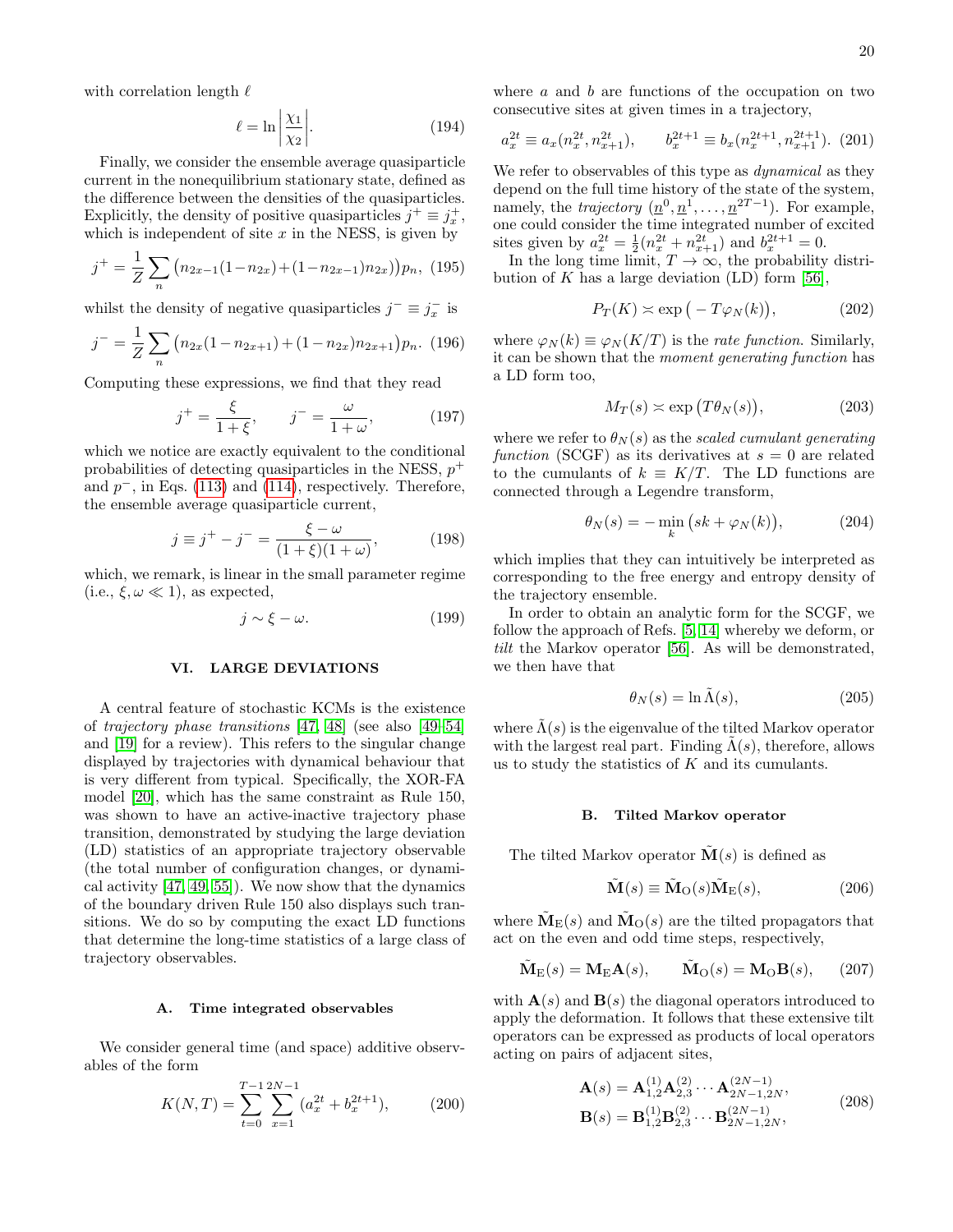where the subscript index denotes the sites of the lattice on which the operators act nontrivially,

$$
\mathbf{A}_{x,x+1}^{(x)} = \mathbf{I}^{\otimes (x-1)} \otimes \mathbf{A}^{(x)} \otimes \mathbf{I}^{\otimes (2N-x-1)},
$$
  
\n
$$
\mathbf{B}_{x,x+1}^{(x)} = \mathbf{I}^{\otimes (x-1)} \otimes \mathbf{B}^{(x)} \otimes \mathbf{I}^{\otimes (2N-x-1)},
$$
\n(209)

while the superscript index denotes that the matrices are site dependent. Specifically, the operators  $\mathbf{A}^{(x)}$  and  $\mathbf{B}^{(x)}$ are given by the following local  $4 \times 4$  diagonal matrices,

$$
\mathbf{A}^{(x)} = \begin{bmatrix} a_{00}^{(x)} & & \\ a_{01}^{(x)} & & \\ & a_{10}^{(x)} & \\ & & a_{11}^{(x)} \end{bmatrix},
$$
\n
$$
\mathbf{B}^{(x)} = \begin{bmatrix} b_{00}^{(x)} & & \\ & b_{01}^{(x)} & \\ & & b_{10}^{(x)} & \\ & & & b_{11}^{(x)} \end{bmatrix},
$$
\n(210)

where we have introduced the shorthand notations,

$$
a_{n_x,n_{x+1}}^{(x)} \equiv \exp(-sa_x(n_x,n_{x+1})),
$$
  
\n
$$
b_{n_x,n_{x+1}}^{(x)} \equiv \exp(-sb_x(n_x,n_{x+1})),
$$
\n(211)

to denote the exponents of the local functions [\(201\)](#page-19-1).

It follows directly from computation that the local tilt operators [\(210\)](#page-20-0) can be distributed between the local time evolution operators [\(12\)](#page-2-4) and [\(90\)](#page-9-7) in such a way that the tilted propagators [\(207\)](#page-19-2) can be expressed as

$$
\tilde{\mathbf{M}}_{\rm E}(s) = \tilde{\mathbf{U}}_2^{(2)} \tilde{\mathbf{U}}_4^{(4)} \cdots \tilde{\mathbf{U}}_{2N-2}^{(2N-2)} \tilde{\mathbf{R}}_{2N}^{(2N)}, \n\tilde{\mathbf{M}}_{\rm O}(s) = \tilde{\mathbf{L}}_1^{(1)} \tilde{\mathbf{U}}_3^{(3)} \cdots \tilde{\mathbf{U}}_{2N-3}^{(2N-3)} \tilde{\mathbf{U}}_{2N-1}^{(2N-1)},
$$
\n(212)

where the tilted bulk matrices read

$$
\tilde{\mathbf{U}}_{2x}^{(2x)} = \mathbf{U}_{2x} \mathbf{A}_{2x-1,2x}^{(2x-1)} \mathbf{A}_{2x,2x+1}^{(2x)},
$$
\n
$$
\tilde{\mathbf{U}}_{2x-1}^{(2x-1)} = \mathbf{U}_{2x-1} \mathbf{B}_{2x-2,2x-1}^{(2x-2)} \mathbf{B}_{2x-1,2x}^{(2x-1)},
$$
\n(213)

while the tilted boundary matrices are given by

$$
\tilde{\mathbf{R}}_{2N}^{(2N)} = \mathbf{R}_{2N} \mathbf{A}_{2N-1,2N}^{(2N-1)}, \qquad \tilde{\mathbf{L}}_{1}^{(1)} = \mathbf{L}_{1} \mathbf{B}_{1,2}^{(1)}.
$$
 (214)

### C. Dominant eigenvalue

We now look to construct an explicit expression for the leading eigenvector of the tilted Markov operator  $\mathbf{M}(s)$ , namely, the eigenvector associated to the eigenvalue  $\tilde{\Lambda}(s)$ with the largest real part. Specifically, we seek a pair of vectors  $\tilde{\mathbf{p}}$  and  $\tilde{\mathbf{p}}'$ , that satisfy the coupled equations,

$$
\tilde{\mathbf{M}}_{\mathcal{E}}(s)\tilde{\mathbf{p}} = \tilde{\Lambda}_{\mathcal{R}}(s)\tilde{\mathbf{p}}', \qquad \tilde{\mathbf{M}}_{\mathcal{O}}(s)\tilde{\mathbf{p}}' = \tilde{\Lambda}_{\mathcal{L}}(s)\tilde{\mathbf{p}}, \qquad (215)
$$

where  $\tilde{\Lambda}(s) = \tilde{\Lambda}_{R}(s)\tilde{\Lambda}_{L}(s)$ , which indeed implies that

$$
\tilde{\mathbf{M}}(s)\tilde{\mathbf{p}} = \tilde{\Lambda}(s)\tilde{\mathbf{p}}.\tag{216}
$$

We now postulate a simple staggered MPS ansatz for the components of the eigenvectors similar to the ansatz used for the vectors in Sec. [V,](#page-12-0) that reads

$$
\tilde{p}_n = \langle \tilde{L} | \tilde{\mathbf{V}}_{n_1}^{(1)} \tilde{\mathbf{W}}_{n_2}^{(2)} \cdots \tilde{\mathbf{V}}_{n_{2N-1}}^{(2N-1)} \tilde{\mathbf{W}}_{n_{2N}}^{(2N)} | \tilde{R} \rangle, \n\tilde{p}'_n = \langle \tilde{L}' | \tilde{\mathbf{W}}_{n_1}^{(1)} \tilde{\mathbf{V}}_{n_2}^{(2)} \cdots \tilde{\mathbf{W}}_{n_{2N-1}}^{(2N-1)} \tilde{\mathbf{V}}_{n_{2N}}^{(2N)} | \tilde{R}' \rangle, \tag{217}
$$

<span id="page-20-0"></span>where the matrices  $\tilde{\mathbf{V}}_{n_x}^{(x)}$  and  $\tilde{\mathbf{W}}_{n_x}^{(x)}$  acting in the auxiliary space  $\mathbb{C}^2$  are now *site dependent*. It then follows that we can efficiently write the pair of vectors, using the compact tensor product notation, as

$$
\tilde{\mathbf{p}} = \langle \tilde{L} | \tilde{\mathbf{v}}_1^{(1)} \tilde{\mathbf{w}}_2^{(2)} \cdots \tilde{\mathbf{v}}_{2N-1}^{(2N-1)} \tilde{\mathbf{w}}_{2N}^{(2N)} | \tilde{R} \rangle, \n\tilde{\mathbf{p}}' = \langle \tilde{L}' | \tilde{\mathbf{w}}_1^{(1)} \tilde{\mathbf{v}}_2^{(2)} \cdots \tilde{\mathbf{w}}_{2N-1}^{(2N-1)} \tilde{\mathbf{v}}_{2N}^{(2N)} | \tilde{R}' \rangle,
$$
\n(218)

where, explicitly, the vectors of tilted matrices read

$$
\tilde{\mathbf{v}}_x^{(x)} = \begin{bmatrix} \tilde{\mathbf{V}}_0^{(x)} \\ \tilde{\mathbf{V}}_1^{(x)} \end{bmatrix}, \qquad \tilde{\mathbf{w}}_x^{(x)} = \begin{bmatrix} \tilde{\mathbf{W}}_0^{(x)} \\ \tilde{\mathbf{W}}_1^{(x)} \end{bmatrix}. \tag{219}
$$

We demand that these vectors of tilted matrices satisfy the following inhomogeneous bulk relations, that generalizes the homogeneous bulk algebraic cancellation scheme in Eqs. [\(54\)](#page-6-1) and [\(59\)](#page-6-7). Explicitly, we require that

$$
\tilde{\mathbf{U}}_{2x}^{(2x)} \left[ \tilde{\mathbf{v}}_{2x-1}^{(2x-1)} \tilde{\mathbf{w}}_{2x}^{(2x)} \tilde{\mathbf{z}}_{2x+1}^{(2x+1)} \right] \n= \tilde{\mathbf{z}}_{2x-1}^{(2x-1)} \tilde{\mathbf{v}}_{2x}^{(2x)} \tilde{\mathbf{w}}_{2x+1}^{(2x+1)},
$$
\n
$$
\tilde{\mathbf{U}}_{2x+1}^{(2x+1)} \left[ \tilde{\mathbf{z}}_{2x}^{(2x)} \tilde{\mathbf{w}}_{2x+1}^{(2x+1)} \tilde{\mathbf{v}}_{2x+2}^{(2x+2)} \right] \n= \tilde{\mathbf{w}}_{2x}^{(2x)} \tilde{\mathbf{v}}_{2x+1}^{(2x+1)} \tilde{\mathbf{z}}_{2x+2}^{(2x+2)},
$$
\n(220)

which encodes the matrix product equations,

$$
a_{n_{2x-1},f_{2x}}^{(2x-1)} a_{f_{2x},n_{2x+1}}^{(2x)} \tilde{\mathbf{V}}_{n_{2x-1}}^{(2x-1)} \tilde{\mathbf{W}}_{f_{2x}}^{(2x)} \tilde{\mathbf{Z}}_{n_{2x+1}}^{(2x+1)} \n= \tilde{\mathbf{Z}}_{n_{2x-1}}^{(2x-1)} \tilde{\mathbf{V}}_{n_{2x}}^{(2x)} \tilde{\mathbf{W}}_{n_{2x+1}}^{(2x+1)}, \nb_{n_{2x},f_{2x+1}}^{(2x)} b_{f_{2x+1},n_{2x+2}}^{(2x+1)} \tilde{\mathbf{Z}}_{n_{2x}}^{(2x)} \tilde{\mathbf{W}}_{f_{2x+1}}^{(2x+1)} \tilde{\mathbf{V}}_{n_{2x+2}}^{(2x+2)} \n= \tilde{\mathbf{W}}_{n_{2x}}^{(2x)} \tilde{\mathbf{V}}_{n_{2x+1}}^{(2x+1)} \tilde{\mathbf{Z}}_{n_{2x+2}}^{(2x+2)},
$$
\n(221)

where, for convenience, we have introduced the exchange *matrices*  $\tilde{\mathbf{Z}}_{n_x}^{(x)}$  [i.e., site dependent generalizations of the delimiter matrix  $S(55)$  $S(55)$ , with the associated vector,

<span id="page-20-4"></span><span id="page-20-3"></span><span id="page-20-1"></span>
$$
\tilde{\mathbf{z}}_x^{(x)} = \begin{bmatrix} \tilde{\mathbf{Z}}_0^{(x)} \\ \tilde{\mathbf{Z}}_1^{(x)} \end{bmatrix} . \tag{222}
$$

We now postulate the following ansatz for the matrices of the inhomogeneous algebra that generalizes Eq. [\(52\)](#page-6-8),

$$
\tilde{\mathbf{V}}_{0}^{(x)} = \begin{bmatrix} 1 & \tilde{v}_{01}^{(x)} \\ 0 & 0 \end{bmatrix}, \qquad \tilde{\mathbf{W}}_{0}^{(x)} = \begin{bmatrix} 1 & \tilde{w}_{01}^{(x)} \\ 0 & 0 \end{bmatrix}, \n\tilde{\mathbf{V}}_{1}^{(x)} = \begin{bmatrix} 0 & 0 \\ \tilde{v}_{10}^{(x)} & 1 \end{bmatrix}, \qquad \tilde{\mathbf{W}}_{1}^{(x)} = \begin{bmatrix} 0 & 0 \\ \tilde{w}_{10}^{(x)} & 1 \end{bmatrix},
$$
\n(223)

<span id="page-20-2"></span>while the ansatz for the exchange matrices reads

$$
\tilde{\mathbf{Z}}_0^{(x)} = \begin{bmatrix} \tilde{z}_{00}^{(x)} & \tilde{z}_{01}^{(x)} \\ 0 & 0 \end{bmatrix}, \qquad \tilde{\mathbf{Z}}_1^{(x)} = \begin{bmatrix} 0 & 0 \\ \tilde{z}_{10}^{(x)} & \tilde{z}_{11}^{(x)} \end{bmatrix}. \tag{224}
$$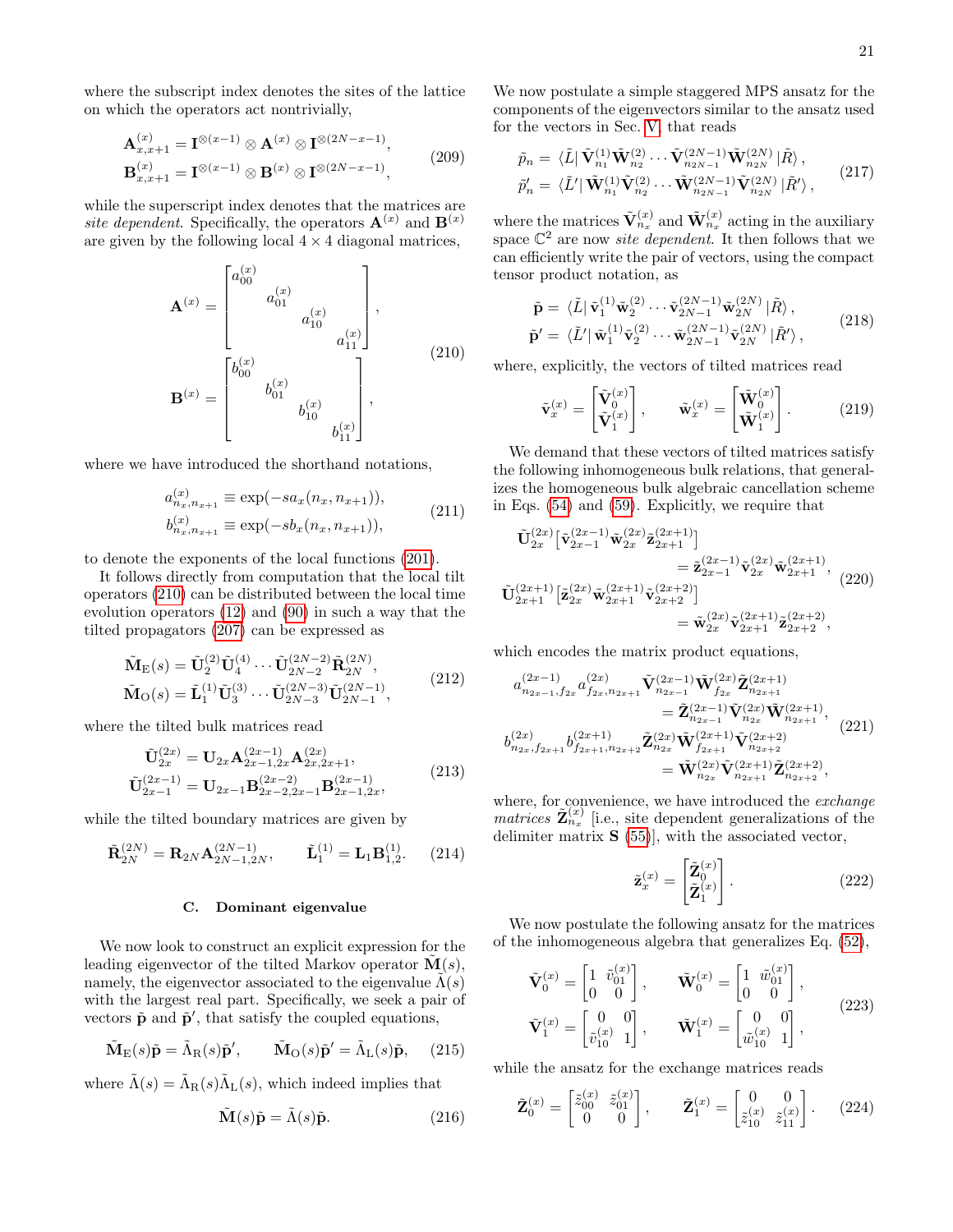Requiring that the inhomogeneous algebraic relations in Eq. [\(221\)](#page-20-1) can be exactly solved using the generalized site dependent matrix ansatz postulated imposes constraints on the tilt operators  $\mathbf{A}(s)$  and  $\mathbf{B}(s)$ , reminiscent of those placed on the boundary operators R and L in Sec. [IV B.](#page-8-6) A particularly convenient choice of parametrization, that has a remarkably simple physical interpretation, can be obtained by setting

<span id="page-21-4"></span>
$$
a_{n_x,n_{x+1}}^{(x)} = a_{1-n_x,1-n_{x+1}}^{(x)},
$$
  
\n
$$
b_{n_x,n_{x+1}}^{(x)} = b_{1-n_x,1-n_{x+1}}^{(x)},
$$
\n(225)

which is nothing but the requirement that  $\mathbf{A}(s)$  and  $\mathbf{B}(s)$ obey the particle-hole symmetry of the model. Under this set of conditions, the inhomogeneous bulk algebra yields the following two-parameter family of solutions,

$$
\tilde{v}_{01}^{(2x)} = \tilde{v}_{10}^{(2x)} = \xi \prod_{j=0}^{x-1} \frac{b_{01}^{(2j)} a_{01}^{(2j+1)}}{b_{00}^{(2j)} a_{00}^{(2j+1)}},
$$
\n
$$
\tilde{w}_{01}^{(2x)} = \tilde{w}_{10}^{(2x)} = \omega \prod_{j=1}^{x} \frac{b_{00}^{(2j-1)} a_{00}^{(2j)}}{b_{01}^{(2j-1)} a_{01}^{(2j)}},
$$
\n
$$
\tilde{z}_{00}^{(2x)} = \tilde{z}_{11}^{(2x)} = \prod_{j=1}^{2x-1} b_{00}^{(j)},
$$
\n
$$
\tilde{z}_{01}^{(2x)} = \tilde{z}_{10}^{(2x)} = \xi \prod_{j=0}^{x-1} \frac{b_{01}^{(2j)} a_{01}^{(2j+1)} b_{00}^{(2j+1)}}{a_{00}^{(2j+1)}},
$$
\n
$$
\tilde{v}_{01}^{(2x+1)} = \tilde{v}_{10}^{(2x+1)} = \xi \prod_{j=1}^{x} \frac{a_{01}^{(2j-1)} b_{01}^{(2j)}}{a_{00}^{(2j-1)} b_{00}^{(2j)}},
$$
\n
$$
\tilde{w}_{01}^{(2x+1)} = \tilde{w}_{10}^{(2x+1)} = \omega \prod_{j=0}^{x} \frac{a_{00}^{(2j)} b_{00}^{(2j+1)}}{a_{01}^{(2j)} b_{01}^{(2j+1)}},
$$
\n
$$
\tilde{z}_{00}^{(2x+1)} = \tilde{z}_{11}^{(2x+1)} = \prod_{j=1}^{2x} \frac{1}{a_{00}^{(j)}},
$$
\n
$$
\tilde{z}_{01}^{(2x+1)} = \tilde{z}_{10}^{(2x+1)} = \omega \prod_{j=0}^{x} \frac{b_{00}^{(2j+1)}}{a_{01}^{(2j)} b_{01}^{(2j+1)} a_{00}^{(2j+1)}},
$$
\n
$$
\tilde{z}_{01}^{
$$

where we have used the convention that

$$
a_{n_{-1},n_0}^{(-1)} = a_{n_0,n_1}^{(0)} = 1,
$$
  
\n
$$
b_{n_{-1},n_0}^{(-1)} = b_{n_0,n_1}^{(0)} = 1.
$$
\n(227)

Analogous to the treatment of the NESS in Sec. [V,](#page-12-0) we additionally require that the tilted row vectors of the left boundary  $\langle \tilde{L} |$  and  $\langle \tilde{L}' |$  and tilted column vectors of the right boundary  $|\tilde{R}\rangle$  and  $|\tilde{R}\rangle$ , satisfy inhomogeneous site dependent boundary algebraic relations generalizing the homogeneous identities [\(131\)](#page-13-6), [\(132\)](#page-13-5), [\(133\)](#page-13-3), and [\(134\)](#page-13-4). In

particular, we demand the following relations hold,

$$
\langle \tilde{L} | \tilde{\mathbf{z}}_1^{(1)} = \langle \tilde{L}' | \tilde{\mathbf{w}}_1^{(1)}, \qquad (228)
$$

$$
\tilde{\mathbf{R}}_{2N} \left[ \tilde{\mathbf{v}}_{2N-1}^{(2N-1)} \tilde{\mathbf{w}}_{2N}^{(2N)} \, | \tilde{R} \rangle \right] = \tilde{\Lambda}_{\rm R} \tilde{\mathbf{z}}_{2N-1}^{(2N-1)} \tilde{\mathbf{v}}_{2N}^{(2N)} \, | \tilde{R}' \rangle \,, \tag{229}
$$

$$
\tilde{\mathbf{L}}_1\left[\ \langle \tilde{L}' | \tilde{\mathbf{w}}_1^{(1)} \tilde{\mathbf{v}}_2^{(2)} \right] = \tilde{\Lambda}_{\mathbf{L}} \langle \tilde{L} | \tilde{\mathbf{v}}_1^{(1)} \tilde{\mathbf{z}}_2^{(2)},\tag{230}
$$

$$
\tilde{\mathbf{z}}_{2N}^{(2N)} \, |\tilde{R}'\rangle = \tilde{\mathbf{w}}_{2N}^{(2N)} \, |\tilde{R}\rangle \,, \tag{231}
$$

which, in terms of the auxiliary matrices, read

$$
\langle \tilde{L} | \tilde{\mathbf{Z}}_{n_1}^{(1)} = \langle \tilde{L}' | \tilde{\mathbf{W}}_{n_1}^{(1)},
$$
\n(232)\n
$$
a_{n_3, f_4}^{(3)} \tilde{\mathbf{V}}_{n_3}^{(4)} \tilde{\mathbf{W}}_{f_4}^{(4)} | \tilde{R} \rangle
$$

$$
\sum_{n_5=0}^{1} R_{n_3,f_4,n_5} a_{n_3,f_4}^{(3)} \tilde{\mathbf{V}}_{n_3}^{(3)} \tilde{\mathbf{W}}_{f_4}^{(4)} | \tilde{R} \rangle
$$
  
=  $\tilde{\Lambda}_{\text{R}} \tilde{\mathbf{Z}}_{n_3}^{(3)} \tilde{\mathbf{V}}_{n_4}^{(4)} | \tilde{R}' \rangle$ , (233)

<span id="page-21-5"></span>
$$
\sum_{n_0=0} L_{n_0, f_1, n_2} b_{f_1, n_2}^{(1)} \langle \tilde{L}' | \tilde{\mathbf{W}}_{f_1}^{(1)} \tilde{\mathbf{V}}_{n_2}^{(2)} = \tilde{\Lambda}_{\text{L}} \langle \tilde{L} | \tilde{\mathbf{V}}_{n_1}^{(1)} \tilde{\mathbf{Z}}_{n_2}^{(2)}, \quad (234)
$$

<span id="page-21-3"></span><span id="page-21-2"></span><span id="page-21-1"></span><span id="page-21-0"></span>
$$
\tilde{\mathbf{Z}}_{n_4}^{(4)} |\tilde{R}'\rangle = \tilde{\mathbf{W}}_{n_4}^{(4)} |\tilde{R}\rangle, \qquad (235)
$$

where, to save space, we set  $N = 2$  at the right boundary. It can be straightforwardly shown by direct computation that if these inhomogeneous bulk and boundary relations are satisfied, then the coupled eigenvalue equations [\(215\)](#page-20-2) are solved. As an example, for a chain of size  $N = 2$ , the second relation follows as

$$
\tilde{\mathbf{M}}_{\mathbf{O}}\tilde{\mathbf{p}}' = \tilde{\mathbf{L}}_{1}\tilde{\mathbf{U}}_{3}^{(3)} \langle \tilde{L}' | \tilde{\mathbf{w}}_{1}^{(1)} \tilde{\mathbf{v}}_{2}^{(2)} \tilde{\mathbf{w}}_{3}^{(3)} \tilde{\mathbf{v}}_{4}^{(4)} | \tilde{R}' \rangle \n= \tilde{\Lambda}_{\mathbf{L}} \tilde{\mathbf{U}}_{3}^{(3)} \langle \tilde{L} | \tilde{\mathbf{v}}_{1}^{(1)} \tilde{\mathbf{z}}_{2}^{(2)} \tilde{\mathbf{w}}_{3}^{(3)} \tilde{\mathbf{v}}_{4}^{(4)} | \tilde{R}' \rangle \n= \tilde{\Lambda}_{\mathbf{L}} \langle \tilde{L} | \tilde{\mathbf{v}}_{1}^{(1)} \tilde{\mathbf{w}}_{2}^{(2)} \tilde{\mathbf{v}}_{3}^{(3)} \tilde{\mathbf{z}}_{4}^{(4)} | \tilde{R}' \rangle \n= \tilde{\Lambda}_{\mathbf{L}} \langle \tilde{L} | \tilde{\mathbf{v}}_{1}^{(1)} \tilde{\mathbf{w}}_{2}^{(2)} \tilde{\mathbf{v}}_{3}^{(3)} \tilde{\mathbf{w}}_{4}^{(4)} | \tilde{R} \rangle \n= \tilde{\Lambda}_{\mathbf{L}} \tilde{\mathbf{p}},
$$
\n(236)

with the first equation of Eq.  $(215)$  following analogously. Solving the pair of inhomogeneous algebraic relations for the right boundary, Eqs. [\(233\)](#page-21-0) and [\(235\)](#page-21-1), yields a pair of expressions for the spectral parameters,

$$
\xi = \sigma \frac{\tilde{\Lambda}_{\rm R} \tilde{z}_{00}^{(2N+1)} - \tilde{z}_{00}^{(2N)} (1 - \alpha)}{\tilde{z}_{01}^{(2N)} \beta},\tag{237}
$$

$$
\omega = \sigma \frac{\tilde{\Lambda}_{\rm R} \tilde{z}_{00}^{(2N+1)} (1 - \beta) - \tilde{z}_{00}^{(2N)} (1 - \alpha - \beta)}{\tilde{\Lambda}_{\rm R} \tilde{z}_{01}^{(2N+1)} \beta}, \quad (238)
$$

with  $\sigma = \pm 1$  and right boundary vectors,

$$
|\tilde{R}\rangle = \tilde{R}\begin{bmatrix} 1 \\ \sigma \end{bmatrix}, \quad |\tilde{R}'\rangle = \sigma \frac{\tilde{R}}{\tilde{z}_{00}^{(2N)}} \frac{1 + \sigma \tilde{w}_{01}^{(2N)}}{1 + \sigma \tilde{v}_{01}^{(2N)}} \begin{bmatrix} 1 \\ \sigma \end{bmatrix}, \tag{239}
$$

where  $\tilde{R}$  is a scalar that determines the normalization of the right boundary vector and with the convention that

$$
a_{n_{2N},n_{2N+1}}^{(2N)} = a_{n_{2N+1},n_{2N+2}}^{(2N+1)} = 1,
$$
  
\n
$$
b_{n_{2N},n_{2N+1}}^{(2N)} = b_{n_{2N+1},n_{2N+2}}^{(2N+1)} = 1.
$$
\n(240)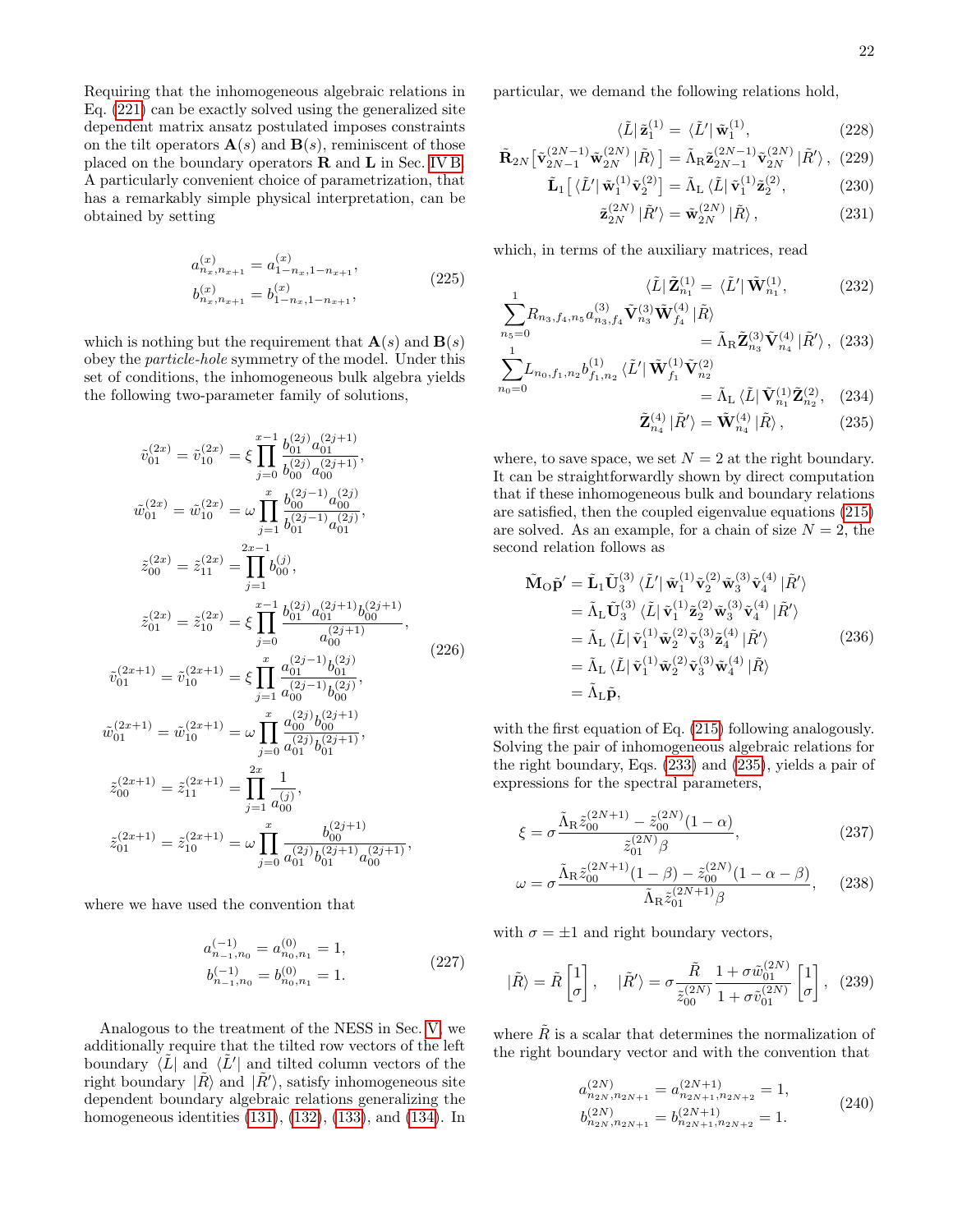Similarly, for the left boundary relations [\(232\)](#page-21-2) and [\(234\)](#page-21-3), we obtain a pair of solutions for the spectral parameters,

$$
\xi = \tau \frac{\tilde{\Lambda}_{\rm L}(1-\delta) - (1-\gamma-\delta)}{\tilde{\Lambda}_{\rm L}\delta},\tag{241}
$$

$$
\omega = \tau \frac{\tilde{\Lambda}_{\rm L} - (1 - \gamma)}{\delta},\tag{242}
$$

with  $\tau = \pm 1$  and left boundary vectors,

$$
\langle \tilde{L} | = \tilde{L} \begin{bmatrix} 1 & \tau \end{bmatrix}, \qquad \langle \tilde{L}' | = \tilde{L} \begin{bmatrix} 1 & \tau \end{bmatrix}, \tag{243}
$$

where  $L$  is the corresponding scalar that determines the normalization of the left boundary vector. A particularly convenient parametrization for the eigenvector  $\tilde{p}$ , that is consistent with the expression for the vector p in Sec. [V,](#page-12-0) is obtained by setting

$$
\tilde{R} = \frac{1}{1 + \sigma \tilde{w}_{01}^{(2N)}}, \qquad \tilde{L} = 1.
$$
\n(244)

It then follows from the ansatz [\(223\)](#page-20-3) and [\(224\)](#page-20-4), that the components  $\tilde{p}_n$  of the eigenvectors  $\tilde{p}$  take the form of a generalized site dependent grand canonical ensemble,

$$
\tilde{p}_n = \tau^{n_1} \prod_{x^{\pm}} \tilde{v}_{01}^{(x^+)} \tilde{w}_{01}^{(x^-)} \propto \xi^{N_n^+} \omega^{N_n^-},\tag{245}
$$

where, as before, the  $\tau$  corresponds to the choice of solution at the left boundary while the sets  $x^{\pm}$  denote the sets of sites which are occupied, respectively, by the positive and negative quasiparticles (e.g.,  $\tilde{p}_{0010} = \tilde{w}_{01}^{(2)} \tilde{v}_{01}^{(3)} \propto \xi \omega$ ).

As was done in Sec. [V,](#page-12-0) we now impose equality between the pair of expressions for the spectral parameters at the right and left boundaries. Rearranging and subsequently solving for the eigenvalue  $\tilde{\Lambda}(s) = \tilde{\Lambda}_{\text{L}}(s) \tilde{\Lambda}_{\text{R}}(s)$  returns the following pair of quadratic characteristic polynomials,

$$
\tilde{\Lambda}^2 - \left(\sum_{j=0}^1 \sum_{k=0}^1 \tau^{j+k} \psi_{j,k} \tilde{Z}_{j,k}\right) \tilde{\Lambda} + \psi \tilde{Z} = 0, \qquad (246)
$$

where we have introduced,

$$
\tilde{Z}_{00} = \prod_{j=1}^{2N} a_{00}^{(j)} b_{00}^{(j)},
$$
\n
$$
\tilde{Z}_{01} = \prod_{j=1}^{N} a_{00}^{(2j-1)} b_{01}^{(2j-1)} a_{01}^{(2j)} b_{00}^{(2j)},
$$
\n
$$
\tilde{Z}_{10} = \prod_{j=1}^{N} a_{01}^{(2j-1)} b_{00}^{(2j-1)} a_{00}^{(2j)} b_{01}^{(2j)},
$$
\n
$$
\tilde{Z}_{11} = \prod_{j=1}^{2N} a_{01}^{(j)} b_{01}^{(j)},
$$
\n(247)

that satisfy the following identity,

$$
\tilde{Z} \equiv \tilde{Z}_{00}\tilde{Z}_{11} \equiv \tilde{Z}_{01}\tilde{Z}_{10} = \prod_{j=1}^{2N} a_{00}^{(j)} a_{01}^{(j)} b_{00}^{(j)} b_{01}^{(j)}, \qquad (248)
$$

and the coefficients,

$$
\psi_{00} = (1 - \alpha)(1 - \gamma),
$$
  
\n
$$
\psi_{01} = \alpha \delta,
$$
  
\n
$$
\psi_{10} = \beta \gamma,
$$
  
\n
$$
\psi_{11} = (1 - \beta)(1 - \delta),
$$
\n(249)

which satisfy the equality,

$$
\psi \equiv \sum_{j=0}^{1} \sum_{k=0}^{1} \psi_{j,k} - 1 = (1 - \alpha - \beta)(1 - \gamma - \delta). \quad (250)
$$

As a consistency check, when  $s = 0$  we recover the quadratic characteristic polynomials [\(146\)](#page-15-6) in Sec. [V,](#page-12-0) for which the corresponding dominant eigenvalue  $\Lambda = \Lambda = 1$ , as expected for a stochastic operator.

### D. Dynamical phase transition

<span id="page-22-2"></span>We can straightforwardly solve the quadratic equation in Eq. [\(246\)](#page-22-0) to obtain an explicit expression for  $\Lambda(s)$ , for any arbitrary observables satisfying the constraint [\(225\)](#page-21-4). Specifically, the dominant eigenvalue reads

$$
\tilde{\Lambda}(s) = \tilde{\eta}(s) + \sqrt{\tilde{\eta}^2(s) - \tilde{\mu}(s)},\tag{251}
$$

with,

$$
\tilde{\eta}(s) = \frac{1}{2} \sum_{j=0}^{1} \sum_{k=0}^{1} \psi_{j,k} \tilde{Z}_{j,k}, \qquad \tilde{\mu}(s) = \psi \tilde{Z}.
$$
 (252)

<span id="page-22-0"></span>As the observables [\(201\)](#page-19-1) are extensive in the system size, we can define the tilting functions as

$$
\tilde{Z}_{j,k} = \exp(-Ns\zeta_{j,k}),\tag{253}
$$

such that the following limits exist and are finite,

$$
\zeta_{j,k} = -\lim_{N \to \infty} \frac{\ln \tilde{Z}_{j,k}}{Ns}.
$$
\n(254)

The SCGF can then be expressed in the scaling form,

<span id="page-22-1"></span>
$$
\theta_N(s) \equiv \vartheta(Ns). \tag{255}
$$

Immediately, this scaling form [\(255\)](#page-22-1) provides us with the cumulants of K in the long time limit  $T \to \infty$ , namely,

$$
\kappa_j \equiv \lim_{T \to \infty} \frac{1}{T} \langle K^j \rangle = (-1)^j \frac{\mathrm{d}^j}{\mathrm{d}s^j} \theta_N(s) \Big|_{s=0} \propto N^j, \tag{256}
$$

where  $\langle K^j \rangle$  denotes the jth cumulant of the observable K. Note that in the thermodynamic limit (i.e.,  $N \to \infty$ ), the long time cumulants of K for  $j \geq 2$  diverge for  $s = 0$ , therefore, indicating the existence of a singularity (i.e., a dynamical phase transition in the trajectory statistics).

We can construct explicitly the exact form of all cumulants  $\langle K^j \rangle$  for all even system sizes 2N in the long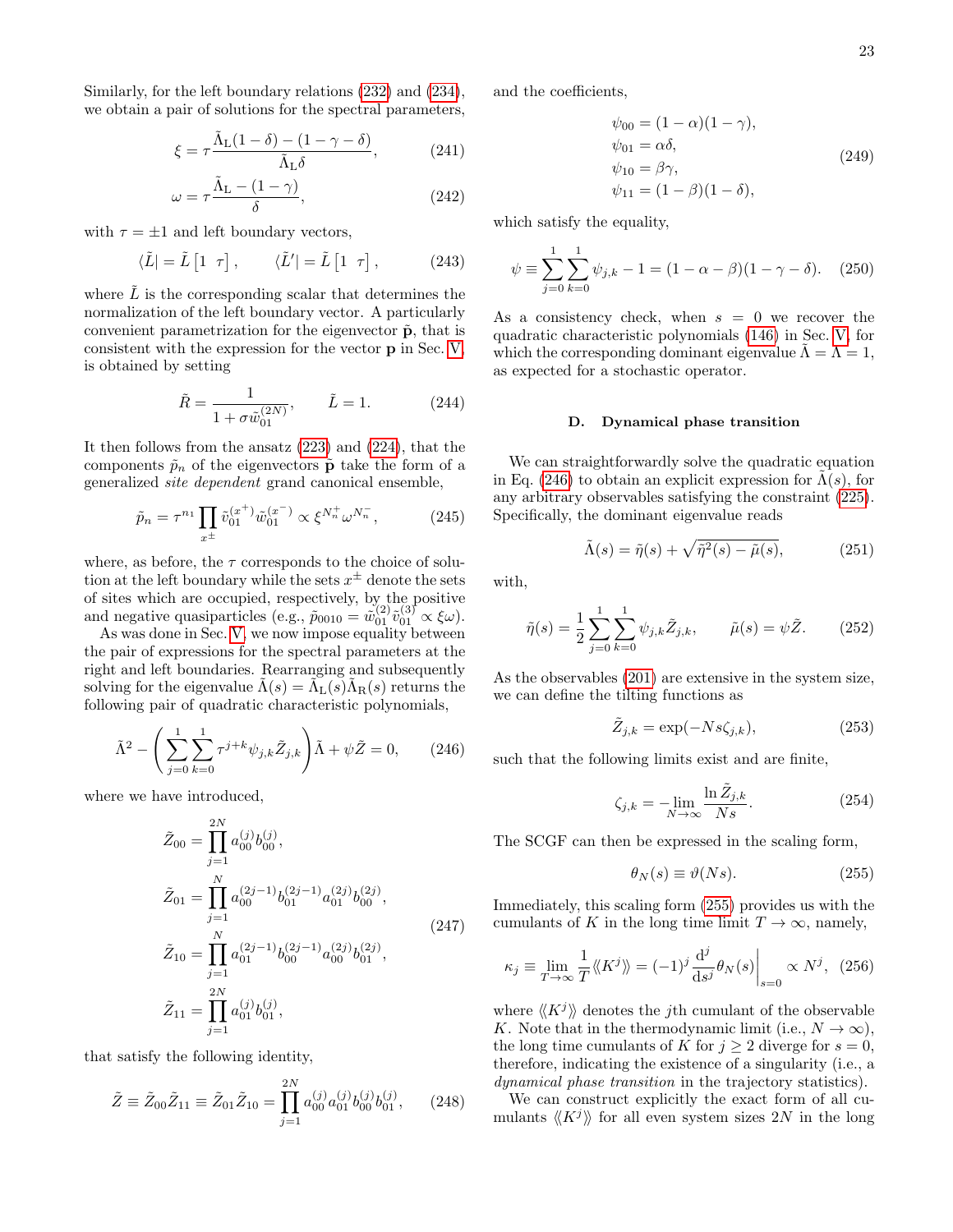time limit  $T \to \infty$ , as detailed in Appendix [H.](#page-34-1) For  $j = 1$ , we obtain the *mean* of  $K$  per unit time,

$$
\kappa_1 = -\frac{4\tilde{\eta}' - \tilde{\mu}'}{2(1 - \tilde{\mu})},\tag{257}
$$

while for  $j = 2$ , we get the *variance* of K per unit time,

$$
\kappa_2 = \frac{4\tilde{\eta}'' - \tilde{\mu}''}{2(1-\tilde{\mu})} + \frac{(4\tilde{\eta}' - \tilde{\mu}')\tilde{\mu}'}{4(1-\tilde{\mu})^2} - \frac{(4\tilde{\eta}' - \tilde{\mu}')^2}{4(1-\tilde{\mu})^3},
$$
 (258)

where the derivatives are given by,

$$
\tilde{\eta}^{(m)} \equiv \frac{\mathrm{d}^m}{\mathrm{d}s^m} \tilde{\eta}(s) \Big|_{s=0} = \frac{1}{2} \sum_{j=0}^1 \sum_{k=0}^1 \psi_{j,k} (-N\zeta_{j,k})^m,
$$
\n
$$
\tilde{\mu}^{(m)} \equiv \frac{\mathrm{d}^m}{\mathrm{d}s^m} \tilde{\mu}(s) \Big|_{s=0} = \psi (-N\zeta)^m.
$$
\n(259)

We now consider the asymptotic behaviour of the scaling function  $\vartheta(Ns)$ , which under the assumption of positive tilting functions  $\zeta_{11} > \cdots > \zeta_{00}$ , takes the form,

$$
\vartheta(Ns) = \begin{cases}\n-Ns\zeta_{11} + \ln \psi_{11} + \cdots & Ns \to \infty \\
-Ns\zeta_{00} + \ln \psi_{00} + \cdots & Ns \to -\infty\n\end{cases}
$$
(260)

It can then be deduced that the SCGF converges to,

$$
\lim_{N \to \infty} \frac{1}{N} \theta_N(s) = \begin{cases} -s\zeta_{11} & s > 0\\ -s\zeta_{00} & s < 0 \end{cases} \tag{261}
$$

where the singularity at  $s = 0$  corresponds to a *first order* phase transition.

In Figure [7](#page-24-0) we plot the SCGF  $\theta_N(s)$  and its cumulants, specifically, the mean  $-\theta'_{N}(s)$  and the variance  $\theta''_{N}(s)$ , for a particular observable, namely, the current (i.e., the time integrated number of quasiparticles). From inspection, it is clear that the SCGF converges towards the asymptotic form in Eq. [\(261\)](#page-23-0) as  $N \to \infty$ , with the discontinuity (i.e., the critical point) occurring at  $s = 0$ . Similarly, the mean transitions from being positive for  $s < 0$ , to negative for  $s > 0$  around the critical point at  $s = 0$ , with the change becoming discontinuous in the thermodynamic limit (i.e.,  $N \to \infty$ ). This transformation in the shape of the mean, characterizing the dynamical phase transition, manifests in the variance as its maximum scales with  $N$ , whilst the corresponding value of s, which indicates the singularity, scales with 1/N. We also show the rate function  $\varphi_N(k)$ , which we obtain by taking the Legendre transform of the SCGF [\(204\)](#page-19-3),

$$
\varphi_N(k) = -\min_s \left( sk + \theta_N(s) \right). \tag{262}
$$

As can be seen from inspection, the rate function  $\varphi_N(k)$ broadens with increasing finite system size N, indicating large fluctuations in the dynamics. In the limit  $N \to \infty$ ,  $\varphi_N(k)$  converges towards a square well, with the extrema

max  $k = \zeta_{00}$  and min  $k = \zeta_{11}$  associated to the coexisting dynamically active phases.

These results are reminiscent of those obtained for the Rule 54 RCA [\[5\]](#page-26-11). Dynamics of the Rule 150 RCA sits at the coexistence point between two dynamical phases, one of high activity where  $K$  is large, and one of low activity with  $K$  vanishing in the large size limit. Fluctuations in each of these phases are highly suppressed with the main source coming from the coexistence (cf. Figure [7\)](#page-24-0). Much like the case of Rule 54 (i.e., the RCA counterpart to the FA model), we find that the main ingredient facilitating the active-inactive transitions are the kinetic constraints. The simplicity in the form of  $\theta_N(s)$ , as compared to other KCM, is a consequence of the deterministic dynamics in the bulk, as all fluctuations originate from the stochastic boundaries. Since the probabilistic cost of realizing a rare fluctuation in the boundary (e.g., not emitting any given quasiparticle if doing so yields the empty state) does not scale with the system size, rare trajectories can be easily realized. Boundary control over the bulk is a hallmark of a phase transition, and here, by construction, we have an immediate realization of this phenomenon in space-time.

#### E. Doob transformation

<span id="page-23-0"></span>Having the exact form of the leading eigenstate of the tilted operator also allows us to find the exact generalised Doob transform [\[57–](#page-27-19)[60\]](#page-27-20). This refers to the construction of a stochastic operator whose trajectories are the atypical trajectories described by the non-stochastic tilted operator. In other words, to derive the operator that gives the optimal dynamics with which to sample the exponentially rare trajectories of the original dynamics associated with counting field s. For long times, this construction only requires the leading eigenvalue and eigenvector.

We can obtain an explicit expression for the long time Doob operator from the MPS representation of the leading eigenvector  $\tilde{\mathbf{p}}$  of the tilted Markov operator  $\mathbf{M}(s)$ through  $[57–60]$  $[57–60]$ ,

<span id="page-23-4"></span>
$$
\tilde{\mathbf{D}}(s) \equiv \frac{1}{\tilde{\Lambda}(s)} \tilde{\mathbf{Q}}(s) \tilde{\mathbf{M}}(s) \tilde{\mathbf{Q}}^{-1}(s), \quad (263)
$$

where  $\tilde{\Lambda}(s)$  is the dominant eigenvalue of  $\tilde{\mathbf{M}}(s)$  and  $\tilde{\mathbf{Q}}(s)$ is a diagonal operator defined in terms of the components of the corresponding leading left eigenvector  $\tilde{\mathbf{q}}$  of  $\mathbf{M}(s)$ ,

<span id="page-23-1"></span>
$$
\tilde{\mathbf{Q}}(s) = \sum_{n} \mathbf{e}_n \,\mathbf{e}_n^{\mathrm{T}} \,\mathbf{e}_n \cdot \tilde{\mathbf{q}}\,,\tag{264}
$$

where  $e_n$  denotes a standard basis (column) vector (cf. Sec [II\)](#page-1-0) and

<span id="page-23-3"></span><span id="page-23-2"></span>
$$
\tilde{\mathbf{q}}\tilde{\mathbf{M}}(s) = \tilde{\Lambda}(s)\tilde{\mathbf{q}}.\tag{265}
$$

To reduce the computation required to obtain an analytic expression for the leading left eigenvector  $\tilde{\mathbf{q}}$  we utilise the technique used for Rule 54 in Ref. [\[5\]](#page-26-11). Namely, define

$$
\tilde{\mathbf{q}} \equiv \left(\mathbf{A}(s)\hat{\mathbf{q}}\right)^{\mathrm{T}} = \hat{\mathbf{q}}^{\mathrm{T}}\mathbf{A}(s),\tag{266}
$$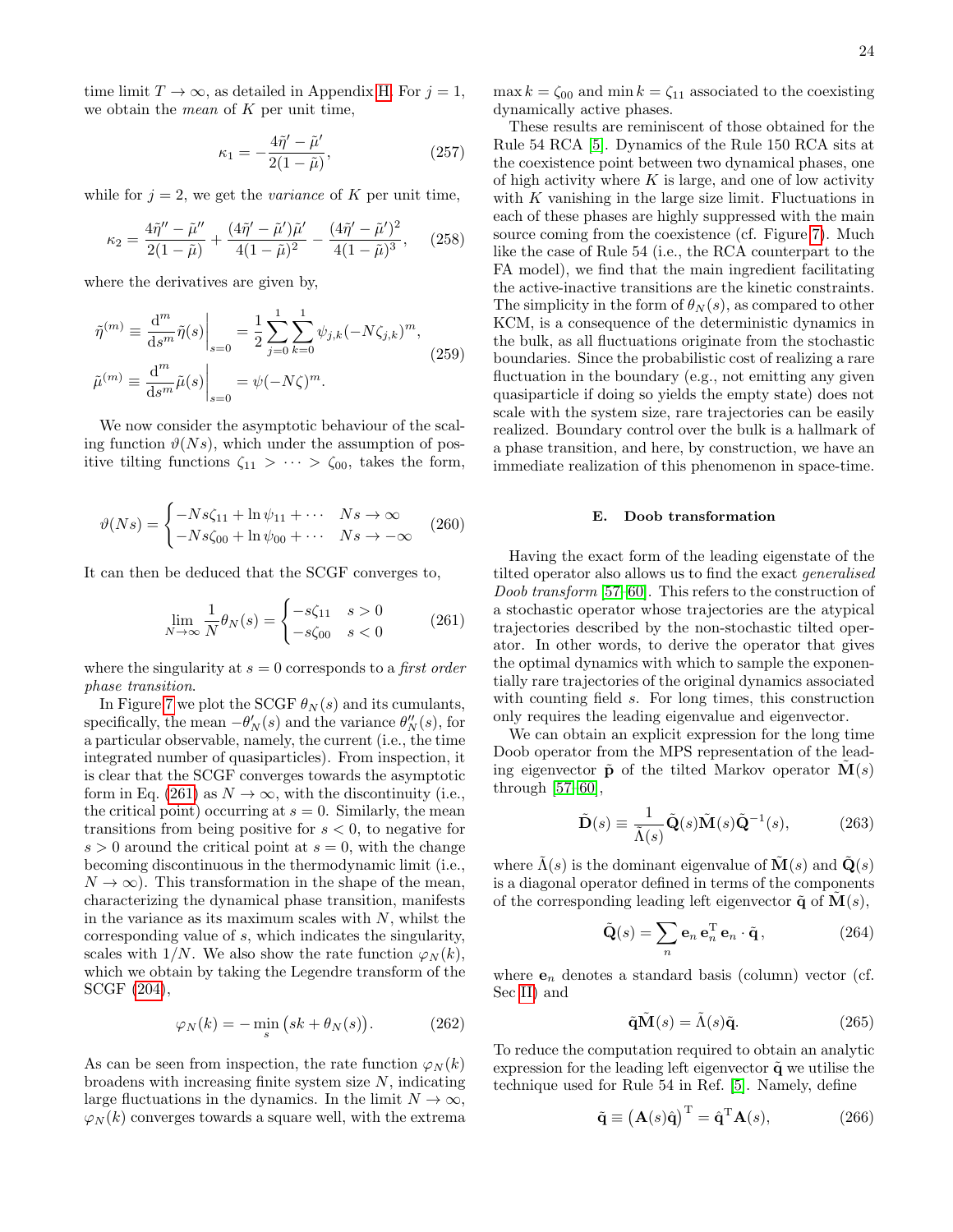

<span id="page-24-0"></span>Figure 7. Dynamical first order phase transition. SCGF  $\theta_N(s)/N$  [top left], mean  $-\theta'_N(s)/N$  [top right], variance  $\theta''_N(s)/N$ [bottom left], and rate function  $\varphi_N(k)/N$  [bottom right] for the current  $\zeta_{00} = \zeta_{11} = 0$ ,  $\zeta_{01} = -\zeta_{10} = 1/2$ , explicitly, the time integrated number of quasiparticles, for systems of even sizes 2N (see legend) with boundary conditional probabilities  $\alpha = 3/5$ ,  $\beta = 7/8$ ,  $\gamma = 8/9$ , and  $\delta = 4/7$ . In the thermodynamic limit  $N \to \infty$ , the SCGF approaches the asymptotic form in Eq. [\(261\)](#page-23-0) while the mean exhibits a first order phase transition about  $s = 0$ . Correspondingly, the variance diverges as  $N \to \infty$ , with the singularity converging towards  $s = 0$  as  $1/N$ . Additionally shown is the rate function which broadens towards a square well in the asymptotic limit.

where  $\hat{q}$  can be straightforwardly shown to be the leading right eigenvector of the newly introduced operator  $\hat{\mathbf{M}}(s)$ , with  $\Lambda(s) \equiv \Lambda(s)$  the associated eigenvalue. Specifically, taking the transpose of the left eigenvalue equation [\(265\)](#page-23-1),

whilst utilising the similarity transformation for the left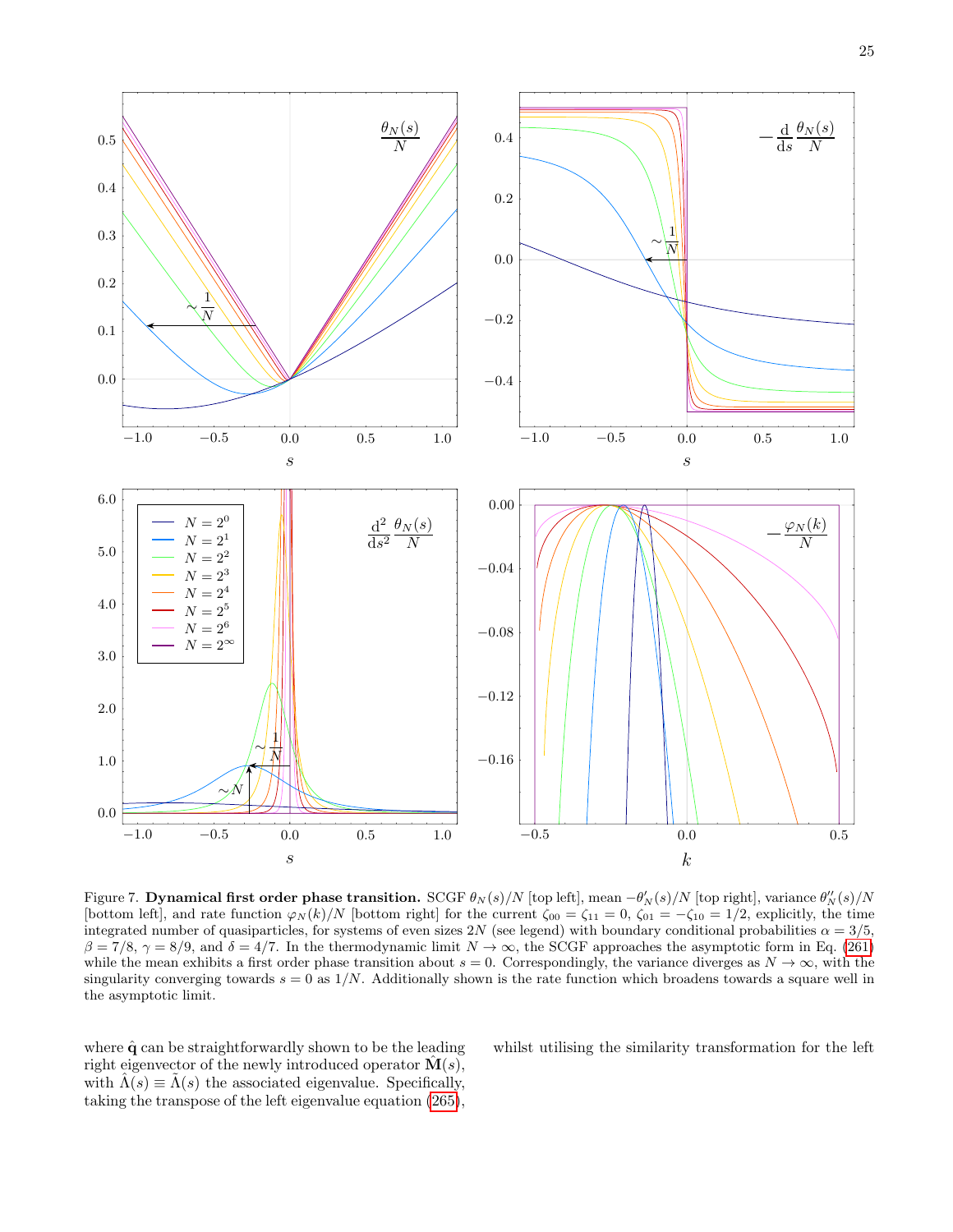eigenvector [\(266\)](#page-23-2), we have for the left hand side,

$$
(\hat{\mathbf{q}}^{\mathrm{T}}\mathbf{A}(s)\tilde{\mathbf{M}}(s))^{\mathrm{T}} = (\hat{\mathbf{q}}^{\mathrm{T}}\mathbf{A}(s)\mathbf{M}_{\mathrm{O}}\mathbf{B}(s)\mathbf{M}_{\mathrm{E}}\mathbf{A}(s))^{\mathrm{T}} \n= \mathbf{A}^{\mathrm{T}}(s)\mathbf{M}_{\mathrm{E}}^{\mathrm{T}}\mathbf{B}^{\mathrm{T}}(s)\mathbf{M}_{\mathrm{O}}^{\mathrm{T}}\mathbf{A}^{\mathrm{T}}(s)\hat{\mathbf{q}} \quad (267) \n= \mathbf{A}(s)\mathbf{M}_{\mathrm{E}}^{\mathrm{T}}\mathbf{B}(s)\mathbf{M}_{\mathrm{O}}^{\mathrm{T}}\mathbf{A}(s)\hat{\mathbf{q}},
$$

where, to obtain the final equality, we used the property that the tilt operators  $\mathbf{A}(s)$  and  $\mathbf{B}(s)$  are diagonal. The corresponding right side of the equation then reads

$$
(\hat{\Lambda}(s)\hat{\mathbf{q}}^{\mathrm{T}}\mathbf{A}(s))^{\mathrm{T}} = \hat{\Lambda}(s)\mathbf{A}^{\mathrm{T}}(s)\hat{\mathbf{q}} = \hat{\Lambda}(s)\mathbf{A}(s)\hat{\mathbf{q}}.
$$
 (268)

Multiplying both sides on the left by  $\mathbf{A}^{-1}(s)$  then gives,

$$
\hat{\mathbf{M}}(s)\hat{\mathbf{q}} \equiv \mathbf{M}_{\mathrm{E}}^{\mathrm{T}} \mathbf{B}(s) \mathbf{M}_{\mathrm{O}}^{\mathrm{T}} \mathbf{A}(s)\hat{\mathbf{q}} = \hat{\Lambda}(s)\hat{\mathbf{q}}, \quad (269)
$$

with the transposed even and odd time step operators,

$$
\mathbf{M}_{\mathrm{E}}^{\mathrm{T}} = \mathbf{R}_{2N}^{\mathrm{T}} \prod_{x=1}^{N-1} \mathbf{U}_{2x}, \qquad \mathbf{M}_{\mathrm{O}}^{\mathrm{T}} = \mathbf{L}_{1}^{\mathrm{T}} \prod_{x=1}^{N-1} \mathbf{U}_{2x+1}. \tag{270}
$$

As we did for the leading right eigenvector  $\tilde{\mathbf{p}}$ , we now construct a pair of vectors  $\hat{\mathbf{q}}$  and  $\hat{\mathbf{q}}'$  that satisfy the coupled eigenvalue equations,

$$
\mathbf{M}_{\mathbf{O}}^{\mathbf{T}}\mathbf{A}(s)\hat{\mathbf{q}} = \hat{\Lambda}_{\mathbf{L}}(s)\hat{\mathbf{q}}', \qquad \mathbf{M}_{\mathbf{E}}^{\mathbf{T}}\mathbf{B}(s)\hat{\mathbf{q}}' = \hat{\Lambda}_{\mathbf{R}}(s)\hat{\mathbf{q}}, \tag{271}
$$

where  $\hat{\mathbf{q}}$  and  $\hat{\mathbf{q}}'$  take a matrix product form, reminiscent of the ansatz of the vectors  $\tilde{\mathbf{p}}'$  and  $\tilde{\mathbf{p}}$ , respectively. More precisely, their components read

$$
\hat{q}_n = \langle \hat{L} | \hat{\mathbf{W}}_{n_1}^{(1)} \hat{\mathbf{V}}_{n_2}^{(2)} \cdots \hat{\mathbf{W}}_{n_{2N-1}}^{(2N-1)} \hat{\mathbf{V}}_{n_{2N}}^{(2N)} | \hat{R} \rangle, \n\hat{q}'_n = \langle \hat{L}' | \hat{\mathbf{V}}_{n_1}^{(1)} \hat{\mathbf{W}}_{n_2}^{(2)} \cdots \hat{\mathbf{V}}_{n_{2N-1}}^{(2N-1)} \hat{\mathbf{W}}_{n_{2N}}^{(2N)} | \hat{R}' \rangle.
$$
\n(272)

Analogous to the right eigenvectors  $\tilde{\mathbf{p}}$  and  $\tilde{\mathbf{p}}'$ , the vectors  $\hat{\mathbf{q}}$  and  $\hat{\mathbf{q}}'$  satisfy inhomogeneous bulk algebraic relations that can be written as

$$
b_{n_{2x-1},f_{2x}}^{(2x-1)} b_{f_{2x},n_{2x+1}}^{(2x)} \hat{\mathbf{V}}_{n_{2x-1}}^{(2x-1)} \hat{\mathbf{W}}_{f_{2x}}^{(2x)} \hat{\mathbf{Z}}_{n_{2x+1}}^{(2x+1)} = \hat{\mathbf{Z}}_{n_{2x-1}}^{(2x-1)} \hat{\mathbf{V}}_{n_{2x}}^{(2x)} \hat{\mathbf{W}}_{n_{2x+1}}^{(2x+1)}, a_{n_{2x},f_{2x+1}}^{(2x)} a_{f_{2x+1},n_{2x+2}}^{(2x+1)} \hat{\mathbf{Z}}_{n_{2x}}^{(2x)} \hat{\mathbf{W}}_{f_{2x+1}}^{(2x+1)} \hat{\mathbf{V}}_{n_{2x+2}}^{(2x+2)} = \hat{\mathbf{W}}_{n_{2x}}^{(2x)} \hat{\mathbf{V}}_{n_{2x+1}}^{(2x+1)} \hat{\mathbf{Z}}_{n_{2x+2}}^{(2x+2)},
$$
\n(273)

which are identical to Eq.  $(221)$ , but with the local tilting functions exchanged  $a_{n_x,n_{x+1}}^{(x)} \leftrightarrow b_{n_x,n_{x+1}}^{(x)}$ . It then follows directly that the explicit solutions to these equations are of the same form as Eq. [\(226\)](#page-21-5), but with

$$
\hat{\mathbf{V}}_{n_x}^{(x)}(a_{n_x,n_{x+1}}^{(x)},b_{n_x,n_{x+1}}^{(x)})
$$
\n
$$
\equiv \tilde{\mathbf{V}}_{n_x}^{(x)}(b_{n_x,n_{x+1}}^{(x)},a_{n_x,n_{x+1}}^{(x)}),
$$
\n
$$
\hat{\mathbf{W}}_{n_x}^{(x)}(a_{n_x,n_{x+1}}^{(x)},b_{n_x,n_{x+1}}^{(x)})
$$
\n
$$
\equiv \tilde{\mathbf{W}}_{n_x}^{(x)}(b_{n_x,n_{x+1}}^{(x)},a_{n_x,n_{x+1}}^{(x)}),
$$
\n
$$
\hat{\mathbf{Z}}_{n_x}^{(x)}(a_{n_x,n_{x+1}}^{(x)},b_{n_x,n_{x+1}}^{(x)})
$$
\n
$$
\equiv \tilde{\mathbf{Z}}_{n_x}^{(x)}(b_{n_x,n_{x+1}}^{(x)},a_{n_x,n_{x+1}}^{(x)}).
$$
\n(274)

The corresponding boundary relations then read

$$
\langle \hat{L}' | \hat{\mathbf{Z}}_{n_1}^{(1)} = \langle \hat{L} | \hat{\mathbf{W}}_{n_1}^{(1)},
$$
\n
$$
\sum_{n_5=0}^{1} R_{n_3, n_4, n_5} b_{n_3, f_4}^{(3)} \hat{\mathbf{V}}_{n_3}^{(3)} \hat{\mathbf{W}}_{f_4}^{(4)} | \hat{R}'\rangle
$$
\n
$$
= \hat{\Lambda}_{\text{R}} \hat{\mathbf{Z}}_{n_3}^{(3)} \hat{\mathbf{V}}_{n_4}^{(4)} | \hat{R}\rangle,
$$
\n
$$
\sum_{n_0=0}^{1} L_{n_0, n_1, n_2} a_{f_1, n_2}^{(1)} \langle \hat{L} | \hat{\mathbf{W}}_{f_1}^{(1)} \hat{\mathbf{V}}_{n_2}^{(2)}\rangle
$$
\n
$$
= \hat{\Lambda}_{\text{L}} \langle \hat{L}' | \hat{\mathbf{V}}_{n_1}^{(1)} \hat{\mathbf{Z}}_{n_2}^{(2)},
$$
\n
$$
\hat{\mathbf{Z}}_{n_4}^{(4)} | \hat{R}\rangle = \hat{\mathbf{W}}_{n_4}^{(4)} | \hat{R}'\rangle,
$$
\n(275)

which are the same as Eqs. [\(232\)](#page-21-2), [\(233\)](#page-21-0), [\(234\)](#page-21-3), and [\(235\)](#page-21-1), but the functions  $a_{n_x,n_{x+1}}^{(x)}$  and  $b_{n_x,n_{x+1}}^{(x)}$  interchanged and with the stochastic boundary matrices  $\bf R$  and  $\bf L$  replaced by their transposes, which is equivalent to exchanging the elements  $R_{n_3, f_4, n_5} \leftrightarrow R_{n_3, n_4, n_5}, L_{n_0, f_1, n_2} \leftrightarrow L_{n_0, n_1, n_2}$ . If we solve the right boundary equations, as we did for the right eigenvector, we obtain the following expressions for the spectral parameters,

$$
\xi = \sigma \frac{\hat{\Lambda}_{\rm R} \hat{z}_{00}^{(2N+1)} - \hat{z}_{00}^{(2N)} (1 - \alpha)}{\hat{z}_{01}^{(2N)} \alpha},
$$
  

$$
\omega = \sigma \frac{\hat{\Lambda}_{\rm R} \hat{z}_{00}^{(2N+1)} (1 - \beta) - \hat{z}_{00}^{(2N)} (1 - \alpha - \beta)}{\hat{\Lambda}_{\rm R} \hat{z}_{01}^{(2N+1)} \alpha},
$$
(276)

where the right boundary vectors are given by,

$$
|\hat{R}\rangle = \hat{R}\begin{bmatrix} 1 \\ \sigma \end{bmatrix}, \quad |\hat{R}'\rangle = \sigma \hat{R}\tilde{z}_{00}^{(2N)}\frac{1+\sigma\tilde{v}_{01}^{(2N)}}{1+\sigma\tilde{w}_{01}^{(2N)}}\begin{bmatrix} 1 \\ \sigma \end{bmatrix}. (277)
$$

Similarly solving the left boundary equations gives,

$$
\xi = \tau \frac{\hat{\Lambda}_{\text{L}}(1-\delta) - (1-\gamma-\delta)}{\hat{\Lambda}_{\text{L}}\gamma},
$$
  

$$
\omega = \tau \frac{\hat{\Lambda}_{\text{L}} - (1-\gamma)}{\gamma},
$$
 (278)

for the spectral parameters, with the boundary vectors,

$$
\langle \hat{L} | = \hat{L} \begin{bmatrix} 1 & \tau \end{bmatrix}, \qquad \langle \hat{L}' | = \hat{L} \begin{bmatrix} 1 & \tau \end{bmatrix}. \tag{279}
$$

It can be easily verified that equating the expressions for the spectral parameters  $\xi$  and  $\omega$  at either boundary and then solving for the eigenvalue  $\hat{\Lambda}(s) = \hat{\Lambda}_{\rm L} \hat{\Lambda}_{\rm R}$  returns the quadratic characteristic polynomials [\(246\)](#page-22-0), as expected. Furthermore, it follows that by setting,

$$
\hat{R} = \frac{1}{1 + \sigma \hat{v}_{01}^{(2N)}}, \qquad \hat{L} = 1,\tag{280}
$$

the components  $\hat{q}_n$  of the eigenvectors  $\hat{q}$  of the operator  $\mathbf{M}(s)$  take a form reminiscent to that of the vectors  $\tilde{\mathbf{p}}$  [cf. Eq. [\(245\)](#page-22-2)]. Specifically,

$$
\hat{q}_n = \tau^{n_1} \prod_{x^{\pm}} \hat{v}_{01}^{(x^+)} \hat{w}_{01}^{(x^-)} \propto \xi^{N_n^+} \omega^{N_n^-}.
$$
 (281)

Explicit expressions for the left eigenvector  $\tilde{\mathbf{q}}$  of the tilted Markov operator  $\mathbf{M}(s)$ , the diagonal operator  $\mathbf{Q}(s)$ , and, most importantly, the long time Doob operator  $\mathbf{D}(s)$  then follow trivially from Eqs.  $(266)$ ,  $(264)$ , and  $(263)$ .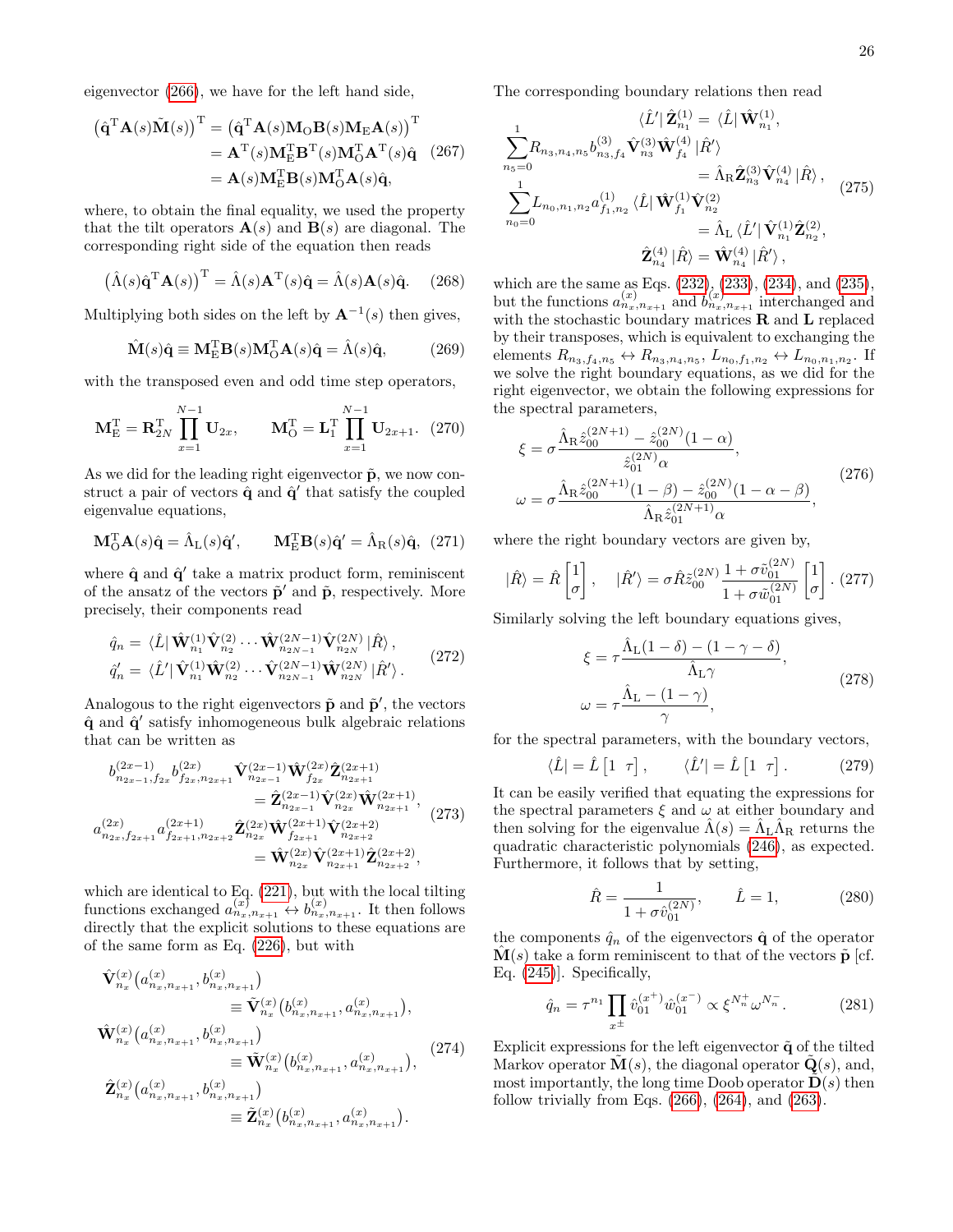### <span id="page-26-16"></span>VII. CONCLUSIONS

The aim of this paper was to present a comprehensive study into the dynamics of a simple integrable cellular automaton. The model we studied here, the Rule 150 RCA, is integrable [\[23\]](#page-26-12), but in contrast to other recently studied integrable RCA, its quasiparticles are noninteracting [\[8\]](#page-26-13). This allowed us to present within the paper a significant number of exact results, including the stationary states for both closed and open boundaries, the full spectrum of the evolution operator, and the large deviation dynamical phase diagram. Our work here adds to the growing number of exact results on statistical mechanics of classical deterministic RCA, which is of interest to a number of other fields as explained in the introduction. There

- <span id="page-26-0"></span>[1] A. Bobenko, M. Bordemann, C. Gunn, and U. Pinkall, On two integrable cellular automata, [Commun. Math.](https://doi.org/10.1007/BF02097234) Phys. 158[, 127 \(1993\).](https://doi.org/10.1007/BF02097234)
- <span id="page-26-1"></span>[2] T. Prosen and C. Mejía-Monasterio, Integrability of a deterministic cellular automaton driven by stochastic boundaries, [J. Phys. A: Math. Theor.](http://stacks.iop.org/1751-8121/49/i=18/a=185003) 49, 185003 (2016).
- [3] A. Inoue and S. Takesue, Two extensions of exact nonequilibrium steady states of a boundary-driven cellular automaton, [J. Phys. A: Math. Theor.](https://doi.org/10.1088/1751-8121/aadc29) 51, 425001 [\(2018\).](https://doi.org/10.1088/1751-8121/aadc29)
- <span id="page-26-18"></span>[4] T. Prosen and B. Buča, Exact matrix product decay modes of a boundary driven cellular automaton, [J. Phys.](http://stacks.iop.org/1751-8121/50/i=39/a=395002) [A: Math. Theor.](http://stacks.iop.org/1751-8121/50/i=39/a=395002) 50, 395002 (2017).
- <span id="page-26-11"></span>[5] B. Buča, J. P. Garrahan, T. Prosen, and M. Vanicat, Exact large deviation statistics and trajectory phase transition of a deterministic boundary driven cellular automaton, Phys. Rev. E 100[, 020103\(R\) \(2019\).](https://doi.org/10.1103/PhysRevE.100.020103)
- <span id="page-26-19"></span>[6] A. J. Friedman, S. Gopalakrishnan, and R. Vasseur, Integrable many-body quantum floquet-thouless pumps, [Phys. Rev. Lett.](https://doi.org/10.1103/PhysRevLett.123.170603) 123, 170603 (2019).
- <span id="page-26-14"></span>[7] S. Gopalakrishnan, Operator growth and eigenstate entanglement in an interacting integrable floquet system, Phys. Rev. B 98[, 060302\(R\) \(2018\).](https://doi.org/10.1103/PhysRevB.98.060302)
- <span id="page-26-13"></span>[8] S. Gopalakrishnan, D. A. Huse, V. Khemani, and R. Vasseur, Hydrodynamics of operator spreading and quasiparticle diffusion in interacting integrable systems, Phys. Rev. B 98[, 220303\(R\) \(2018\).](https://doi.org/10.1103/PhysRevB.98.220303)
- [9] K. Klobas, M. Medenjak, T. Prosen, and M. Vanicat, Time-dependent matrix product ansatz for interacting reversible dynamics, [Commun. Math. Phys.](https://doi.org/10.1007/s00220-019-03494-5) 371, 651 [\(2019\).](https://doi.org/10.1007/s00220-019-03494-5)
- [10] K. Klobas and T. Prosen, Space-like dynamics in a reversible cellular automaton, [SciPost Phys. Core](https://doi.org/10.21468/SciPostPhysCore.2.2.010) 2, 10 [\(2020\).](https://doi.org/10.21468/SciPostPhysCore.2.2.010)
- <span id="page-26-17"></span>[11] V. Alba, J. Dubail, and M. Medenjak, Operator entanglement in interacting integrable quantum systems: the case of the rule 54 chain, [Phys. Rev. Lett.](https://doi.org/10.1103/PhysRevLett.122.250603) 122, 250603 [\(2019\).](https://doi.org/10.1103/PhysRevLett.122.250603)
- [12] V. Alba, Diffusion and operator entanglement spreading (2020), [arXiv:2006.02788.](https://arxiv.org/abs/2006.02788)
- <span id="page-26-2"></span>[13] K. Klobas and T. Prosen, Space-like dynamics in a reversible cellular automaton, [SciPost Phys. Core](https://doi.org/10.21468/SciPostPhysCore.2.2.010) 2, 10

are also many interesting extensions and generalisations, including the dynamics of integrable RCA with stochastic or unitary dynamics [\[23,](#page-26-12) [61\]](#page-27-21). We expect our paper which studies the simplest of these models can also serve as a useful introduction to this rich field.

### ACKNOWLEDGMENTS

JWPW and JPG acknowledge support of The Leverhulme Trust through Grant number RPG-2018-181. TP acknowledges support of European Research Council (ERC) through the Advanced Grant No. 694544 – OMNES, and of Slovenian Research Agency (ARRS) through the Programme P1-0402.

[\(2020\).](https://doi.org/10.21468/SciPostPhysCore.2.2.010)

- <span id="page-26-3"></span>[14] B. Buča, K. Klobas, and T. Prosen, Rule 54: exactly solvable model of nonequilibrium statistical mechanics, J. Phys. A: Math. Theor. 2021, 074001 (2021).
- <span id="page-26-4"></span>[15] T. Iadecola and S. Vijay, Nonergodic quantum dynamics from deformations of classical cellular automata (2020), [arXiv:2006.02440.](https://arxiv.org/abs/2006.02440)
- <span id="page-26-5"></span>[16] J. W. P. Wilkinson, K. Klobas, T. Prosen, and J. P. Garrahan, Exact solution of the Floquet-PXP cellular automaton, Phys. Rev. E 102[, 062107 \(2020\).](https://doi.org/10.1103/PhysRevE.102.062107)
- <span id="page-26-6"></span>[17] F. Ritort and P. Sollich, Glassy dynamics of kinetically constrained models, Adv. Phys. 52[, 219 \(2003\).](https://doi.org/10.1080/0001873031000093582)
- [18] J. P. Garrahan, P. Sollich, and C. Toninelli, Kinetically Constrained Models, in Dynamical Heterogeneities in Glasses, Colloids, and Granular Media, International Series of Monographs on Physics, edited by L. Berthier, G. Biroli, J.-P. Bouchaud, L. Cipelletti, and W. van Saarloos (Oxford University Press, Oxford, UK, 2011) Chap. 10, pp. 341–366.
- <span id="page-26-7"></span>[19] J. P. Garrahan, Aspects of non-equilibrium in classical and quantum systems: Slow relaxation and glasses, dynamical large deviations, quantum non-ergodicity, and open quantum dynamics, Physica A 504[, 130 \(2018\).](https://doi.org/https://doi.org/10.1016/j.physa.2017.12.149)
- <span id="page-26-8"></span>[20] L. Causer, I. Lesanovsky, M. C. Banñuls, and J. P. Garrahan, Dynamics and large deviation transitions of the XOR-Fredrickson-Andersen kinetically constrained model, Phys. Rev. E 102[, 052132 \(2020\).](https://doi.org/10.1103/PhysRevE.102.052132)
- <span id="page-26-9"></span>[21] G. H. Fredrickson and H. C. Andersen, Kinetic ising model of the glass transition, [Phys. Rev. Lett.](https://doi.org/10.1103/PhysRevLett.53.1244) 53, 1244 [\(1984\).](https://doi.org/10.1103/PhysRevLett.53.1244)
- <span id="page-26-10"></span>[22] P. Fendley, K. Sengupta, and S. Sachdev, Competing density-wave orders in a one-dimensional hard-boson model, Phys. Rev. B 69[, 075106 \(2004\).](https://doi.org/10.1103/PhysRevB.69.075106)
- <span id="page-26-12"></span>[23] T. Gombor and B. Pozsgay, Integrable spin chains and cellular automata with medium range interaction (2021), [arXiv:2108.02053.](https://arxiv.org/abs/2108.02053)
- <span id="page-26-15"></span>[24] R. G. Palmer, D. L. Stein, E. Abrahams, and P. W. Anderson, Models of hierarchically constrained dynamics for glassy relaxation, [Phys. Rev. Lett.](https://doi.org/10.1103/PhysRevLett.53.958) 53, 958 (1984).
- [25] J. Jäckle and S. Z. Eisinger, A hierarchically constrained kinetic ising model, [Z. fur Phys. B](https://doi.org/10.1007/BF01453764) 84, 115 (1991).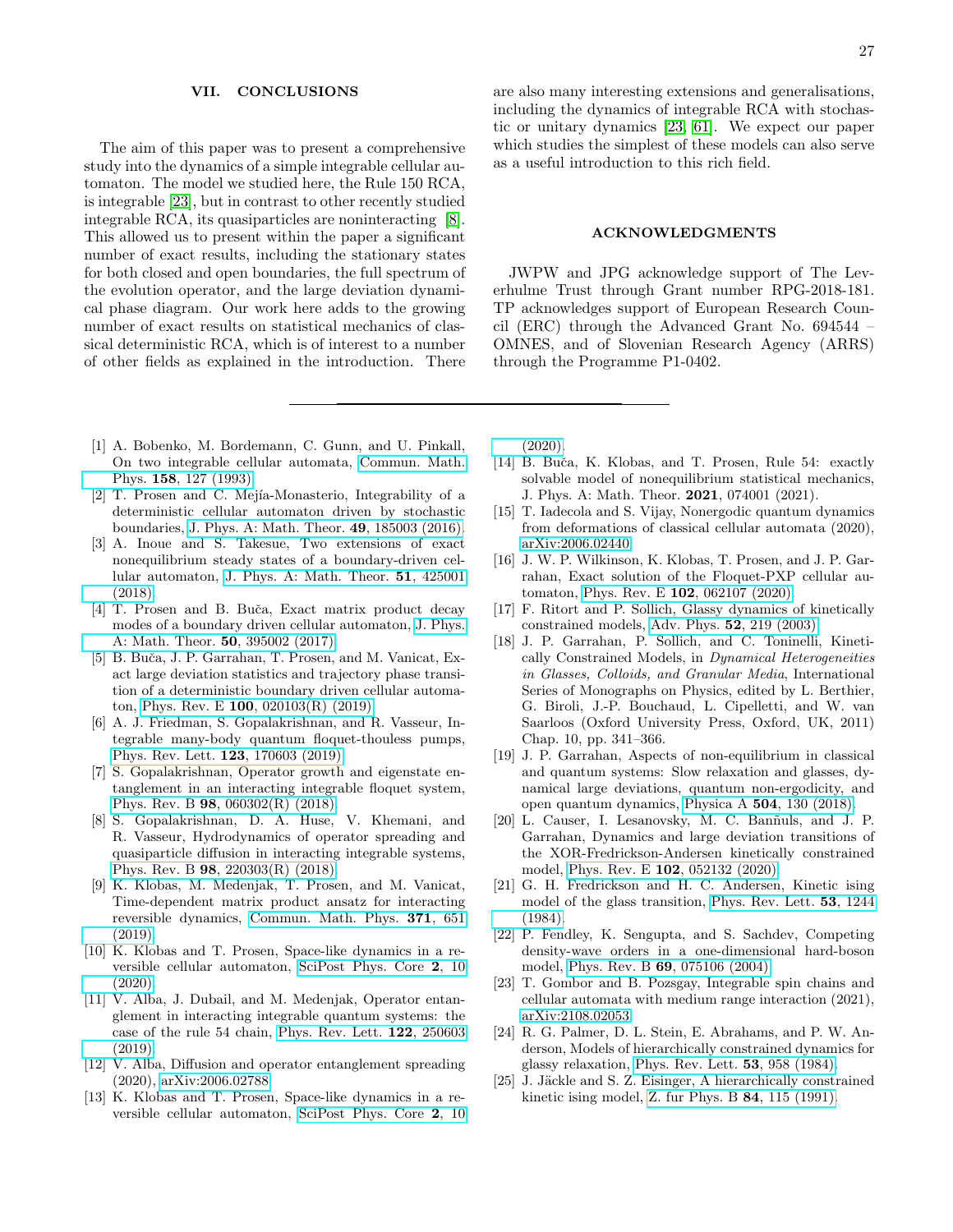- <span id="page-27-0"></span>[26] N. Cancrini, F. Martinelli, C. Roberto, and C. Toninelli, Kinetically constrained spin models, Probab Theory Relat. Fields 140, 459 (2008).
- <span id="page-27-1"></span>[27] A. Nahum, J. Ruhman, S. Vijay, and J. Haah, Quantum entanglement growth under random unitary dynamics, Phys. Rev. X 7[, 031016 \(2017\).](https://doi.org/10.1103/PhysRevX.7.031016)
- [28] A. Nahum, S. Vijay, and J. Haah, Operator spreading in random unitary circuits, Phys. Rev. X 8[, 021014 \(2018\).](https://doi.org/10.1103/PhysRevX.8.021014)
- [29] A. Chan, A. De Luca, and J. T. Chalker, Solution of a minimal model for many-body quantum chaos, [Phys.](https://doi.org/10.1103/PhysRevX.8.041019) Rev. X 8[, 041019 \(2018\).](https://doi.org/10.1103/PhysRevX.8.041019)
- <span id="page-27-3"></span>[30] B. Bertini, P. Kos, and T. Prosen, Exact correlation functions for dual-unitary lattice models in  $1+1$  dimensions, [Phys. Rev. Lett.](https://doi.org/10.1103/PhysRevLett.123.210601) 123, 210601 (2019).
- [31] C. W. von Keyserlingk, T. Rakovszky, F. Pollmann, and S. L. Sondhi, Operator hydrodynamics, otocs, and entanglement growth in systems without conservation laws, Phys. Rev. X 8[, 021013 \(2018\).](https://doi.org/10.1103/PhysRevX.8.021013)
- [32] T. Rakovszky, F. Pollmann, and C. W. von Keyserlingk, Diffusive hydrodynamics of out-of-time-ordered correlators with charge conservation, [Phys. Rev. X](https://doi.org/10.1103/PhysRevX.8.031058) 8, 031058 [\(2018\).](https://doi.org/10.1103/PhysRevX.8.031058)
- [33] C. Sünderhauf, D. Pérez-García, D. A. Huse, N. Schuch, and J. I. Cirac, Localization with random time-periodic quantum circuits, Phys. Rev. B 98[, 134204 \(2018\).](https://doi.org/10.1103/PhysRevB.98.134204)
- [34] V. Khemani, A. Vishwanath, and D. A. Huse, Operator spreading and the emergence of dissipative hydrodynamics under unitary evolution with conservation laws, [Phys.](https://doi.org/10.1103/PhysRevX.8.031057) Rev. X 8[, 031057 \(2018\).](https://doi.org/10.1103/PhysRevX.8.031057)
- <span id="page-27-2"></span>[35] S. Pai, M. Pretko, and R. M. Nandkishore, Localization in fractonic random circuits, [Phys. Rev. X](https://doi.org/10.1103/PhysRevX.9.021003) 9, 021003 [\(2019\).](https://doi.org/10.1103/PhysRevX.9.021003)
- <span id="page-27-4"></span>[36]  $\ddot{Z}$ . Krajnik and T. Prosen, Kardar–parisi–zhang physics in integrable rotationally symmetric dynamics on discrete space–time lattice, [J. Stat. Phys.](https://doi.org/10.1007/s10955-020-02523-1) 179, 110 (2020).
- <span id="page-27-5"></span>[37] K. Klobas, B. Bertini, and L. Piroli, Exact thermalization dynamics in the "rule 54" quantum cellular automaton, [Phys. Rev. Lett.](https://doi.org/10.1103/PhysRevLett.126.160602) 126, 160602 (2021).
- <span id="page-27-6"></span>[38] M. van Horssen, E. Levi, and J. P. Garrahan, Dynamics of many-body localization in a translation-invariant quantum glass model, [Phys. Rev. B](https://doi.org/10.1103/PhysRevB.92.100305)  $92$ ,  $100305(R)$ [\(2015\).](https://doi.org/10.1103/PhysRevB.92.100305)
- [39] Z. Lan, M. van Horssen, S. Powell, and J. P. Garrahan, Quantum slow relaxation and metastability due to dynamical constraints, [Phys. Rev. Lett.](https://doi.org/10.1103/PhysRevLett.121.040603) 121, 040603 (2018).
- [40] C. J. Turner, A. A. Michailidis, D. A. Abanin, M. Serbyn, and Z. Papić, Quantum scarred eigenstates in a rydberg atom chain: entanglement, breakdown of thermalization, and stability to perturbations, [Phys. Rev. B](https://doi.org/10.1103/PhysRevB.98.155134) 98, 155134 [\(2018\).](https://doi.org/10.1103/PhysRevB.98.155134)
- <span id="page-27-7"></span>[41] N. Pancotti, G. Giudice, J. I. Cirac, J. P. Garrahan, and M. C. Ba˜nuls, Quantum east model: Localization, nonthermal eigenstates, and slow dynamics, [Phys. Rev. X](https://doi.org/10.1103/PhysRevX.10.021051) 10[, 021051 \(2020\).](https://doi.org/10.1103/PhysRevX.10.021051)
- <span id="page-27-8"></span>[42] S. Gopalakrishnan and B. Zakirov, Facilitated quantum cellular automata as simple models with non-thermal eigenstates and dynamics, [Quantum Science and Tech](https://doi.org/10.1088/2058-9565/aad759)nology 3[, 044004 \(2018\).](https://doi.org/10.1088/2058-9565/aad759)
- <span id="page-27-9"></span>[43] K. Klobas, M. Vanicat, G. J. P., and T. Prosen, Matrix product state of multi-time correlations, [J. Phys. A:](https://doi.org/10.1088/1751-8121/ab8c62) Math. Theor. 53[, 335001 \(2020\).](https://doi.org/10.1088/1751-8121/ab8c62)
- <span id="page-27-10"></span>[44] R. Serfozo, Basics of applied stochastic processes (Springer, 2009).
- <span id="page-27-11"></span>[45] H. Bethe, On the theory of metals, [Z. Physik](https://doi.org/10.1007/BF01341708) 71, 205 [\(1931\).](https://doi.org/10.1007/BF01341708)
- <span id="page-27-12"></span>[46] G. H. Hardy, An introduction to the theory of numbers (Oxford University Press, 2008).
- <span id="page-27-13"></span>[47] J. P. Garrahan, R. L. Jack, V. Lecomte, E. Pitard, K. van Duijvendijk, and F. van Wijland, Dynamical firstorder phase transition in kinetically constrained models of glasses, [Phys. Rev. Lett.](http://dx.doi.org/10.1103/PhysRevLett.98.195702) 98, 195702 (2007).
- <span id="page-27-14"></span>[48] J. P. Garrahan, R. L. Jack, V. Lecomte, E. Pitard, K. van Duijvendijk, and F. van Wijland, First-order dynamical phase transition in models of glasses: an approach based on ensembles of histories, J. Phys. A 42, 075007 (2009).
- <span id="page-27-15"></span>[49] V. Lecomte, C. Appert-Rolland, and F. van Wijland, Thermodynamic formalism for systems with Markov dynamics, J. Stat. Phys. 127, 51 (2007).
- [50] C. Appert-Rolland, B. Derrida, V. Lecomte, and F. van Wijland, Universal cumulants of the current in diffusive systems on a ring, Phys. Rev. E 78[, 021122 \(2008\).](https://doi.org/10.1103/PhysRevE.78.021122)
- [51] C. P. Espigares, P. L. Garrido, and P. I. Hurtado, Dynamical phase transition for current statistics in a simple driven diffusive system, Phys. Rev. E 87[, 032115 \(2013\).](https://doi.org/10.1103/PhysRevE.87.032115)
- [52] D. Karevski and G. M. Schütz, Conformal invariance in driven diffusive systems at high currents, Phys. Rev. Lett. 118, 030601 (2017).
- [53] P. Helms, U. Ray, and G. K.-L. Chan, Dynamical phase behavior of the single- and multi-lane asymmetric simple exclusion process via matrix product states, [Phys. Rev.](https://doi.org/10.1103/PhysRevE.100.022101) E 100[, 022101 \(2019\).](https://doi.org/10.1103/PhysRevE.100.022101)
- <span id="page-27-16"></span>[54] C. Monthus, Revisiting the ruelle thermodynamic formalism for markov trajectories with application to the glassy phase of random trap models, [Journal of Statis](https://doi.org/10.1088/1742-5468/ac06c1)[tical Mechanics: Theory and Experiment](https://doi.org/10.1088/1742-5468/ac06c1) 2021, 063301 [\(2021\).](https://doi.org/10.1088/1742-5468/ac06c1)
- <span id="page-27-17"></span>[55] C. Maes, Frenesy, arXiv:1904.10485 (2019).
- <span id="page-27-18"></span>[56] H. Touchette, The large deviation approach to statistical mechanics, [Phys. Rep.](https://doi.org/10.1016/j.physrep.2009.05.002) 478, 1 (2009).
- <span id="page-27-19"></span>[57] V. S. Borkar, S. Juneja, and A. A. Kherani, Peformance Analysis Conditioned on Rare Events: An Adaptive Simulation Scheme, [Commun. Inf. Syst.](https://projecteuclid.org:443/euclid.cis/1119639799) 3, 259 (2003).
- [58] R. L. Jack and P. Sollich, Large Deviations and Ensembles of Trajectories in Stochastic Models, Prog. Theor. Phys. Supp. 184, 304 (2010).
- [59] R. Chetrite and H. Touchette, Nonequilibrium Markov processes conditioned on large deviations, Ann. Henri Poincaré 16, 2005 (2015).
- <span id="page-27-20"></span>[60] J. P. Garrahan, Classical stochastic dynamics and continuous matrix product states: gauge transformations, conditioned and driven processes, and equivalence of trajectory ensembles, [J. Stat. Mech.: Theory Exp](http://stacks.iop.org/1742-5468/2016/i=7/a=073208) 2016, [73208 \(2016\).](http://stacks.iop.org/1742-5468/2016/i=7/a=073208)
- <span id="page-27-21"></span>[61] T. Prosen, Reversible cellular automata as integrable interactions round-a-face: Deterministic, stochastic, and quantized (2021), [arXiv:2106.01292 \[cond-mat.stat](https://arxiv.org/abs/2106.01292)[mech\].](https://arxiv.org/abs/2106.01292)
- <span id="page-27-22"></span>[62] G. E. Andrews, The Theory of Partitions (Cambridge University Press, 1976).
- <span id="page-27-23"></span>[63] N. J. A. Sloane, [The On-Line Encyclopedia of Integer](http://oeis.org/A000041) [Sequences](http://oeis.org/A000041) (2021).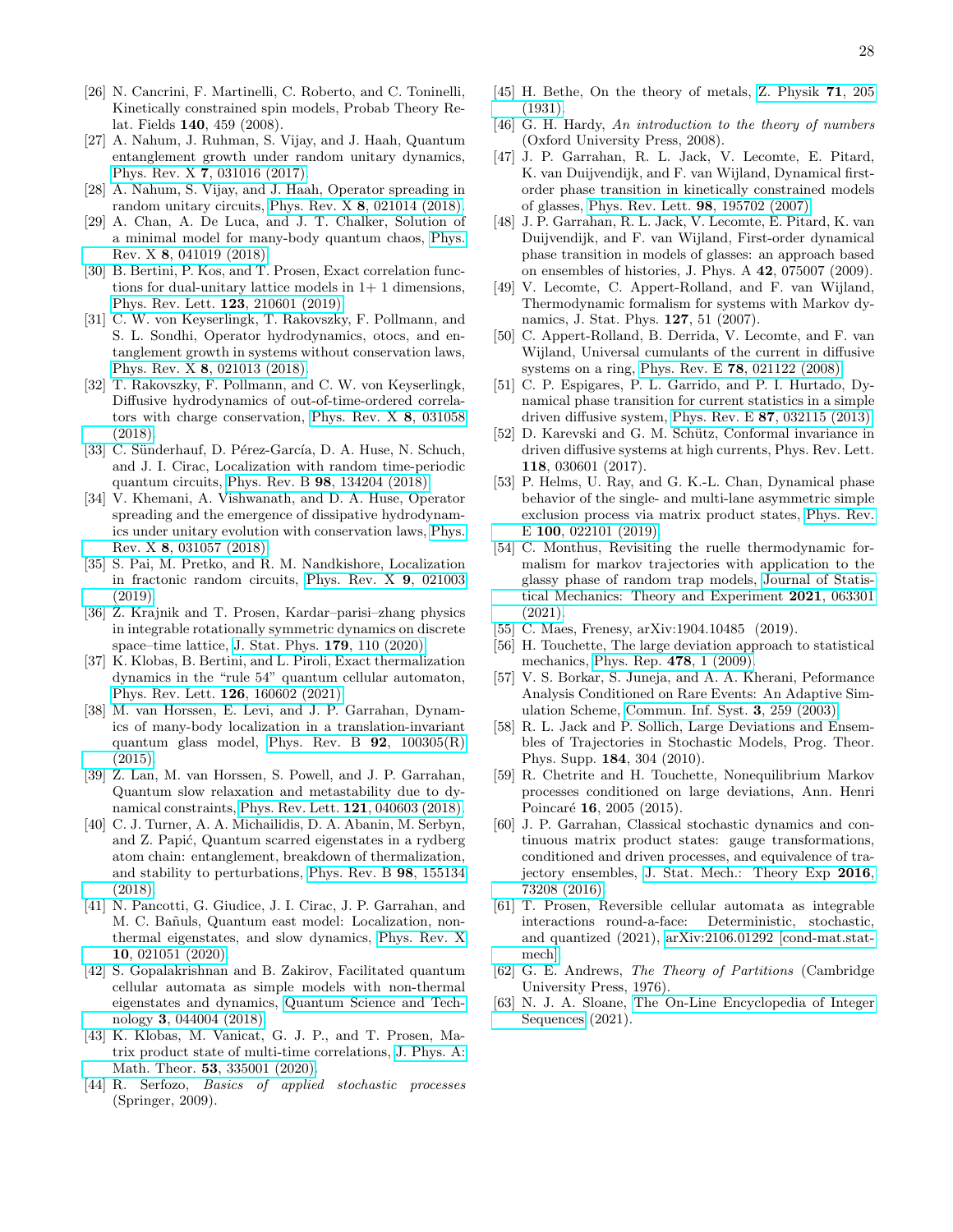## <span id="page-28-2"></span><span id="page-28-0"></span>Appendix A: Discrete symmetries

The discrete local symmetries of the model are given in Sec. [II B](#page-2-5) by the commutation relations between the local time evolution operator U and the symmetry generators. Explicitly [cf. Eq. [\(18\)](#page-2-6)],

$$
[\mathbf{U}, \mathbf{J}_S] = 0, \qquad [\mathbf{U}, \mathbf{J}_T] = 0, \qquad [\mathbf{U}, \mathbf{J}_P] = 0, \quad (A1)
$$

where  $\mathbf{J}_\text{S}$ ,  $\mathbf{J}_\text{T}$ , and  $\mathbf{J}_\text{P}$  are  $8 \times 8$  matrix representations of the respective symmetry generators which are defined by their action on either the operator **U** or vector  $\mathbf{p}^t$ . First, we consider the generator of spatial-inversions  $\mathbf{J}_\text{S}$ , whose action inverts the spatial indices of the sites  $x - 1$ ,  $x + 1$ about the site  $x$ . Specifically,

$$
\mathbf{J}_{\mathbf{S}} = \sum_{n_{x-1}, n_{x+1}=0}^{1} \mathbf{e}_{n_{x-1}} \mathbf{e}_{n_{x+1}}^{\mathrm{T}} \otimes \mathbf{I} \otimes \mathbf{e}_{n_{x+1}} \mathbf{e}_{n_{x-1}}^{\mathrm{T}}, \qquad (A2)
$$

where  $e_0$  and  $e_1$  denote the elementary basis vectors,

<span id="page-28-3"></span>
$$
\mathbf{e}_0 = \begin{bmatrix} 1 \\ 0 \end{bmatrix}, \qquad \mathbf{e}_1 = \begin{bmatrix} 0 \\ 1 \end{bmatrix}.
$$
 (A3)

The matrix  $\mathbf{J}_\text{S}$ , therefore, reads,

$$
\mathbf{J}_{\mathrm{S}} = \begin{bmatrix} 1 & & & & & & & \\ & & 1 & & & & & \\ & & 1 & & & & & \\ & & 1 & & & & & \\ & & & 1 & & & & \\ & & & 1 & & & & \\ & & & & & 1 & & \\ & & & & & & 1 \end{bmatrix}, \tag{A4}
$$

from which the first equality in Eq. [\(A1\)](#page-28-2) follows directly. Next, we consider the generator  $J_T$  whose action reverses the direction of time,  $t + 1 \rightarrow t - 1$ . It, therefore, follows that the operator  $J_T$  must necessarily satisfy the relation  $J_T U J_T^{-1} = U^{-1}$ . Recalling that the local time evolution operator **U** is an involutory matrix (i.e.,  $\mathbf{U} = \mathbf{U}^{-1}$ ) then returns the second condition in Eq. [\(A1\)](#page-28-2). This allows us to freely choose

<span id="page-28-4"></span>
$$
\mathbf{J}_{\mathrm{T}} = \mathbf{U},\tag{A5}
$$

such that, for simplicity, we can define

$$
\mathbf{J}_{\mathrm{T}} = \begin{bmatrix} 1 & & & & & \\ & 1 & & & & \\ & 1 & & & & \\ & & 1 & & & \\ & & & 1 & & \\ & & & & 1 & & \\ & & & & & 1 & \\ & & & & & & 1 \end{bmatrix} . \tag{A6}
$$

Finally, we consider the particle-hole symmetry operator, whose generator is defined by its action on the vector  $p^t$ , namely, it exchanges the binary variables 0 and 1, so

$$
\mathbf{J}_{\mathrm{P}} = \sum_{n_{x-1}, n_x, n_{x+1} = 0}^{1} \mathbf{e}_{n_{x-1}, n_x, n_{x+1}} \mathbf{e}_{1-n_{x-1}, 1-n_x, 1-n_{x+1}}^{\mathrm{T}}, \qquad \text{(A7)}
$$

where  $\mathbf{e}_{n_{x-1},n_x,n_{x+1}} = \mathbf{e}_{n_{x-1}} \otimes \mathbf{e}_{n_x} \otimes \mathbf{e}_{n_{x+1}}$  is an element of the standard basis of the vector space  $(\mathbb{R}^2)^{\otimes 3}$ . It then follows immediately that  $J_P$  is the exchange matrix,

J<sup>P</sup> = 1 1 1 1 1 1 1 1 . (A8)

At the level of the master equation [\(14\)](#page-2-7), the local symmetries manifest in the dynamics as a combined spatialinversion and time-reversal symmetry and a particle-hole symmetry [cf. Eq. [\(20\)](#page-3-4)]. Particularly,

$$
[\mathbf{M}, \mathcal{J}_{ST}] = 0, \qquad [\mathbf{M}, \mathcal{J}_P] = 0, \tag{A9}
$$

with  $\mathcal{J}_{ST}$  and  $\mathcal{J}_{P}$  the  $2^{2N} \times 2^{2N}$  matrix representations of the respective symmetry generators. We note that we can write the operator  $\mathcal{J}_{ST} \equiv \mathcal{J}_S \mathcal{J}_T$ , that is, as a product of operators that generalize the local matrices in Eqs. [\(A2\)](#page-28-3) and [\(A5\)](#page-28-4), which allows us to write

$$
\mathcal{J}_{S} = \sum_{n_1,\dots,n_{2N}=0}^{1} \mathbf{e}_{n_{2N},\dots,n_1} \mathbf{e}_{n_1,\dots,n_{2N}}^{\mathrm{T}}, \tag{A10}
$$

with  $\mathbf{e}_{n_1,...,n_{2N}} = \mathbf{e}_{n_1} \otimes \cdots \otimes \mathbf{e}_{n_{2N}}$  denoting a basis state of the vector space  $(\mathbb{R}^2)^{\otimes 2N}$ . As was required of the local symmetry operator  $\mathbf{J}_T$ , we demand that  $\mathcal{J}_T$  satisfies the identity  $\mathcal{J}_{T} \mathbf{M} \mathcal{J}_{T}^{-1} = \mathbf{M}^{-1}$  which, after recalling that the operator  $M = M_0 M_E$ , immediately allows us to set

$$
\mathcal{J}_{\mathrm{T}} = \mathbf{M}_{\mathrm{E}}.\tag{A11}
$$

Similarly, it follows straightforwardly that

$$
\mathcal{J}_{P} = \sum_{n_1, ..., n_{2N}}^{1} \mathbf{e}_{1-n_1, ..., 1-n_{2N}} \mathbf{e}_{n_1, ..., n_{2N}}^{T}.
$$
 (A12)

Finally, as mentioned, the dynamics additionally exhibits a symmetry that conserves the parity of the total number of empty and occupied sites [cf. Eq. [\(21\)](#page-3-5)],

$$
[\mathbf{M}, \mathcal{J}_N] = 0,\tag{A13}
$$

where the symmetry generator  $\mathcal{J}_N$  is trivially given by

$$
\mathcal{J}_N = \sum_{n_1,\dots,n_{2N}=0}^{1} (-1)^{\sum_x n_x} \mathbf{e}_{n_1,\dots,n_{2N}} \mathbf{e}_{n_1,\dots,n_{2N}}^{\mathrm{T}}.
$$
 (A14)

### <span id="page-28-1"></span>Appendix B: Quasiparticle number constraint

To prove the constraint on the numbers of positive and negative quasiparticles in a given configuration  $n$  of even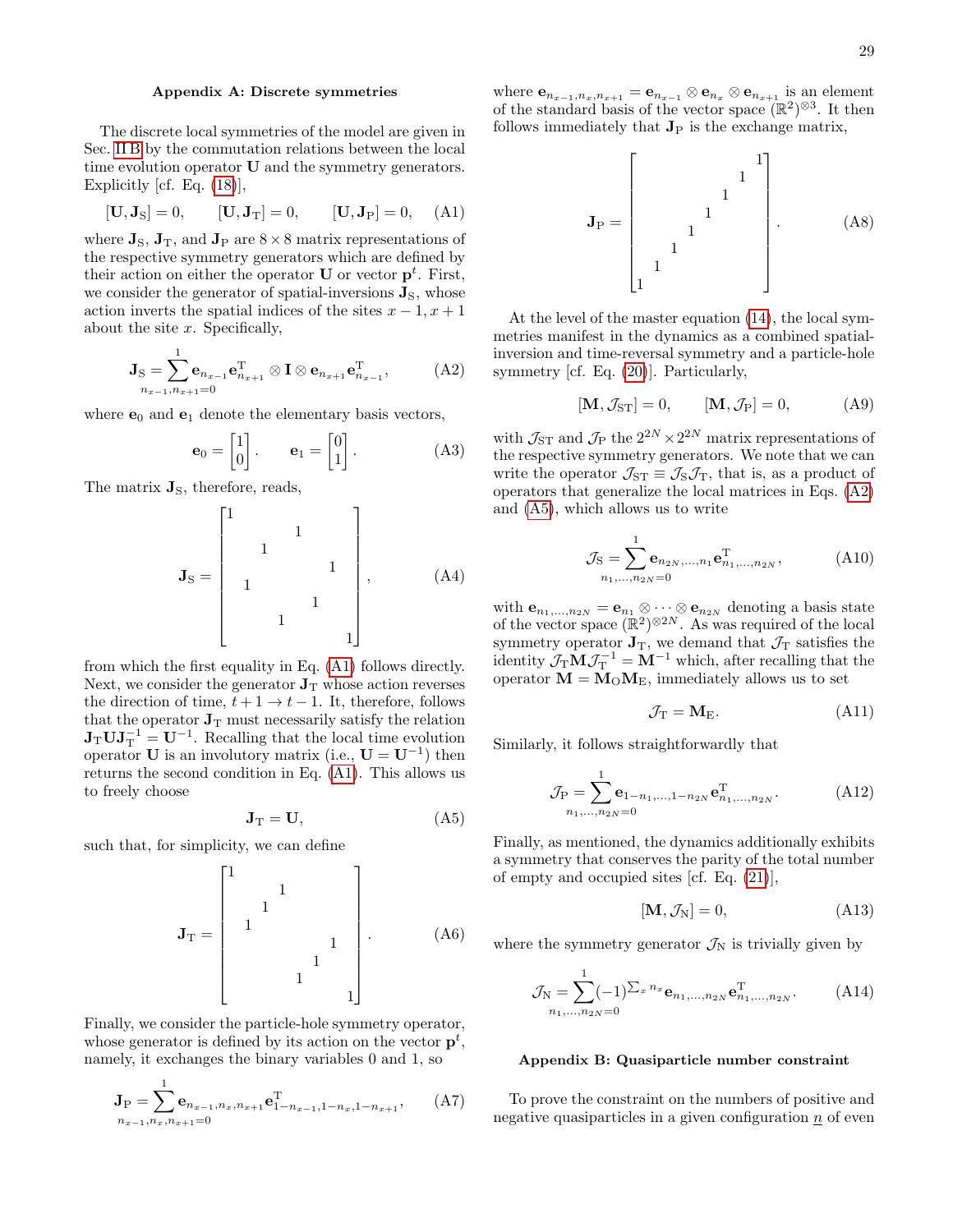

<span id="page-29-2"></span>Figure 8. Quasiparticle constraint. Graph representation of the lattice that illustrates the physical constraint imposed on the numbers of positive and negative quasiparticles by the even size of the system and PBC [\(26\)](#page-3-2). Vertices associated to configurations that start on sites with even or odd space-time parity [i.e.,  $x+t \pmod{2}$ ] are, respectively, colored black and white; configurations with positive or negative quasiparticles are highlighted green and red. Black arrows then indicate the directed edges which connect vertices obtained by shifting one site in space [i.e.,  $(n_x^t, n_{x+1}^t) \leftrightarrow (n_{x+1}^t, n_{x+2}^t)$ ], or equivalently, one step in time [i.e.,  $(n_x^t, n_{x+1}^t) \leftrightarrow (n_x^{t+1}, n_{x+1}^{t+1})$ ], while purple arrows correspond to the subset of contracted directed edges of the subgraph. To illustrate the basic concepts of this graph representation, the closed walk associated to the configuration  $n = (0, 0, 1, 1, 1, 0)$  is mapped by blue arrows.

size  $2N$  with PBC  $(26)$ , we introduce a convenient graph theoretic representation for the lattice, shown in Figure [8.](#page-29-2) The graph, a directed bipartite graph, is composed of two disjoint and independent sets of vertices, that are labelled by binary strings and represent the subconfigurations of adjacent sites with even and odd space and time indices [i.e.,  $x + t \pmod{2}$ ], respectively. Vertices of the even or odd set are then connected to vertices of the odd or even set by directed edges that correspond to either shifting one site in space (i.e.,  $x \leftrightarrow x+1$ ) or evolving one step in time (i.e.,  $t \leftrightarrow t + 1$ ). We remark that we can simplify the graph significantly by contracting the paths between vertices whose labels represent quasiparticles [\(23\)](#page-3-3). Doing so yields a *symmetric directed subgraph* with four vertices [i.e., a pair of vertices from each vertex set corresponding to the subconfigurations  $(0, 1)$  and  $(1, 0)$ , that are each connected to exactly two other vertices. From this, it can be straightforwardly verified that each and every cycle of the subgraph is of even length and so satisfies Eq. [\(26\)](#page-3-2).

### <span id="page-29-0"></span>Appendix C: Maximum entropy state

For the case where  $\xi = \omega = 1$ , the stationary states, **p** and  $\mathbf{p}'$ , correspond to the *maximum entropy state*. That is, the state for which the probabilities for each and every configuration are equal. In this limit, the MPS representation for the state simplifies such that the components of the probability state vectors can be written as

$$
\lim_{\xi,\omega \to 1} p_n = \frac{1}{Z} \text{Tr}(\mathbf{X}_{n_1} \mathbf{X}_{n_2} \cdots \mathbf{X}_{n_{2N-1}} \mathbf{X}_{n_{2N}}), \qquad (C1)
$$

where the auxiliary space matrices,

$$
\mathbf{X}_0 = \begin{bmatrix} 1 & 1 \\ 0 & 0 \end{bmatrix}, \qquad \mathbf{X}_1 = \begin{bmatrix} 0 & 0 \\ 1 & 1 \end{bmatrix}. \tag{C2}
$$

To prove the stationarity of the maximum entropy state, we introduce a cubic algebraic relation, analog to that in Eq. [\(54\)](#page-6-1), which reads

$$
\mathbf{X}_{n_{x-1}} \mathbf{X}_{f_x} \mathbf{X}_{n_{x+1}} = \mathbf{X}_{n_{x-1}} \mathbf{X}_{n_x} \mathbf{X}_{n_{x+1}},
$$
 (C3)

where we have utilised the simplifications in Eq. [\(60\)](#page-6-9) and the fact that, in the limit  $\xi, \omega \to 1$ , the auxiliary matrices trivialise, explicitly,  $\mathbf{V}_{n_x}, \mathbf{W}_{n_x} \to \mathbf{X}_{n_x}$ . Noting that this identity is solved by the following relation,

$$
\mathbf{X}_{n_x} \mathbf{X}_{n_{x+1}} = \mathbf{X}_{n_x},\tag{C4}
$$

which holds for all  $n_x = 0, 1$ , then proves the invariance of the state. An identical proof holds for the state  $p'$  as, in the limit  $\xi, \omega \to 1$ ,  $\mathbf{p}' \equiv \mathbf{p}$ .

## <span id="page-29-1"></span>Appendix D: State counting function

To show that the state counting function  $\Omega$  in Eq. [\(69\)](#page-7-1) really counts the number of states with  $N^+$  positive and  $N^-$  negative quasiparticles, we prove that the expressions for the grand canonical partition functions [\(66\)](#page-7-2) and [\(68\)](#page-7-3) are equivalent. To start, we write the product of transfer matrices as a recursion relation, specifically,

<span id="page-29-3"></span>
$$
\mathbf{T}^N = \mathbf{T}^{N-1}\mathbf{T},\tag{D1}
$$

with elements  $T_{ij}^N \equiv (\mathbf{T}^N)_{i,j}$  given by

$$
T_{ij}^N = \sum_{k=0}^1 T_{ik}^{N-1} T_{kj}.
$$
 (D2)

Substituting this parametrization for the transfer matrix components into  $Z(66)$  $Z(66)$ , admits the following expression for the grand canonical partition function,

$$
Z = \sum_{i=0}^{1} T_{ii}^N.
$$
 (D3)

Introducing the following parametrization of the transfer matrix components,

$$
T_{11} = T_{00} = 1 + \xi \omega, \qquad T_{10} = T_{01} = \omega + \xi, \qquad (D4)
$$

then allows us to reduce the system of equations [\(D2\)](#page-29-3) to just two recursive relations,

<span id="page-29-4"></span>
$$
T_{00}^{N} = (1 + \xi \omega) T_{00}^{N-1} + (\omega + \xi) T_{01}^{N-1},
$$
  
\n
$$
T_{01}^{N} = (1 + \xi \omega) T_{01}^{N-1} + (\omega + \xi) T_{00}^{N-1},
$$
\n(D5)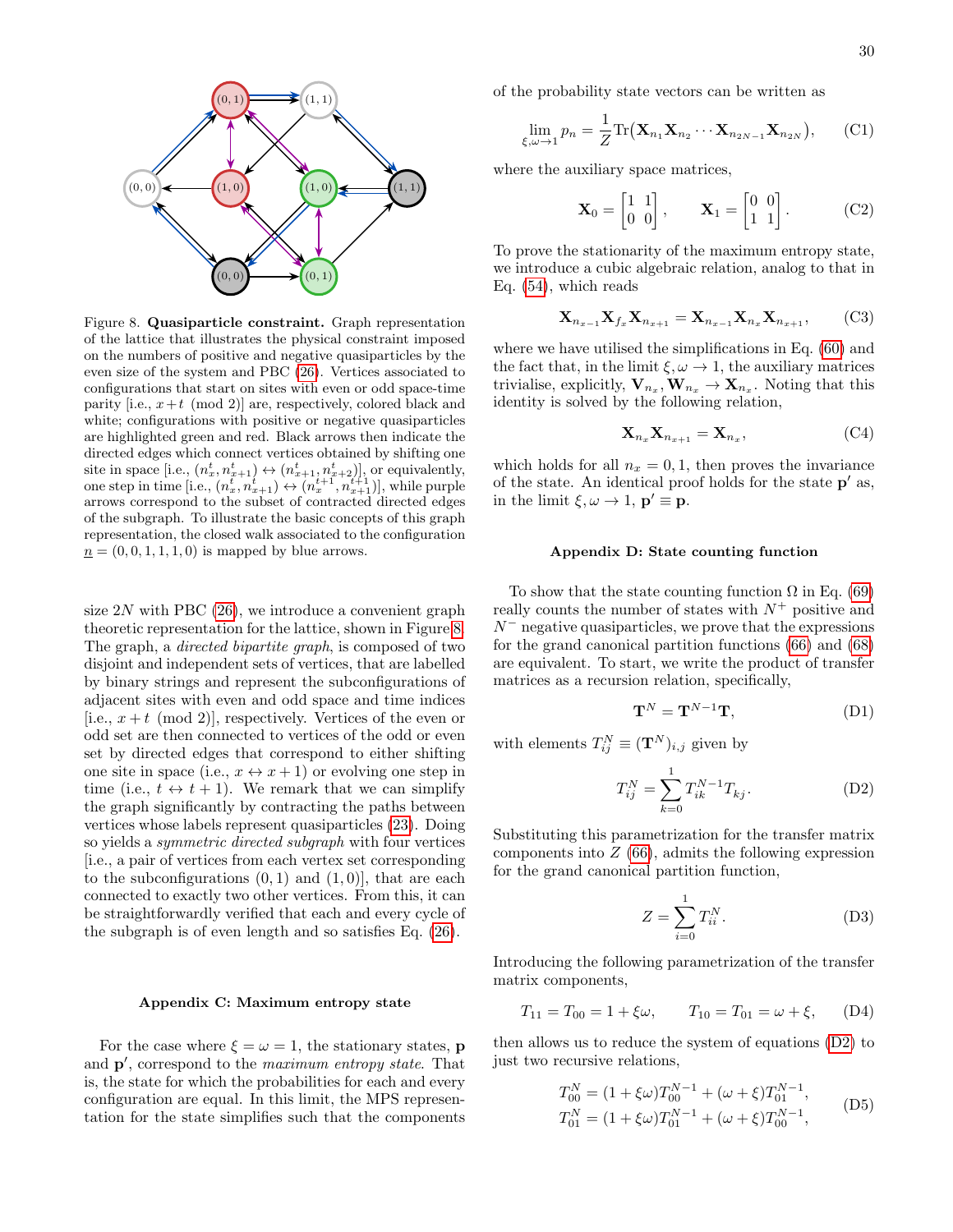<span id="page-30-0"></span>yielding an expression for Z in terms of just one recursive parameter,

$$
Z = 2T_{00}^N,\tag{D6}
$$

which can subsequently be expressed as a one-parameter second-order recurrence relation,

$$
T_{00}^{N} = 2(1 + \xi\omega)T_{00}^{N-1} - (1 - \xi^{2})(1 - \omega^{2})T_{00}^{N-2}.
$$
 (D7)

In order to relate the MPS representation of the grand canonical partition function [\(D6\)](#page-30-0) to the expression for Z, obtained by normalizing the thermodynamic ensemble, in Eq. [\(68\)](#page-7-3), we look for a combinatoric formulation for  $T_{00}^N$ . We start by noting that the recursive relations [\(D5\)](#page-29-4) can be rewritten in terms of the following summations,

$$
T_{00}^{N} = \sum_{i=0}^{\lfloor \frac{N}{2} \rfloor} {N \choose 2i} (1 + \xi \omega)^{N-2i} (\omega + \xi)^{2i},
$$
  
\n
$$
T_{01}^{N} = \sum_{i=0}^{\lfloor \frac{N}{2} \rfloor} {N \choose 2i} (\omega + \xi)^{N-2i} (1 + \xi \omega)^{2i}.
$$
 (D8)

parameters then gives the following expression for  $T_{00}^N$ ,

$$
T_{00}^{N} = \sum_{i=0}^{\lfloor \frac{N}{2} \rfloor} {N \choose 2i} \sum_{j=0}^{N-2i} {N-2i \choose j} \sum_{k=0}^{2i} {2i \choose k} \xi^{2i+j-k} \omega^{j+k}.
$$
 (D9)

To make further progress, we split the expression for  $T_{00}^N$ into three separate summations (i.e.,  $k < i$ ,  $k = i$ ,  $k > i$ ) which independently count the sets of configurations with  $N^+ > N^-$ ,  $N^+ = N^-$ , and  $N^+ < N^-$  quasiparticles. By proving the equivalence of each of these to the associated part of Eq. [\(68\)](#page-7-3), we necessarily prove the equivalence of the grand canonical partition functions [\(66\)](#page-7-2) and [\(68\)](#page-7-3) and the correctness of the state counting function  $\Omega$  [\(69\)](#page-7-1). In what follows, it will prove helpful to refer to the following binomial coefficient identities for increasing or decreasing the integers  $n$  and  $k$ ,

<span id="page-30-1"></span>
$$
\binom{n}{k} = \frac{k+1}{n-k} \binom{n}{k+1},
$$
\n
$$
\binom{n}{k} = \frac{n+1-k}{n+1} \binom{n+1}{k},
$$
\n(D10)

and Vandermonde's identity,

<span id="page-30-2"></span>
$$
\sum_{k=0}^{j} \binom{m}{k} \binom{n}{j-k} = \binom{m+n}{j}.
$$
 (D11)

Expanding the binomials and rearranging for the spectral

To start, we consider the summation for  $k < i$ ,

$$
T_{00}^N = \sum_{i=1}^{\lfloor \frac{N}{2} \rfloor} \sum_{j=0}^{N-2i} \sum_{k=0}^{i-1} \binom{N}{2i} \binom{N-2i}{j} \binom{2i}{k} \xi^{2i+j-k} \omega^{j+k}.
$$
 (D12)

In order to obtain the desired expression, we first shift the summation index  $j \mapsto j - k$  and rearrange the order of the summations for  $j$  and  $k$  such that the expression reads

$$
T_{00}^{N} = \sum_{i=1}^{\lfloor \frac{N}{2} \rfloor} \sum_{k=0}^{i-1} \sum_{j=k}^{N-2i-k} \binom{N}{2i} \binom{N-2i}{j-k} \binom{2i}{k} \xi^{2i+j-2k} \omega^{j}.
$$
 (D13)

Next, we rearrange the summations for i and k and subsequently shift the index of summation  $i \mapsto i + k$  to give

$$
T_{00}^N = \sum_{k=0}^{\lfloor \frac{N-2}{2} \rfloor} \sum_{i=1}^{\lfloor \frac{N-2k}{2} \rfloor} \sum_{j=k}^{N-2i-k} {N \choose 2i+2k} {N-2i-2k \choose j-k} {2i+2k \choose k} \xi^{2i+j} \omega^j.
$$
 (D14)

Now, we use the binomial identities in Eq. [\(D10\)](#page-30-1) to transform the coefficients such that we have

$$
T_{00}^{N} = \sum_{k=0}^{\lfloor \frac{N-2}{2} \rfloor} \sum_{i=1}^{\lfloor \frac{N-2k}{2} \rfloor} \sum_{j=k}^{N-2i-k} {N \choose 2i+j} {N-2i-j \choose k} {2i+j \choose j-k} \xi^{2i+j} \omega^{j}.
$$
 (D15)

which after rearranging the order of the summations i and k followed by j and k reads

$$
T_{00}^{N} = \sum_{i=1}^{\lfloor \frac{N}{2} \rfloor} \sum_{j=0}^{N-2i} \sum_{k=0}^{j} {N \choose 2i+j} {N-2i-j \choose k} {2i+j \choose j-k} \xi^{2i+j} \omega^{j}, \tag{D16}
$$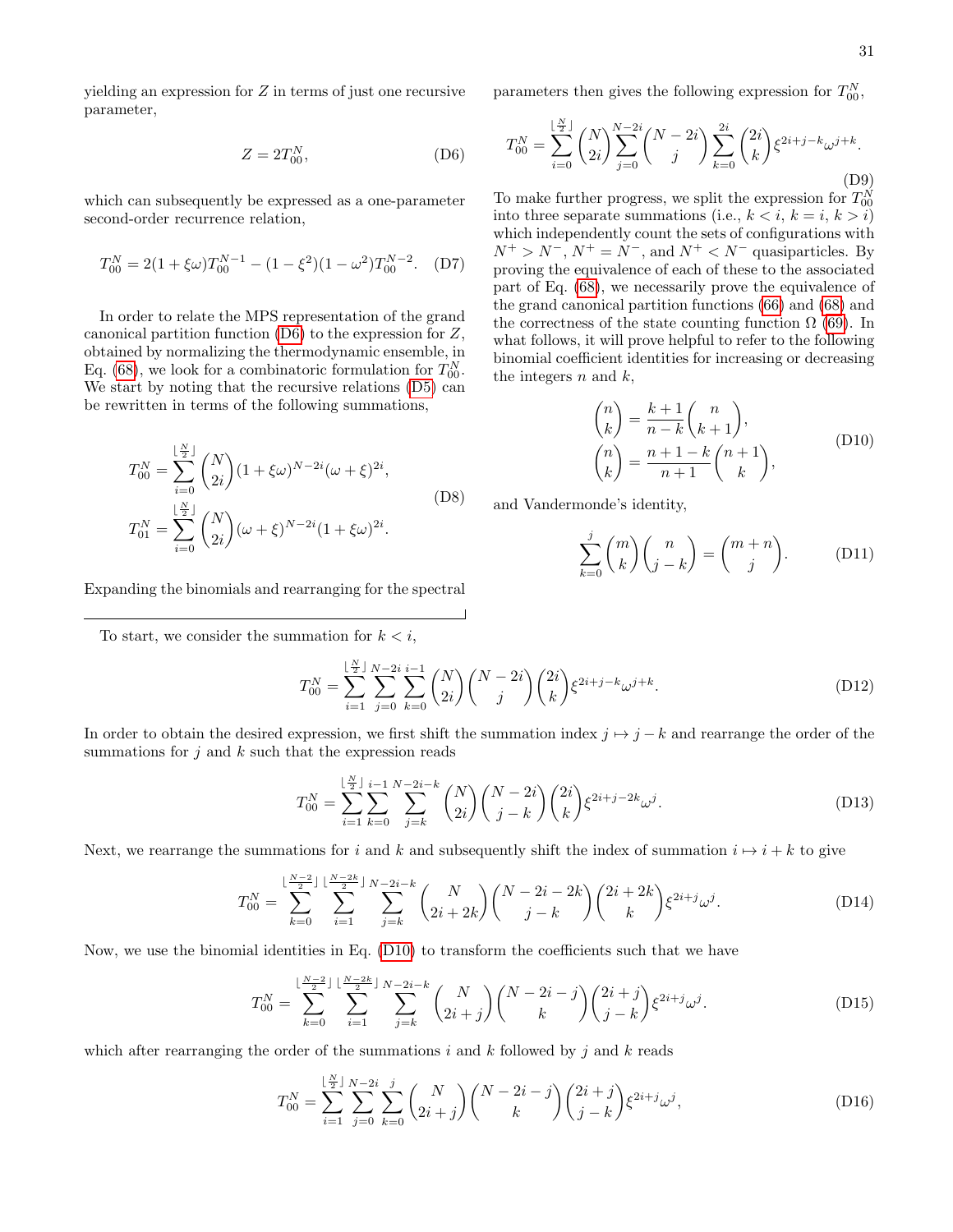where, in the summation over k, we use the identity  $\binom{n\leq k}{k} = 0$ . Finally, we apply Vandermonde's identity [\(D11\)](#page-30-2) to sum over  $k$  to obtain,

$$
T_{00}^{N} = \sum_{i=1}^{\lfloor \frac{N}{2} \rfloor} \sum_{j=0}^{N-2i} {N \choose 2i+j} {N \choose j} \xi^{2i+j} \omega^{j}.
$$
 (D17)

Identifying the numbers of positive and negative quasiparticles as  $N^+ \equiv 2i + j$  and  $N^- \equiv j$ , respectively, it follows directly that this expression is exactly equivalent to Eq. [\(69\)](#page-7-1) for  $N^+ > N^-$ , with the constraints in Eqs. [\(26\)](#page-3-2) and [\(70\)](#page-7-4) imposed by the bounds of the summations and the factor of 2 from Eq. [\(D6\)](#page-30-0).

Next, we consider the summation for  $k = i$ ,

$$
T_{00}^{N} = \sum_{i=0}^{\lfloor \frac{N}{2} \rfloor} \sum_{j=0}^{N-2i} \binom{N}{2i} \binom{N-2i}{j} \binom{2i}{i} \xi^{i+j} \omega^{i+j}.
$$
 (D18)

To start, we again shift the summation index  $j \mapsto j - i$  to give

$$
T_{00}^N = \sum_{i=0}^{\lfloor \frac{N}{2} \rfloor} \sum_{j=i}^{N-i} \binom{N}{2i} \binom{N-2i}{j-i} \binom{2i}{i} \xi^j \omega^j.
$$
 (D19)

Subsequently applying the identities [\(D10\)](#page-30-1) yields

$$
T_{00}^N = \sum_{i=0}^{\lfloor \frac{N}{2} \rfloor} \sum_{j=i}^{N-i} \binom{N}{j} \binom{N-j}{i} \binom{j}{i} \xi^j \omega^j,
$$
 (D20)

which after rearranging the order of the summations  $i$  and  $j$  reads

$$
T_{00}^N = \sum_{j=0}^N \sum_i^j \binom{N}{j} \binom{N-j}{i} \binom{j}{i} \xi^j \omega^j,
$$
 (D21)

where again, in the summation over i, we have used the identity  $\binom{n \leq k}{k} = 0$ . Further noting the identity  $\binom{n}{k} = \binom{n}{n-k}$ , then applying Vandermonde's identity  $(D11)$  to sum over i then gives

$$
T_{00}^{N} = \sum_{j=0}^{N} \binom{N}{j} \binom{N}{j} \xi^{j} \omega^{j},\tag{D22}
$$

which, substituted into Eq. [\(D6\)](#page-30-0), is exactly equal to Eq. [\(69\)](#page-7-1) for  $N^+ = N^- = j$ .

Finally, we consider the summation for  $k > i$ ,

$$
T_{00}^{N} = \sum_{i=1}^{\lfloor \frac{N}{2} \rfloor} \sum_{j=0}^{N-2i} \sum_{k=i+1}^{2i} {N \choose 2i} {N-2i \choose j} {2i \choose k} \xi^{2i+j-k} \omega^{j+k}, \tag{D23}
$$

which after shifting the summation index  $j \mapsto j - 2i + k$  and rearranging the order of the summations j and k reads

$$
T_{00}^{N} = \sum_{i=1}^{\lfloor \frac{N}{2} \rfloor} \sum_{k=i+1}^{2i} \sum_{j=2i-k}^{N-k} {N \choose 2i} {N-2i \choose j-2i+k} {2i \choose k} \xi^{j} \omega^{-2i+j+2k}.
$$
 (D24)

We now shift the index  $k \mapsto k + i$ ,

$$
T_{00}^{N} = \sum_{i=1}^{\lfloor \frac{N}{2} \rfloor} \sum_{k=1}^{i} \sum_{j=i-k}^{N-i-k} \binom{N}{2i} \binom{N-2i}{j-i+k} \binom{2i}{i+k} \xi^{j} \omega^{j+2k},\tag{D25}
$$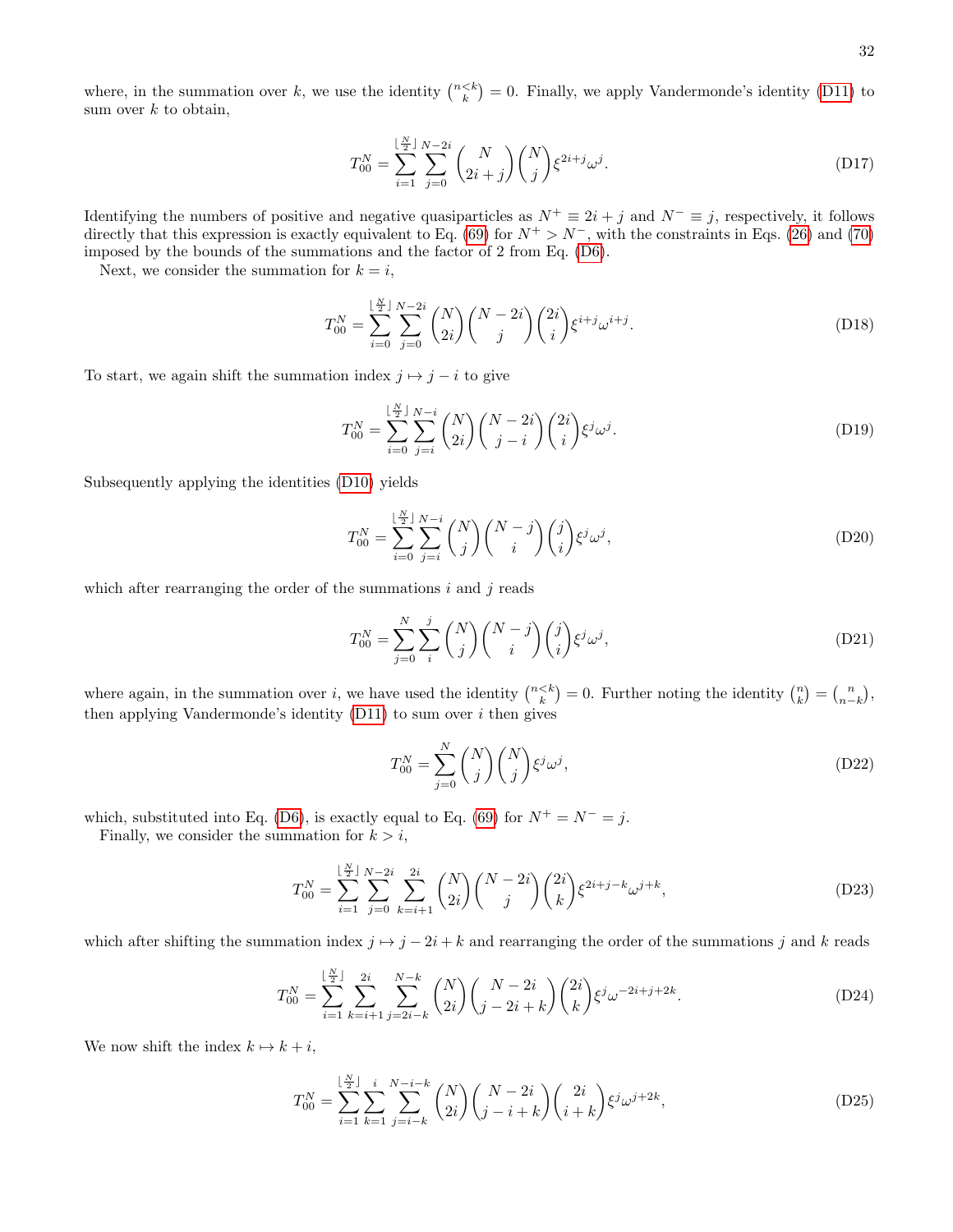33

and subsequently apply Eqs. [\(D10\)](#page-30-1) to obtain

$$
T_{00}^{N} = \sum_{i=1}^{\lfloor \frac{N}{2} \rfloor} \sum_{k=1}^{i} \sum_{j=i-k}^{N-i-k} {N \choose j+2k} {N-j-2k \choose i-k} {j+2k \choose i+k} \xi^{j} \omega^{j+2k}.
$$
 (D26)

Lastly, we rearrange the order of the summations  $i$  and  $k$  and then  $i$  and  $j$ , which returns,

$$
T_{00}^{N} = \sum_{k=1}^{\lfloor \frac{N}{2} \rfloor} \sum_{j=0}^{N-2k} \sum_{i=k}^{j} {N \choose j+2k} {N-j-2k \choose i-k} {j+2k \choose i+k} \xi^{j} \omega^{j+2k}, \tag{D27}
$$

before applying Vandermonde's identity  $(D11)$  to sum over i to give

 $\mathbf{v}$ 

$$
T_{00}^{N} = \sum_{k=1}^{\lfloor \frac{N}{2} \rfloor} \sum_{j=0}^{N-2k} {N \choose j+2k} {N \choose j} \xi^{j} \omega^{j+2k}.
$$
 (D28)

Substituted into Eq. [\(D6\)](#page-30-0), this is precisely equivalent to Eq. [\(69\)](#page-7-1) for  $N^+ < N^-$  with  $N^+ = j$  and  $N^- = j + 2k$ , thus proving the equivalence of Eqs. [\(66\)](#page-7-2) and [\(68\)](#page-7-3) and the correctness of Eq. [\(69\)](#page-7-1).

Remarkably, we can also derive the expression for the counting function  $\Omega$  directly from physical arguments by recalling the intrinsic properties of the quasiparticles. To start, we note that each and every quasiparticle occupies exactly two adjacent sites of the lattice and is statistically independent of each and every other quasiparticle. That is, the conditional probability of finding a quasiparticle at a pair of sites, given that the sites do not already contain a quasiparticle of that species does not depend on any of the other quasiparticles positions (see Sec. [IV C\)](#page-11-4). It then follows straightforwardly that the binomial coefficients in Eq. [\(69\)](#page-7-1) can be understood as independently counting the total number of possible ways to arrange  $N^+$  positive and  $N^-$  negative statistically independent quasiparticles of size  $2$  in a system of size  $2N$ . An illustrative example highlighting the basic concepts of this argument, as well as an explanation for the multiplicative factor of 2 which simply ensures that both subspecies of each quasiparticle are counted is presented in Figure [9.](#page-32-1)

### <span id="page-32-0"></span>Appendix E: Stochastic boundary driving constraint

In order to prove that the stochastic operators  $\bf R$  and  $\bf L$ must necessarily satisfy the particle-hole symmetry of the model, we show that the constraint [\(108\)](#page-10-6) follows directly as a consequence of the boundary consistency condition. Solving separately the pair of equations [\(96\)](#page-9-8) and [\(100\)](#page-10-7), yields a unique solution for the spectral parameters  $\xi$  and  $\omega$  in terms of the conditional probabilities  $R_{001}$  and  $R_{011}$ and the normalization parameter  $\Gamma \equiv \Gamma_R/\Gamma_L$ . Namely,

$$
\xi = \frac{\Gamma - (1 - R_{001})}{R_{011}},\tag{E1}
$$

$$
\omega = \frac{\Gamma(1 - R_{011}) - (1 - R_{001} - R_{011})}{\Gamma R_{011}}.
$$
 (E2)



<span id="page-32-1"></span>Figure 9. State counting function. The chain of  $2N$  sites can be partitioned into two staggered overlapping lattices of N blocks each. The blocks, which are composed of adjacent pairs of sites, correspond to either quasiparticles, green for positive and red for negative, or vacua, indicated here by grey. As can be seen with the example configuration  $n = (0, 1, 0, 0, 1, 1)$ , in this picture, configurations are equivalent under the exchange  $\Box \leftrightarrow \blacksquare$  (i.e.,  $0 \leftrightarrow 1$ ), hence the factor of 2 in Eq. [\(69\)](#page-7-1).

Similarly, solving separately the left boundary equations, Eqs. [\(95\)](#page-9-9) and [\(99\)](#page-10-8), returns the following unique solution for  $\xi$  and  $\omega$  in terms of the conditional probabilities  $L_{100}$ and  $L_{110}$  and normalization parameter Γ,

<span id="page-32-5"></span><span id="page-32-3"></span>
$$
\xi = \frac{(1 - L_{110}) - \Gamma(1 - L_{100} - L_{110})}{L_{110}}, \quad \text{(E3)}
$$

$$
\omega = \frac{1 - \Gamma(1 - L_{100})}{\Gamma L_{110}}.
$$
 (E4)

We now demand that the expressions for  $\xi$  in Eqs. [\(E1\)](#page-32-2) and [\(E3\)](#page-32-3) and for  $\omega$  in Eqs. [\(E2\)](#page-32-4) and [\(E4\)](#page-32-5) are equivalent, respectively. Solving these coupled equations then yields a unique expression for the normalization parameter,

$$
\Gamma = \frac{L_{110}(1 - R_{001}) + (1 - L_{110})R_{011}}{R_{011}(1 - L_{100}) + (1 - R_{011})L_{110}},
$$
(E5)

<span id="page-32-4"></span><span id="page-32-2"></span>which is equivalent to the expression derived in Eq.  $(103)$ ,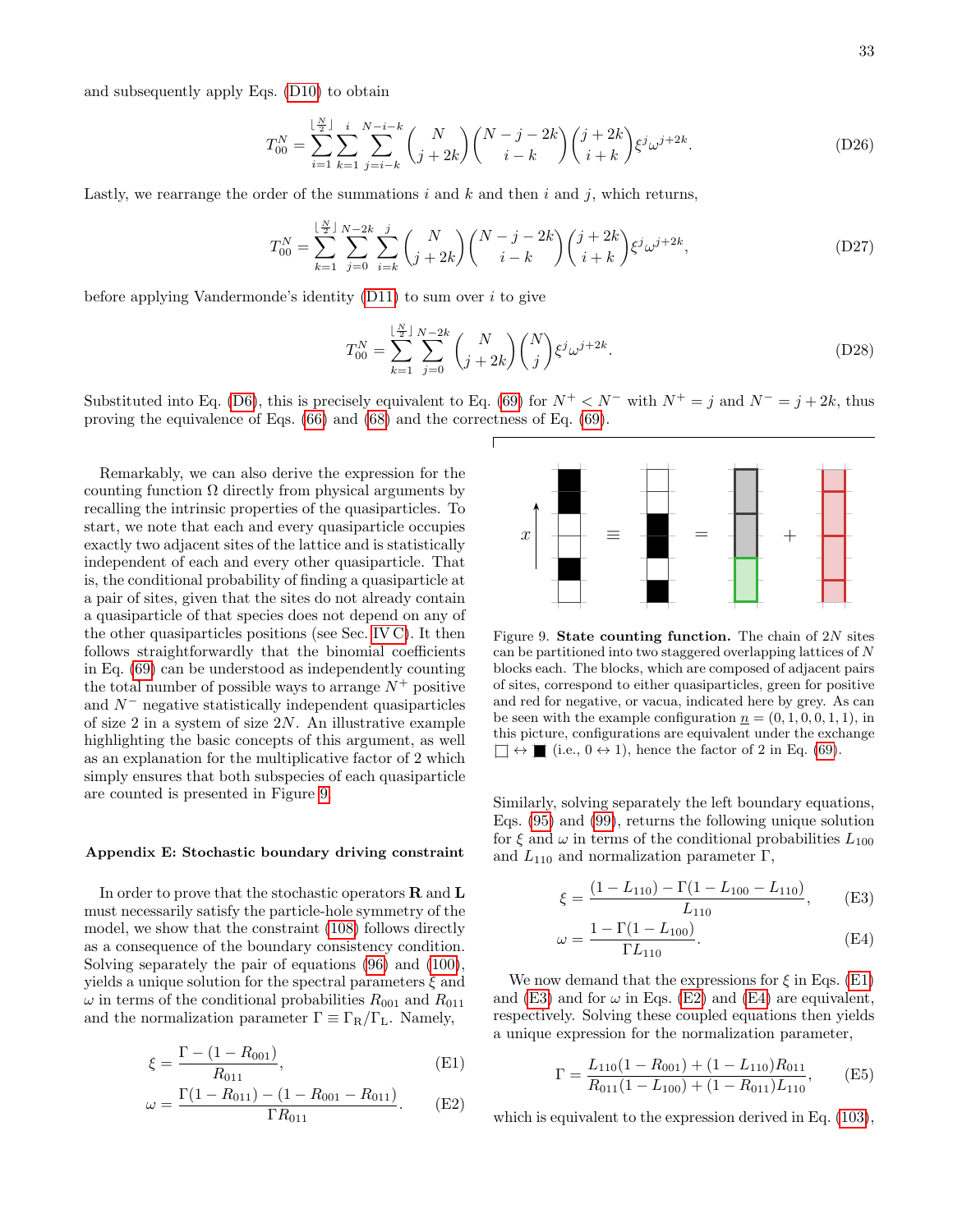where the spectral parameters are given by

$$
\xi = \frac{R_{001}(1 - L_{110}) + (1 - R_{001})L_{100}}{R_{011}(1 - L_{100}) + (1 - R_{011})L_{110}},
$$
  
\n
$$
\omega = \frac{L_{100}(1 - R_{011}) + (1 - L_{100})R_{001}}{L_{110}(1 - R_{001}) + (1 - L_{110})R_{011}},
$$
 (E6)

which are precisely the solutions shown in Eq. [\(110\)](#page-10-5), with

 $\xi, \omega \in \mathbb{R}^+$  for all  $R_{001}, R_{011}, L_{100}, L_{110} \in [0, 1]$ . Moreover, solving the coupled equations for the spectral parameters also imposes a constraint on the conditional probabilities. Specifically, we have that,

$$
R_{110} = \frac{(L_{100}(1 - R_{011}) + (1 - L_{100})R_{001}) - (1 - R_{100})(R_{001}(1 - L_{110}) + (1 - R_{001})L_{100})}{R_{011}(1 - L_{100}) + (1 - R_{011})L_{110}},
$$
  
\n
$$
L_{011} = \frac{(R_{001}(1 - L_{110}) + (1 - R_{001})L_{100}) - (1 - L_{001})(L_{100}(1 - R_{011}) + (1 - L_{100})R_{001})}{L_{110}(1 - R_{001}) + (1 - L_{110})R_{011}}.
$$
\n(E7)

ſ

Requiring that each and every conditional probability is simultaneously bounded then returns a unique nontrivial solution for the  $R_{n_3,n_4,n_5}$  and  $L_{n_0,n_1,n_2}$ , that is,

$$
R_{100} = R_{011}, \t R_{110} = R_{001},
$$
  
\n
$$
L_{001} = L_{110}, \t L_{011} = L_{100},
$$
 (E8)

which is exactly the constraint in Eq.  $(108)$ .

## <span id="page-33-0"></span>Appendix F: Conditional probability factorization

To prove the factorizations in Eqs. [\(111\)](#page-11-5) and [\(112\)](#page-11-6), we must first clarify our notation. Specifically, let  $p_{n_1,...,n_{2N}}$ and  $p'_{n_1,...,n_{2N}}$  denote the asymptotic probabilities for the configurations of even length  $2N$  starting on either even sites at odd times or odd sites at even times, and either even sites at even times or odd sites at odd times. Then, let  $p_{n_1,...,n_{2N-1}}$  and  $p'_{n_1,...,n_{2N-1}}$  denote the corresponding asymptotic probabilities for configurations of odd length  $2N-1$ . Explicitly, these expressions read,

$$
p_{n_1,\ldots,n_{2N}} = \lim_{M \to \infty} \frac{\text{Tr}\left(\mathbf{V}_{n_1}\mathbf{W}_{n_2}\cdots\mathbf{W}_{n_{2N}}\mathbf{T}^{M-N}\right)}{\text{Tr}\left(\mathbf{T}^M\right)} = \frac{\langle l|\mathbf{V}_{n_1}\mathbf{W}_{n_2}\cdots\mathbf{W}_{n_{2N}}|r\rangle}{\chi^N\langle l|r\rangle},\tag{F1}
$$

$$
p'_{n_1,\ldots,n_{2N}} = \lim_{M \to \infty} \frac{\text{Tr}\left(\mathbf{W}_{n_1}\mathbf{V}_{n_2}\cdots\mathbf{V}_{n_{2N}}\mathbf{T}^{M-N}\right)}{\text{Tr}\left(\mathbf{T}^{M}\right)} = \frac{\langle l|\mathbf{W}_{n_1}\mathbf{V}_{n_2}\cdots\mathbf{V}_{n_{2N}}|r\rangle}{\chi^N\langle l|r\rangle},
$$
(F2)

$$
p_{n_1,\ldots,n_{2N-1}} = \lim_{M \to \infty} \frac{\text{Tr}\left(\mathbf{V}_{n_1}\mathbf{W}_{n_2}\cdots\mathbf{V}_{n_{2N-1}}(\mathbf{W}_0 + \mathbf{W}_1)\mathbf{T}^{M-N}\right)}{\text{Tr}\left(\mathbf{T}^M\right)} = \frac{\langle l|\mathbf{V}_{n_1}\mathbf{W}_{n_2}\cdots\mathbf{V}_{n_{2N-1}}|r\rangle}{\chi^{N-1}\langle l|(\mathbf{V}_0 + \mathbf{V}_1)|r\rangle},\tag{F3}
$$

$$
p'_{n_1,\ldots,n_{2N-1}} = \lim_{M \to \infty} \frac{\text{Tr}\left(\mathbf{W}_{n_1}\mathbf{V}_{n_2}\cdots\mathbf{W}_{n_{2N-1}}(\mathbf{V}_0 + \mathbf{V}_1)\mathbf{T}^{M-N}\right)}{\text{Tr}\left(\mathbf{T}^M\right)} = \frac{\langle l|\mathbf{W}_{n_1}\mathbf{V}_{n_2}\cdots\mathbf{W}_{n_{2N-1}}|r\rangle}{\chi^{N-1}\langle l|\left(\mathbf{W}_0 + \mathbf{W}_1\right)|r\rangle},\tag{F4}
$$

where we have used the facts that the following products of matrices and vectors hold,

$$
(\mathbf{W}_0 + \mathbf{W}_1) |r\rangle = (1 + \omega) |r\rangle, \n(\mathbf{V}_0 + \mathbf{V}_1) |r\rangle = (1 + \xi) |r\rangle,
$$
\n(F5)

and that both the transfer matrix **T** and vectors  $|r\rangle$  and  $\langle l \rangle$  are invariant under the exchange  $\xi \leftrightarrow \omega$ . That is,

$$
\mathbf{T} \equiv \mathbf{T}', \qquad |r\rangle \equiv |r'\rangle, \qquad \langle l| \equiv \langle l'|. \qquad \text{(F6)}
$$

In order to prove the relations in Eqs. [\(111\)](#page-11-5) and [\(112\)](#page-11-6), we must show that the following products of vectors and matrices are *linearly dependent*. Explicitly, that for each and every subconfiguration of two sites, there exist scalar coefficients  $l_{n_1,n_2}$ ,  $l'_{n_1,n_2}$ ,  $r_{n_3,n_4}$ , and  $r'_{n_3,n_4}$ , such that for the left boundary, the following identities hold,

<span id="page-33-6"></span><span id="page-33-5"></span><span id="page-33-3"></span><span id="page-33-2"></span><span id="page-33-1"></span>
$$
\langle l | \mathbf{V}_{n_1} \mathbf{W}_{n_2} = l_{n_1, n_2} \langle l | \mathbf{W}_{n_2},
$$
 (F7)

<span id="page-33-4"></span>
$$
\langle l | \mathbf{W}_{n_1} \mathbf{V}_{n_2} = l'_{n_1, n_2} \langle l | \mathbf{V}_{n_2},
$$
 (F8)

while for the right boundary, the identities read

<span id="page-33-8"></span><span id="page-33-7"></span>
$$
\mathbf{V}_{n_3}\mathbf{W}_{n_4}|r\rangle = r_{n_3,n_4}\mathbf{V}_{n_3}|r\rangle, \qquad \text{(F9)}
$$

$$
\mathbf{W}_{n_3}\mathbf{V}_{n_4}|r\rangle = r'_{n_3,n_4}\mathbf{W}_{n_3}|r\rangle.
$$
 (F10)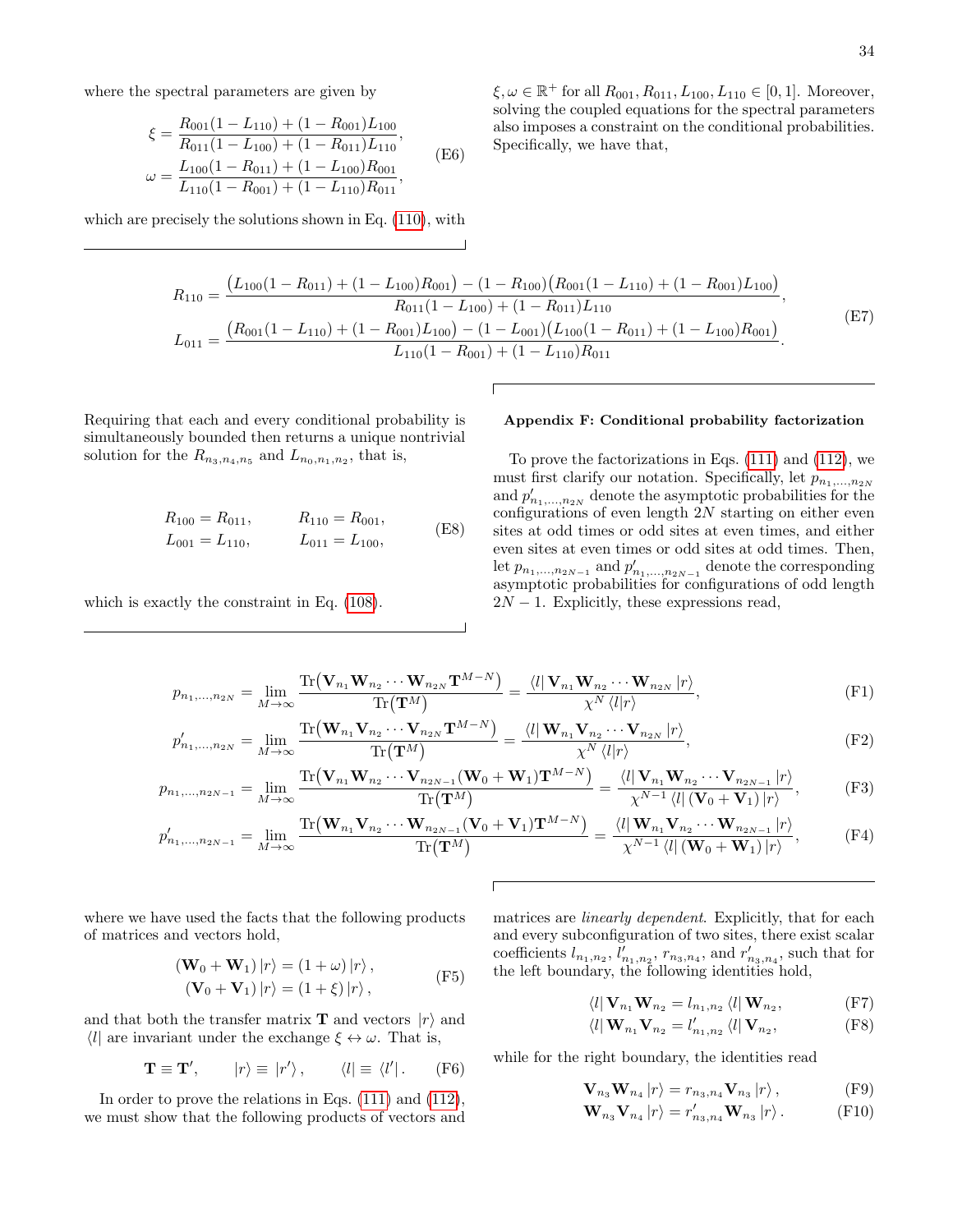It can be straightforwardly demonstrated, by checking all four configurations for all four equations, that the scalar coefficients are given precisely by the tensors of the PSA in Eq. [\(39\)](#page-5-6) and MPS normalization constant in Eq. [\(103\)](#page-10-9). Explicitly, for the left boundary,

$$
l_{n_1,n_2} = X_{n_1,n_2}, \qquad l'_{n_1,n_2} = Y_{n_1,n_2}, \qquad \text{(F11)}
$$

and, similarly, for the right boundary,

$$
r_{n_3,n_4} = \frac{1}{\Gamma} X_{n_3,n_4}, \qquad r'_{n_3,n_4} = \Gamma Y_{n_3,n_4}.
$$
 (F12)

From here, the factorization identities follow directly. To obtain the relations in Eq. [\(111\)](#page-11-5), we consecutively apply Eq.  $(F7)$  to Eqs.  $(F1)$  and  $(F3)$  and, similarly, Eq.  $(F8)$ to Eqs. [\(F2\)](#page-33-5) and [\(F4\)](#page-33-6), while to acquire the equations in Eqs. [\(112\)](#page-11-6), we instead repeatedly apply [\(F9\)](#page-33-7) and [\(F10\)](#page-33-8).

#### <span id="page-34-0"></span>Appendix G: Eigenvalue degeneracy conjecture

To check the validity of the conjecture in Eq. [\(168\)](#page-16-5) for the degeneracy q of the eigenvalue  $\Lambda$ , we perform a simple calculation which counts the total number of eigenvalues. In particular, let  $g(N) \equiv 2^{2N}$  denote the total number of eigenvalues of  **for a system of even size**  $2N$ **. We argue** that we can express this quantity as

$$
g(N) = 4\sum_{p=0}^{N-1} g(N, p), \quad g(N, p) = \sum_{q=0}^{2N-2} g(N, p, q), \quad (G1)
$$

which can intuitively be interpreted as counting the total number of degenerate eigenvalues by summing over every angle q, orbital p, and root  $\lambda$  (cf. the multiplicative factor of 4). The degeneracy  $g \equiv g(N, p, q)$  then reads

$$
g(N, p, q) = \sum_{d|D} \frac{d}{2N - 1} \sum_{d'|D'} \mu(d') \left( \frac{\frac{2N - 1}{dd'} }{\frac{p}{dd'}} \right), \qquad (G2)
$$

where  $\mu(\cdot)$  denotes the Möbius function and j|k the set of positive integer divisors  $j$  of the integer  $k$ , with

$$
D = \gcd(2N - 1, p, q), \qquad D' = \frac{\gcd(2N - 1, p)}{q}, \tag{G3}
$$

where  $gcd(\cdot)$  denotes the greatest common divisor.

To start, we note that we can eliminate the summation over q by expanding the summations over both  $q$  and  $d$ , and then collecting terms in d such that

$$
g(N, p) = \sum_{d|D''} \sum_{d'|D'} \mu(d') \left( \frac{\frac{2N-1}{dd'}}{\frac{p}{dd'}} \right), \quad (G4)
$$

with the integer

$$
D'' = \gcd(2N - 1, p). \tag{G5}
$$

Expanding the summations over  $d$  and  $d'$ , and collecting terms with similar binomial coefficients, we then obtain

$$
g(N, p) = \sum_{d|D''} \binom{\frac{2N-1}{d}}{\frac{p}{d}} \sum_{d'|d} \mu(d') = \binom{2N-1}{p}, \quad (G6)
$$

where, to eliminate the summation over  $d'$ , we have used the Möbius summation identity,

$$
\sum_{j|k} \mu(j) = \begin{cases} 1, & k = 1, \\ 0, & k > 1. \end{cases}
$$
 (G7)

We now consider the summation over the orbital number p, which we can expand using Pascal's identity to read

$$
g(N) = 4 \sum_{p=0}^{N-1} \left( \binom{2N-2}{p-1} + \binom{2N-2}{p} \right)
$$
  
= 
$$
4 \left( 2 \sum_{p=0}^{N-2} \binom{2N-2}{p} + \binom{2N-2}{N-1} \right),
$$
 (G8)

where, to obtain the latter equality, we used the binomial identity  $\binom{j}{k < 0} = 0$  to eliminate the term  $\binom{2N-1}{-1}$ . Finally, we split the first term into two separate summations over  $p = 0, \ldots, N-2$  and  $p = N, \ldots, 2N-2$  with the identity  $\begin{pmatrix} j \\ k \end{pmatrix} = \begin{pmatrix} j \\ j - k \end{pmatrix}$  to give

$$
g(N) = 4\sum_{p=0}^{2N-2} {2N-2 \choose p} = 4(2^{2N-2}) = 2^{2N}, \qquad (G9)
$$

as required where, to acquire the second equality, we used the binomial coefficient summation identity,

$$
\sum_{j=0}^{k} \binom{k}{j} = 2^{k}.\tag{G10}
$$

### <span id="page-34-1"></span>Appendix H: Cumulants of long time observables

To construct exact expressions for the cumulants  $\kappa_i$  of the observable K for all even system sizes  $2N$  in the long time  $T$  limit, we must first state Faà di Bruno's formula, which generalizes the chain rule for higher derivatives. In particular, it states that if  $z(y)$  and  $y(x)$  are differentiable functions, then

<span id="page-34-2"></span>
$$
\frac{\mathrm{d}^p z}{\mathrm{d}x^p} = \sum_{\mathcal{K}} \frac{p!}{k_1! \cdots k_p!} \frac{\mathrm{d}^q z}{\mathrm{d}y^q} \prod_{j=1}^p \left(\frac{1}{j!} \frac{\mathrm{d}^j y}{\mathrm{d}x^j}\right)^{k_j},\tag{H1}
$$

where the summation is over every  $p$ -tuple of nonnegative integers  $\mathcal{K} \equiv (k_1, \ldots, k_p)$  satisfying the conditions,

<span id="page-34-3"></span>
$$
\sum_{j=1}^{p} jk_j = p, \qquad \sum_{j=1}^{p} k_j = q.
$$
 (H2)